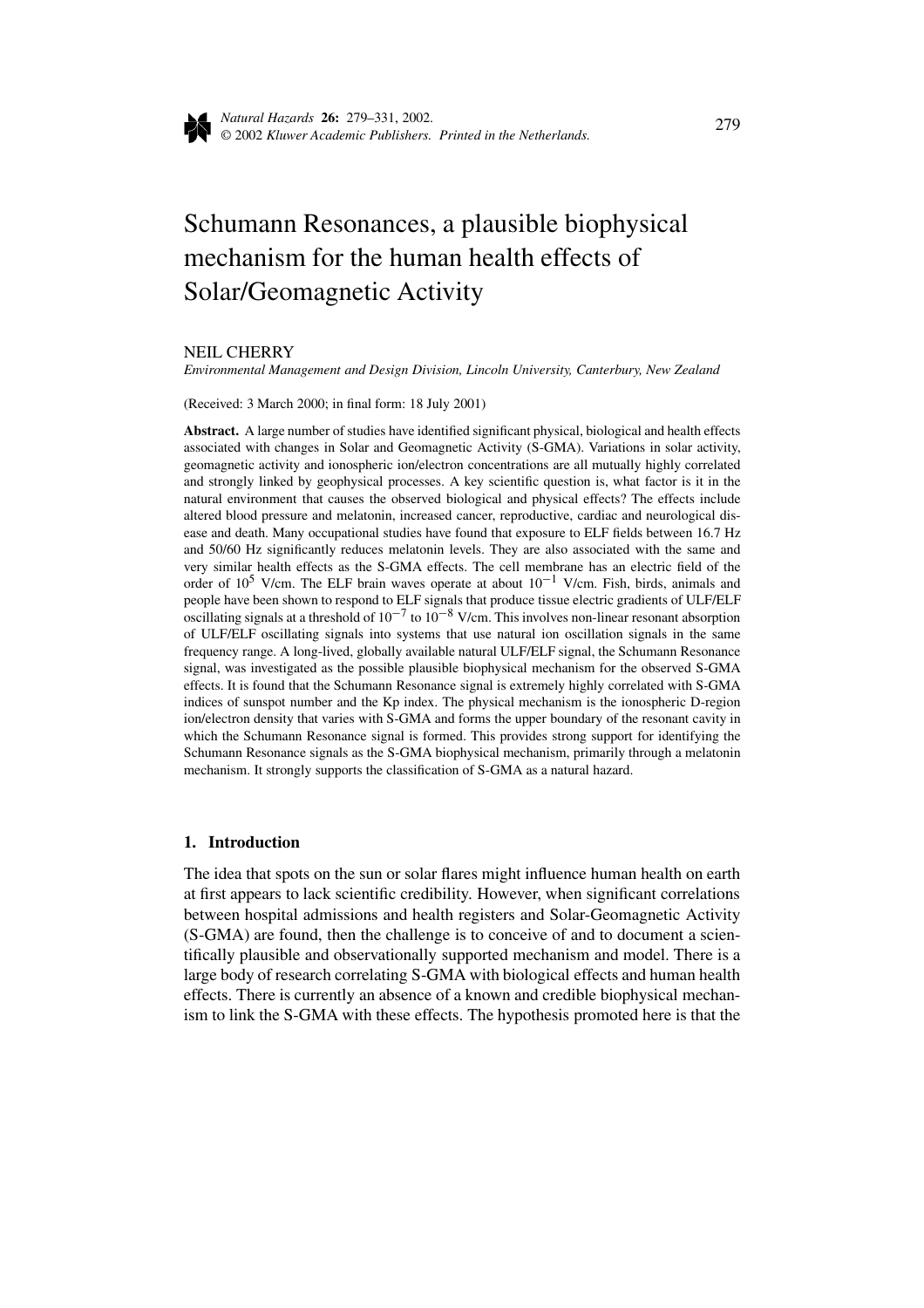Schumann Resonance (SR) signal is the plausible biophysical mechanism to link the S-GMA levels to biological and human health effects. This operates by being resonantly absorbed by brain systems and altering the serotonin/melatonin balance. Confirmation of this hypothesis will strengthen the proposal that the S-GMA is a natural hazard for humans, animals and other species.

This study is in a context of fundamental biological concepts relating to homeostasis and adaptation. On one hand the survival of organisms in changing environments requires adaptation. On the other hand mammals have very advanced neurological and physiological systems that must be maintained within narrow activity ranges because of homeostatic requirements. Homeostasis is partly maintained in variable environments, such as daily climate cycles, through the use of external reference signals called Zeitgebers (time givers). The daily solar cycle is detected by mammal's eyes and brains. This induces a diurnal cycle of endocrine hormones that regulate a whole body system of diurnal changes. Isolating people or birds from the daily solar/climate signals leads to a significant lengthening of the circadian period (Wever, 1973, 1974). Wever also showed that there is a natural ULF/ELF electromagnetic signal that also acts as a circadian Zeitgeber. The characteristics of this signal are contained in the Schumann Resonance signal and there is no other known natural signal with the appropriate characteristics.

## **2. Schumann Resonance Signal**

The SR phenomenon was first conceived and proposed by German physicist Dr W. O. Schumann (Schumann, 1952). The existence of the signals was confirmed by measurements in the mid-1950's (Schumann and König, 1954; Polk, 1982). The SR signal is a globally available ULF/ELF signal that has been generated since the ionosphere was formed and thunderstorms have existed. Hence they pre-date animal evolution on earth. The SR signal was investigated for this purpose because of its strong similarity to the human EEG spectrum and evidence that environmental signals of the same frequency range do interact with brains, Figure 1.

The first five SR modes (0–35 Hz) coincide with the frequency range of the first four EEG bands. The primary EEG frequency bands are: Delta, 0.5 to 4 Hz, Theta, 4-8 Hz, Alpha, 8-13 Hz and 13 to 30 Hz (Malmivuo and Plonsey, 1995). Hence resonant absorption and reaction is biophysically plausible.

Resonant absorption of an oscillating signal is a classical physics phenomenon used to detect extremely weak signals with particular frequency matching characteristics, even in the presence of strong static fields and other oscillating fields. This is used in the telecommunication systems. It is also used for vital biological telecommunication in brain-to-cell and cell-to-cell communication that is necessary to maintain healthy homeostatic relationships. The SR signal also has diurnal and seasonal variations in parallel with the local sunlight Zeitgeber. It persists through cloudy periods and during Arctic and Antarctic dark winters.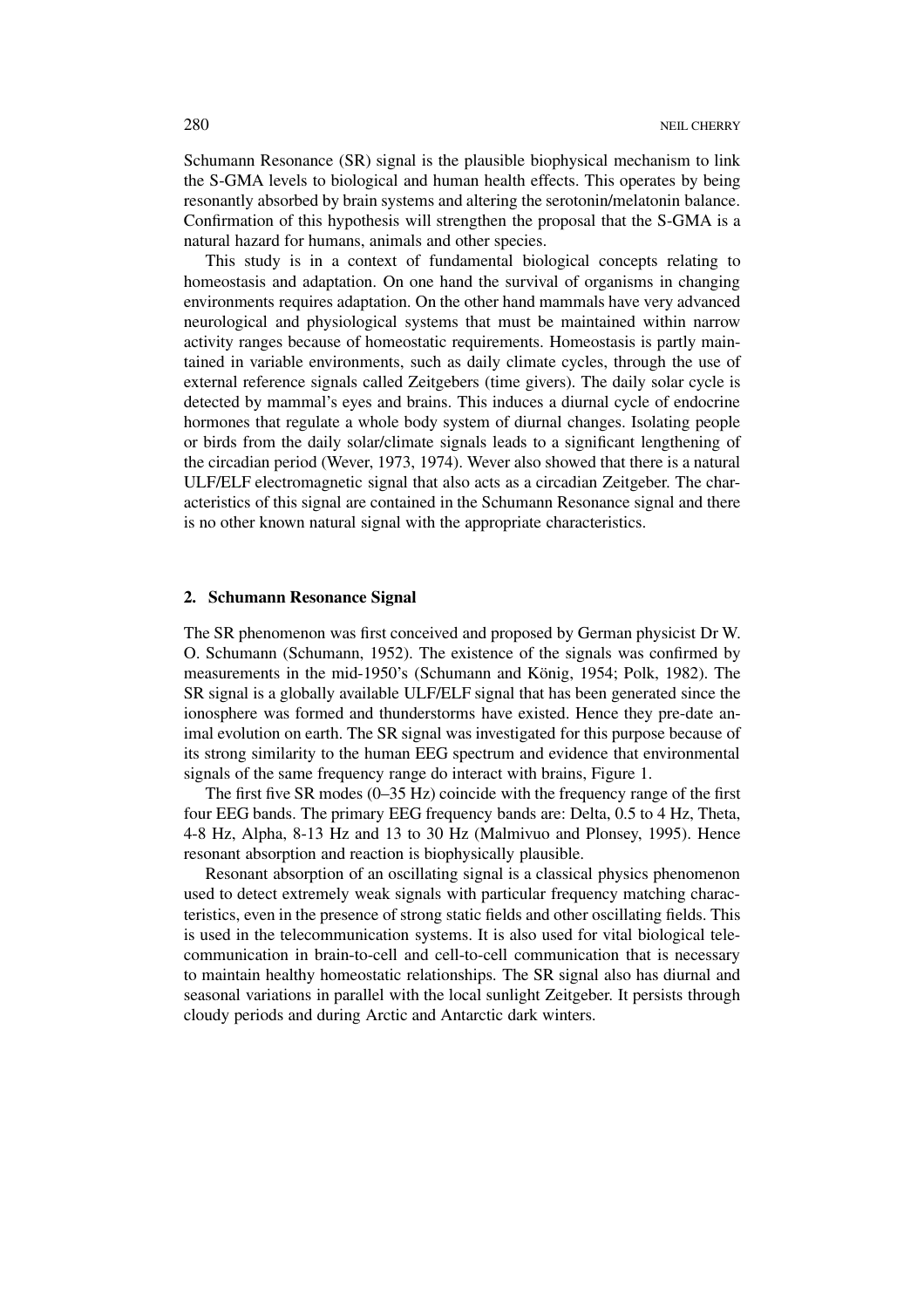

*Figure 1.* A typical daytime spectrum for the vertical electric field measured near Kingston, Rhode Island, showing the first five Schumann Resonances modes (Polk, 1982).

# **3. SR Signal Frequency**

The Schumann Resonance signal is generated by tropical thunderstorms and is a set of resonant modes within the resonant cavity formed between the earth's surface and the D-Region of the ionosphere. It consists of a spectrum of ULF/ELF resonant peaks with a fundamental frequency of about 7.8 Hz and broad resonant peaks typically at 14, 20, 26, 33, 39, 45 and 51 Hz. An example of the measured daytime spectrum of the first five modes is given in Figure 1. The frequencies vary systematically diurnally primarily with local D-region height, but also with tropical thunderstorm activity.

# **4. SR Signal Strength**

Balser and Wagner (1960) recorded the SR signal over several days in June 1960 in Boston, USA. They measured a mean RMS vertical electric field strength of this ELF signal of 0.6 mV/m. Polk (1982) summarized several measurement programmes, covering the first three resonant peaks. He gives the vertical electric field range as  $0.22 - 1.12$  mV/m (0.013–0.33 pW/cm<sup>2</sup>). König (1974a) gives the typical electric field strength as 1 mV/m (0.27 pW/cm<sup>2</sup>) and the magnetic field as  $10^{-5}$ A/m (12.6 pT). Williams (1992) reports 5 years of SR magnetic field intensity measurements from Rhode Island with monthly mean 8 Hz mode intensities in the range 1.3 to 6.3 pT.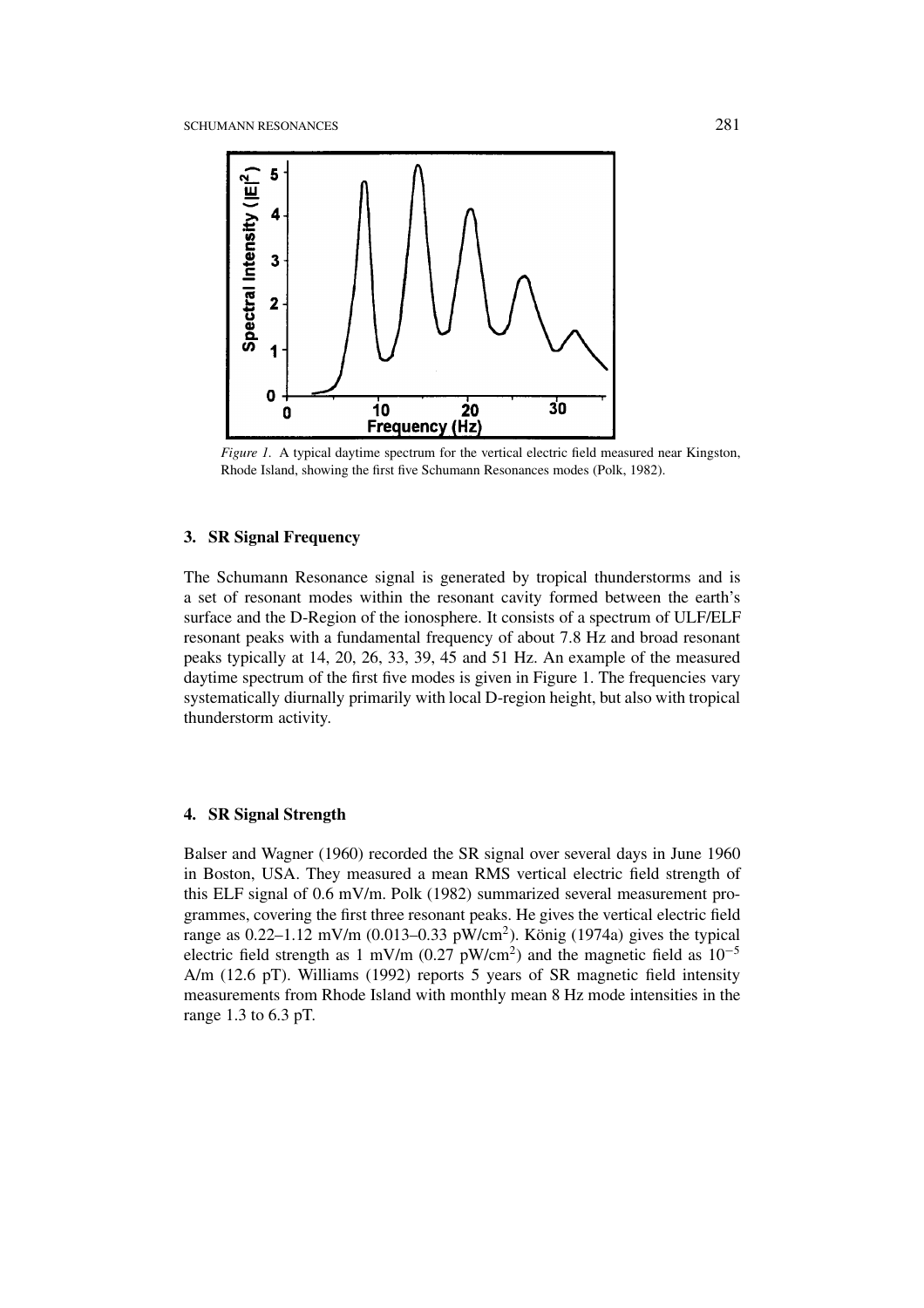# **5. Diurnal and D-Region Effects**

Readings from M.I.T. in Boston were the first to show the frequency spectrum of the SR Signal (Balser and Wagner, 1960). They found that there was a frequency and intensity shift between day and night. The first five modes dominated the daytime. At night their intensity and frequency decreased and a large proportion of signals were less than 4 Hz. This frequency and intensity shift is from increasing the depth of the resonant cavity in the nocturnal hemisphere. The ion/electron density in the D-Region decreases rapidly after sunset as the solar production of ions ceases and recombination dominates. The dependence of the SR signal on the D-Region was established by initial theoretical models (Tran and Polk, 1979). They showed that the Q-value of the resonant cavity depended on the conductivity of the atmosphere between 40 and 100 km, most strongly between 40 and 60 km altitude. Sentman and Fraser (1991) confirmed the sensitivity of the SR signal to the local height of the D-Region. The D-Region correction increases the correlation coefficient from  $r = 0.39$  to  $r = 0.82$ , a highly significant improvement.

## **6. Role of Tropical Thunderstorms**

The dominant diurnal pattern in the SR signal frequency and intensity are primarily the result of the D-Region diurnal electron density variation. It is also modulated by the diurnal incidence of tropical thunderstorms (Polk, 1982). These produce peaks of intensity as the peak of daily solar heating passes progressively around the world from east to west (Nickolaenko *et al.*, 1996). This produces a single peak in January (southern summer) and three peaks at 0800, 1400 and 2200 UST in August (northern summer) (Sentman and Fraser, 1991). The close correlation between the monthly tropical temperature anomaly and 8Hz SR signal intensity was shown by Williams (1992). His data also reveals the strong influence of the El Nino/La Nina events. El Nino produces hotter mean conditions and La Nina cooler conditions. There are corresponding increases and decreases in SR signal intensity.

# **7. D-Region Characteristics**

The D-Region of the ionosphere has electron density profiles that vary significantly with diurnal, 27-day, seasonal and sunspot cycles, and with solar flares and storms (Nicolet and Aikin, 1960; King and Lawden, 1962; Titheridge, 1962; Craig, 1965; Matsushita and Campbell, 1967; Akasofu and Chapman, 1972; Coyne and Belrose, 1972; Mitre, 1974; Rawer, 1984; Craven and Essex, 1986; Hargreaves, 1992).

Following a solar flare there is a prompt enhancement of the D-Region through the enhanced ionization from the arrival of cosmic rays. These events are called Sudden Ionospheric Disturbances (SID). A SID increases the ion density of the D-Region by a factor of 10 compared with quiet solar days (Belrose and Cetiner , 1962). SID monthly incidence is very closely correlated with Solar Flares and the Solar X-Ray flux (Davies, 1996).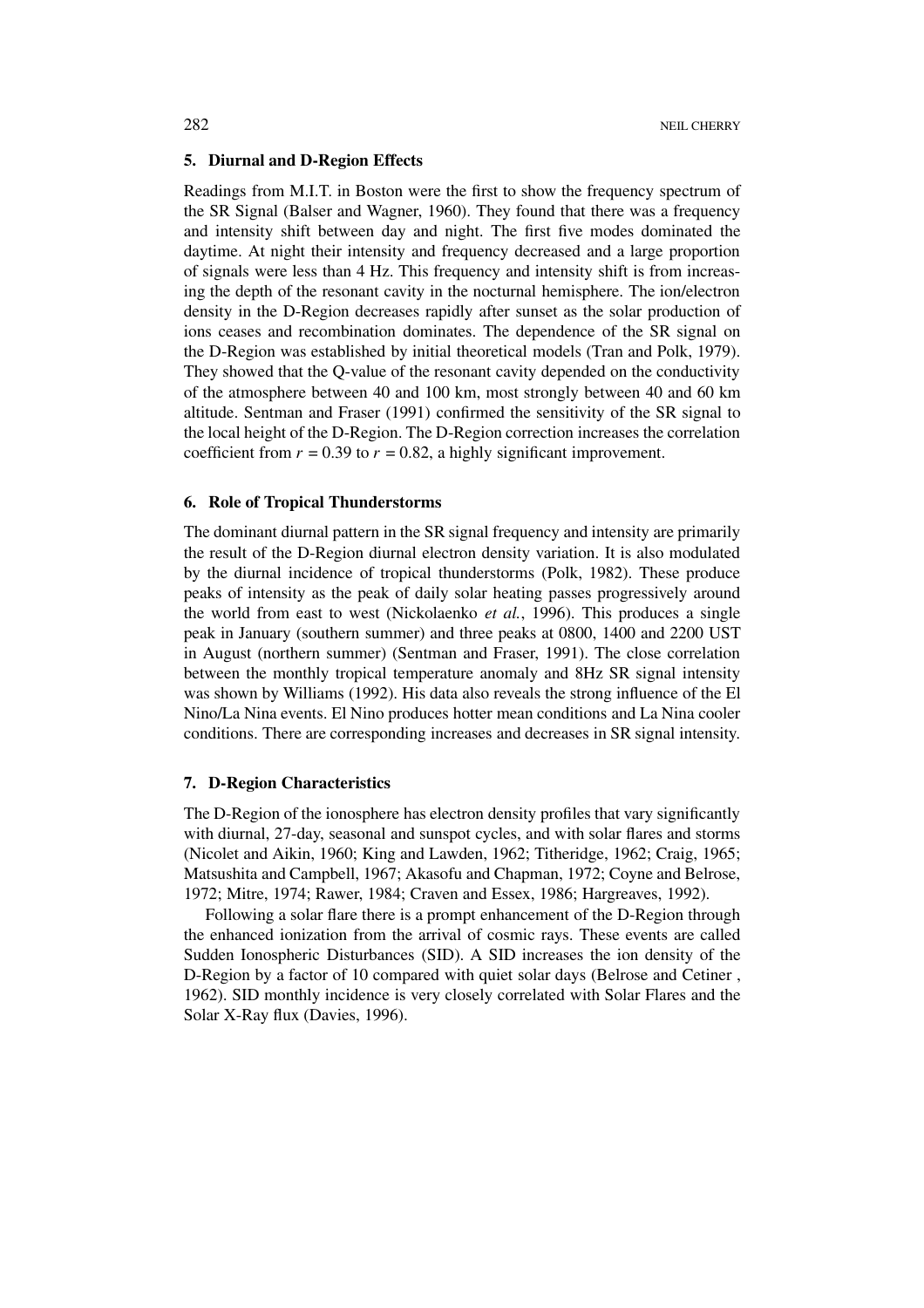Prolonged enhancement of the D-Region electron density was observed for at least 5 days (Craven and Essex, 1987; Balon and Rao, 1990), and for at least 6 days (Belrose, 1968). The enhancement was particularly strong at night. This effect has been called the post storm effect (PSE). The most probable explanation is the induced precipitation of electrons from the Van Allen Radiation Belt (Hargreaves, 1992).

The dependency of the SR signal on the D-Region and the sensitivity of the D-Region to the S-GMA strongly indicates that the SR signal should closely follow the changes in solar and geomagnetic activity. This predicts that the SR signal will be highly correlated with the solar cycles and the S-GMA events. The solar cycles include the diurnal, 3.5 day, weekly, 13.5 day, 27–28 day solar rotation, semiannual, annual, 11 year and 22 year cycles, and a number of harmonics (Chapman, 1936; Cliver *et al.*, 1996; Cornelissen *et al.*, 1998). During solar flares the electron pattern in the D-Region predicts that there will be a prompt enhancement for a day or two and then a prolonged enhancement for 6 to 7 days and then falling off quickly. If a second or subsequent S-GMA events occur within this period the effects should be cumulative.

## **8. ULF/ELF Resonant Absorption**

It is noted above that the brain waves and SR signal share a ULF/ELF frequency range making resonant absorption possible. Extensive research shows that it is highly likely. Adey (1990) summarized observations of cellular level electric field strengths. The cell membrane potential, a static DC field across the cell membrane, is of the order of  $10^5$  V/cm. The brain waves have a typical amplitude of  $10^{-1}$ V/cm. The brain successfully operates using oscillating signals a million times smaller than the membrane potential. Fish, birds, primates and humans have been shown to detect and react to ULF/ELF signals in the range  $10^{-7}$  to  $10^{-8}$  V/cm, more than a million times less than the EEG electric field. A recent study involving flat worms (Planarian Dugesia tigrina) identified a threshold for 60 Hz electric fields of  $5 \times 10^{-8}$  V/cm for induced reproductive anomalies (Jenrow *et al.*, 1996).

The biophysical mechanism for these effects was found when seeking to understand why ULF/ELF signals alter primate and human reactions times and their brain wave signals (Adey, 1981). It was shown that environmental electromagnetic fields in this frequency range significantly altered the cellular calcium ion fluxes and EMR waves in brain tissue (Bawin *et al.*, 1973; Bawin and Adey, 1976; Adey, 1980). The field strength involved was  $10^{-7}$  V/cm. Since that time the calcium ion efflux/influx effect has been observed in many independent laboratories. The effect is taken as established by overwhelming evidence in a review (Blackman, 1990). The effect is a function of the modulation frequency more than the signal intensity since it is a resonant phenomenon involving non-linear, non-equilibrium reactions (Adey, 1993).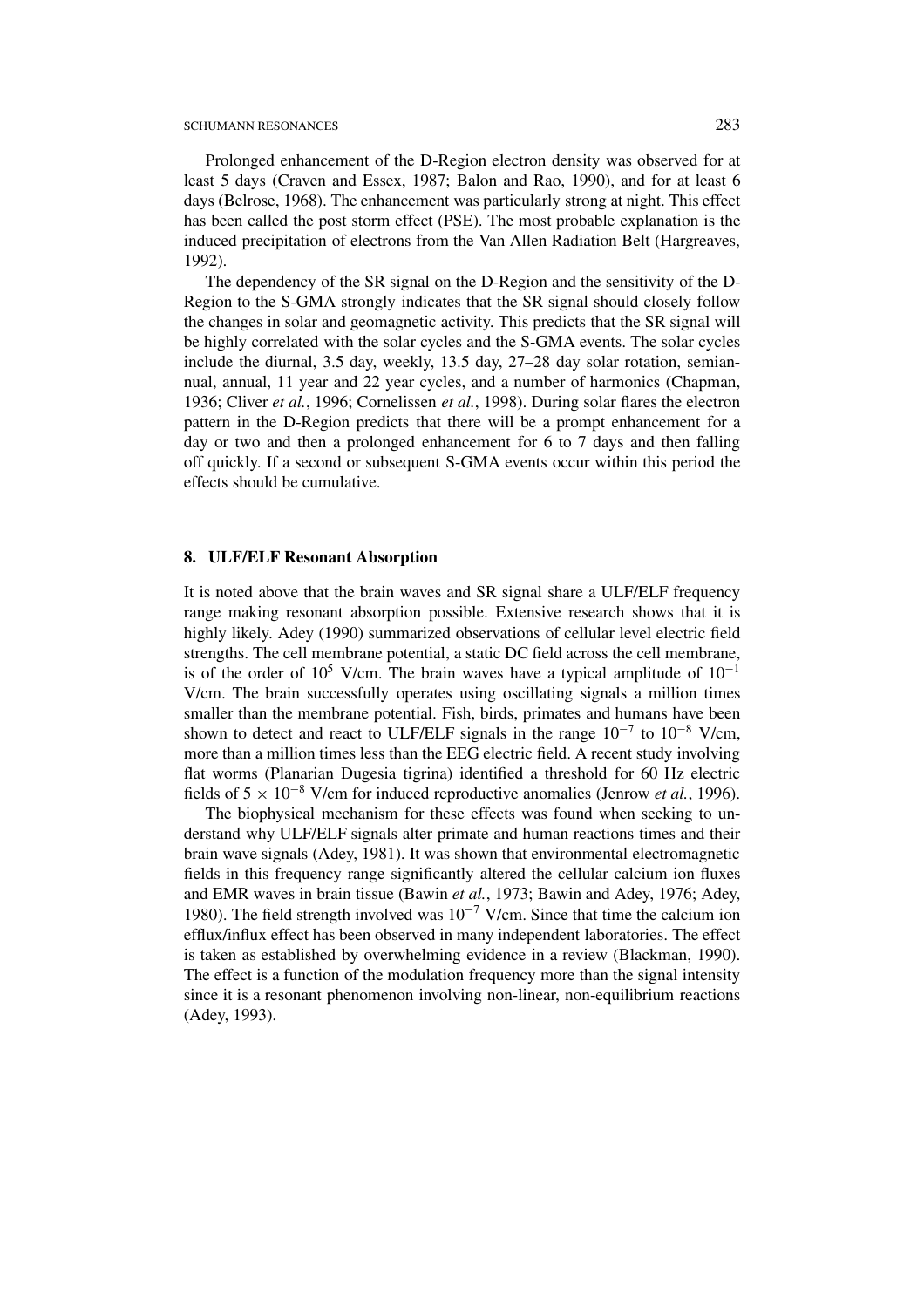Thus the evidence trail goes from environmental ULF/ELF signals altering cellular calcium ion homeostasis and altering the EEG which alters reaction times. The modulation frequencies involved are in the ULF/ELF range and these are the frequencies of the EEG, ECG and cell-to-cell communication oscillating ion systems. All of these systems primarily use oscillating calcium ion currents (Alberts *et al.*, 1995; Kandel *et al.*, 2000). In order to react to a very low intensity entrained signal a 'receiver' must be able to resonantly absorb the signal and adjust by tuning into it. The tuning aspects of brains and cells involve cortical hormone related phase-locked loop circuits (Ahissar *et al.*, 1997). A phase-locked loop circuit produces a feed-back signal in proportion to the phase difference between the entrained signal and the reference signal. This shows that brains absorb, detect and respond to extremely low intensity ULF/ELF environmental electromagnetic signals. The evidence shows that it is possible for the brain to detect, tune into, and respond to the SR signal.

König, a student of Dr Schumann, took readings of the SR signal. He observed the close similarity of the SR signal with the EEG alpha rhythm, both of which dominate the daytime, and the local sferics 3 Hz signal with the EEG delta rhythm, that dominate the night (König, 1974a). The close similarity, including the diurnal pattern and extensive laboratory experiments, prompted König to postulate that the ELF brain waves had evolved to use these natural signals (König, 1974). König's research supports the hypothesis of this study. The SR signal has a reliable, longlived and globally available diurnal pattern, with ULF/ELF frequency ranges that match natural biological frequency ranges. It is plausible and reasonable that if the SR signal is detected by mammal brains then this detection has a purpose. The SR signal could be used to help to synchronize ULF/ELF biological oscillators as a Zeitgeber (time giver). Without an external reference signal biological systems tend to drift into longer period cycles as part of their adaptive flexibility. It is the role of the circadian Zeitgeber to synchronize the biological cycles with the daily cycles. A daily Zeitgeber is not appropriately precise to synchronize ULF/ELF oscillations. A ULF/ELF environmental signal is necessary for this ULF/ELF Zeitgeber function.

The Schumann Resonance is proposed for this role. It then makes logical sense to extend it to be the biophysical mechanism for the biological and health effects of S-GMA. It is postulated that when the SR signal is in its normal range, associated with normal levels of S-GMA, the synchronization process is healthy. When extreme levels of S-GMA carry the intensity and frequency of the SR signal to extreme values, then this is proposed as the mechanism for altering the brain waves, altering the melatonin/serotonin balance, primarily through melatonin reduction during enhanced activity such as solar maximum and solar storms. This provides a logical and testable model to evaluate the hypothesis.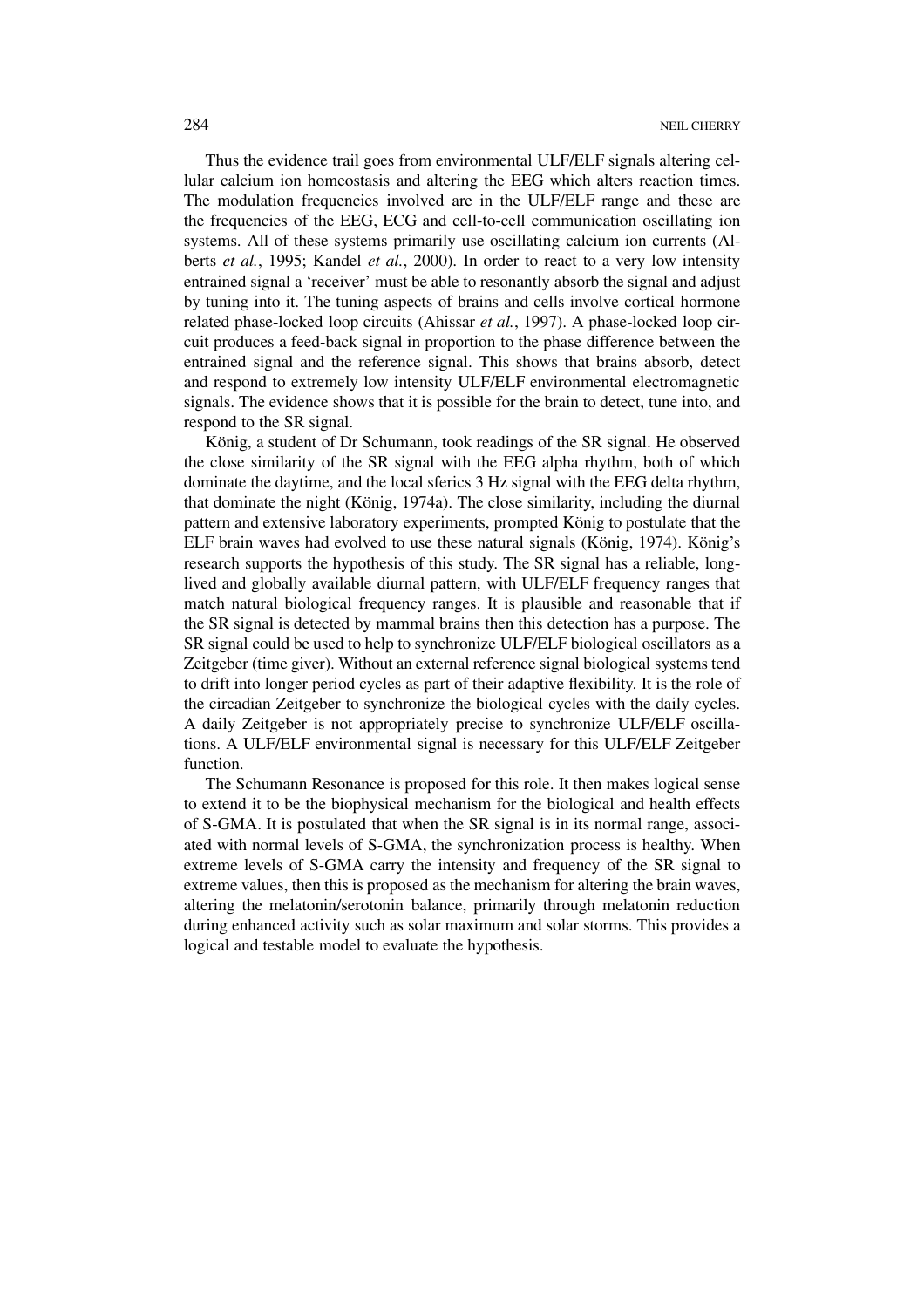# **9. The Circadian Cycle**

The body has a highly regulated and strongly integrated system that has developed to produce healthy living in the face of diurnal and seasonal climatic variations. Melatonin plays a central role. Environmental factors that alter the melatonin/serotonin balance have the ability to influence all of the functions and organs that the circadian melatonin/serotonin cycle uses for thermal homeostasis. This includes blood pressure, breathing, altering the immune system, cardiac, neurological and reproductive processes.

A primary endocrine process involved in the diurnal (circadian) cycle is the melatonin/serotonin system. It initially operates between the pineal gland and the hypothalamus. A particular part of the hypothalamus is the suprachiamatic nucleus (SCN). It contains the 'biological clock'. In order to mediate the daily cycle there are high affinity melatonin and serotonin receptors in the brain and throughout the central nervous system (CNS). This includes the autonomic and sympathetic nervous systems (Chabot *et al.*, 1998; Beresford *et al.*, 1998; Naitoh *et al.*, 1998; Andrade, 1998; Al-Ghoul *et al.*, 1998; Verge and Calas, 2000; Hunt *et al.*, 2001). Melatonin modulates the functional sensitivity of the serotonin receptors (Dugovic *et al.*, 1991).

The cardiovascular system is daily mediated with melatonin through receptors in the heart, arteries and lungs (Pang *et al.*, 1993; Viswanathan *et al.*, 1993; Guardiola-Lemaitre,1997). Heart rate variability (HRV) is used to monitor the autonomic nervous system (Salo *et al.*, 2000), and reduced HRV is a risk factor for heart disease (Carney *et al.*, 2000; Savitz *et al.*, 1999a) quote a conclusion from a recent National Heart, Lung and Blood Institute workshop that "epidemiological evidence strongly implicates activation of the autonomic nervous system as a causal link in the onset of cardiovascular disease".

There are also melatonin receptors in the vital organs throughout the body that are part of the diurnal cycle system. This includes the pituitary gland which regulates the production of Growth Hormone and Thyroid Stimulating Hormone (Vriend *et al.*, 1987).

Melatonin has direct action in the immune system through the T-Lymphocytes (T-Helper Cells), interleukin-2 and -6 (IL-2. IL-6) and natural killer cells (NKcells) through melatonin receptors on the T-Cells. This enhances the natural and acquired immunity (Poon *et al.*, 1994; Maestroni, 1995; Garcia-Maurino *et al.*, 1999; Currier *et al.*, 2000). Melatonin receptors have been identified in a number of peripheral organs and tissues. For example, melatonin receptors maintain intraocular pressure (IOP) in the eye (Osborne, 1994). The reproductive organs also have melatonin receptors in the testes, prostate, ovary, mammary gland and other reproductive organs (Pang *et al.*, 1998). The fetus has many melatonin receptors so that the maternal melatonin can communicate daily and seasonal cycles *in utero* (Naitoh *et al.*, 1998; Thomas *et al.*, 1998).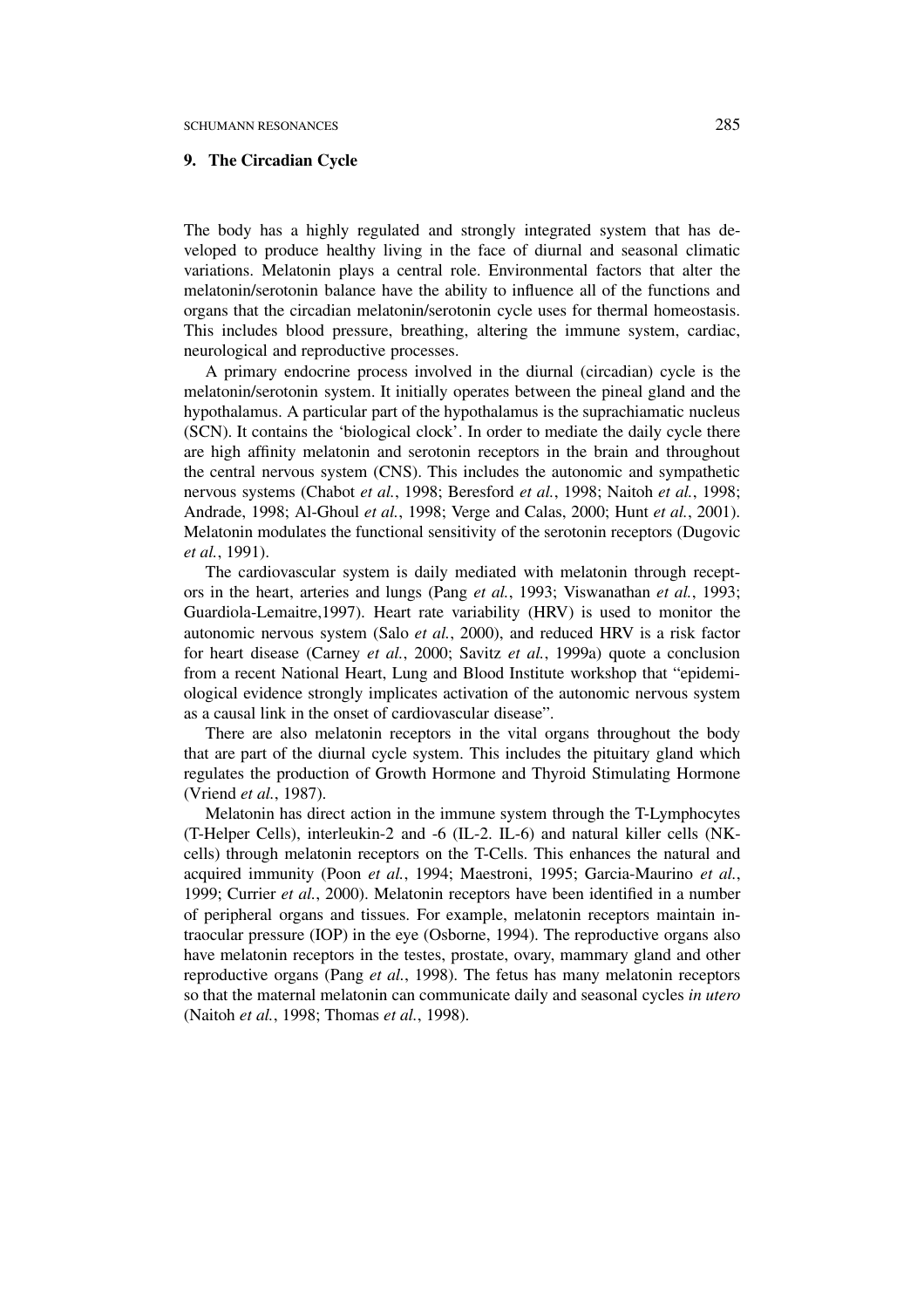Through receptors melatonin regulates the diurnal and seasonal activity. This involves metabolism, body temperature, blood pressure, heart beat, peripheral blood flow, respiratory activity, sleep-wake cycle, reaction times, hormone levels and immune system blood cells. It also involves the humoral organs of the lung, heart, kidney, spleen, liver and lymphocytes of the immune system (Wever, 1974; Ishida *et al.*, 1999).

Melatonin is also a highly potent antioxidant that scavenges free radicals from cells (Reiter, 1994). This implicates that reduced melatonin is associated with neurological, cardiac, reproductive and carcinogenic illness and death (Reiter and Robinson, 1995).

# **10. The Schumann Resonance Hypothesis**

The hypothesis of this study is that:

The Schumann Resonance signal is the biophysical mechanism for the health effects of S-GMA because it is detected by the brain where it interacts with the ELF brain waves by resonant interaction with neurons calcium ions and it alters the melatonin/serotonin balance.

As a corollary, the SR provides an ULF/ELF, diurnal and seasonal synchronization reference signal, a Zeitgeber (time giver).

A systematic evaluation of the SR Hypothesis and the GMA Melatonin mechanism will be carried out in the context of a model. The model outlines all of the linking elements, from the solar, geomagnetic and ionospheric activity to the biological and health effects associated with S-GMA, with the SR signal and induced melatonin reduction at its core.

# **11. The Model**

This model was conceived with the Schumann Resonance Hypothesis at its core, assisted by the Melatonin Mechanism. It involves the following elements:

- a. Solar activity is highly variable. The level of activity is transferred to the earth promptly through cosmic radiation and over several days through large clouds of ionised plasma transported in the solar wind. These produce significant characteristic changes to the earth's magnetosphere and ionosphere, including the lowest layer, the D-Region.
- b. The Schumann Resonances are a spectrum of ULF/ELF radio signals generated by tropical thunderstorms, radiating around the world at the speed of light, ducted within the resonant cavity formed between the lowest layers of the ionosphere (D-Region) and the earth's surface.
- c. A combination of seasonal and diurnal changes in the D-Region and in tropical thunderstorm activity, induces strong diurnal and seasonal changes in the SR signal. Solar sunspot cycles, solar rotation and solar flares and storms produce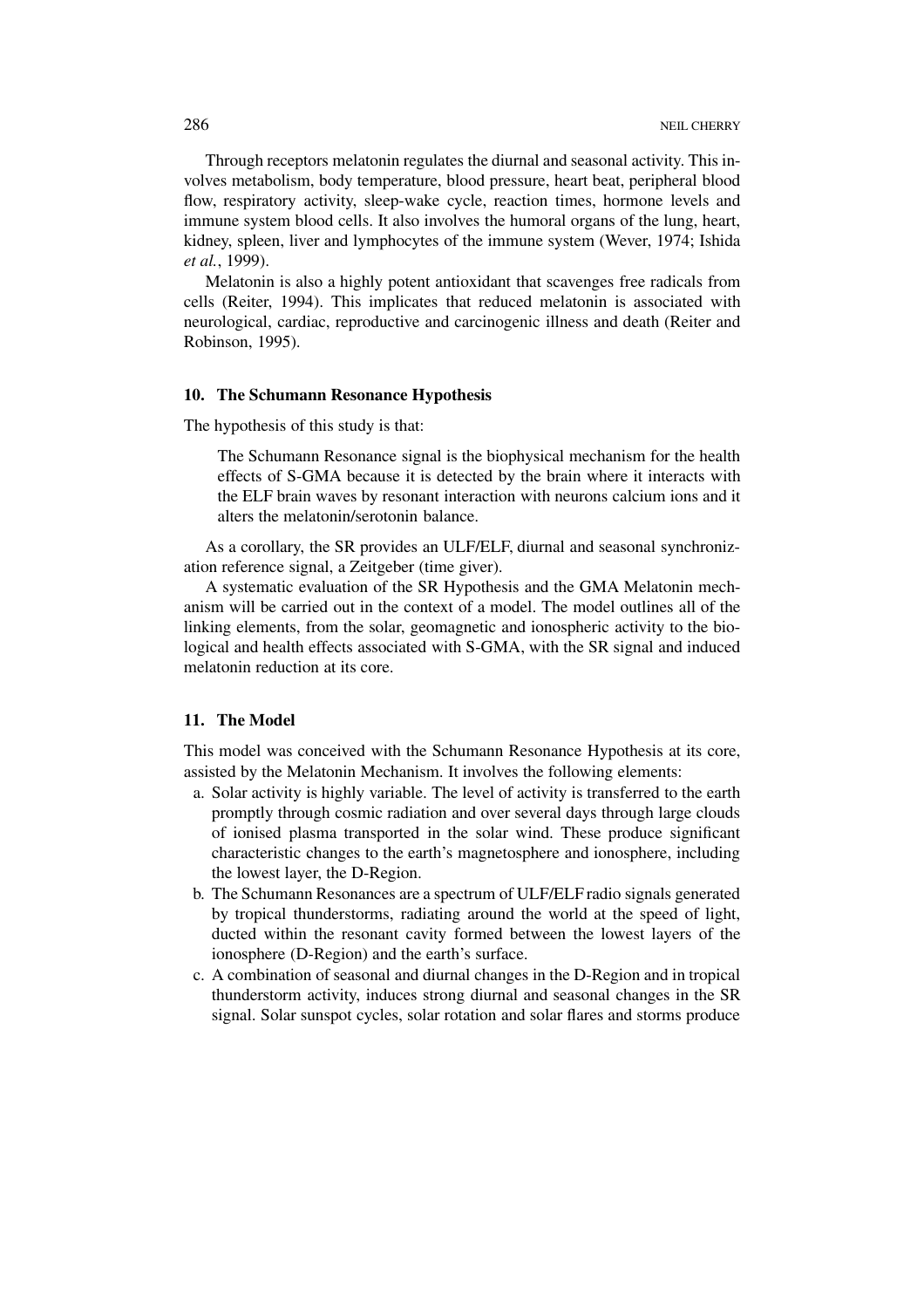characteristic changes in the D-Region which cause characteristic changes in the SR signal. This leads to highly significant correlations between S-GMA indices and SR signals.

- d. Human and animal brains naturally use highly reactive, non-linear alterations of ULF/ELF oscillating calcium ions in neurons and other cells to regulate the basic cell functions, such as neurotransmitter release and cell-to-cell communication.
- e. Environmental electromagnetic fields in the ULF/ELF frequency range, including the SR signal, resonantly interact with the natural signals, inducing changes in the cellular calcium ion signals, brain waves patterns and reaction times. This produces altered melatonin/serotonin production.
- f. By altering the neurohormone regulation of the natural cycles, as demonstrated by the circadian cycle, a wide range of body organs and processes are altered. Melatonin reduction alters blood pressure and heart rate with cardiovascular and cardiopulmonary consequences. It also produces neurological, reproductive and carcinogenic effects and impairment of the immune system. The vast majority of people cope with these induced changes but the exacerbation of effects in the weak and vulnerable people causes detectable increases in illness and death rates.
- g. Significant alterations in S-GMA cause significant changes in the intensity of the SR signal. This takes the SR signal strength and frequency outside the normal range, inducing alteration of brain and heart synchronization and changes the melatonin levels. Many of the biological and health effects of altered melatonin are produced by these extreme changes, showing that S-GMA is a natural hazard.

If all the above can be demonstrated, justified and confirmed then there is strong evidence that the SR signal is the plausible biophysical mechanism for the biological and health effects of S-GMA, mainly through altered melatonin. This would confirm that S-GMA is a natural hazard for human beings. The Model Elements (a) to (d) are established by published research cited above.

Two corollaries arise from the hypothesis and model. The first relates to the public health implications of residential, occupational and military exposures to ELF and ELF modulated signals. If extreme variations of natural extremely low intensity ELF signals causes human health effects, then it is highly probable that humanly produced ELF fields that are many orders of magnitude higher than the naturally occurring signals, are also causing significant similar health effects. Since residential and occupational studies are available, this evidence is used to independently test the hypotheses.

The second corollary arises because of the strong dependence of the SR intensity on the tropical temperature anomaly (Williams, 1992). This means that the more extreme weather associated with Global Warming, including extremes of El Nino/La Nina events, will cause stronger extremes of SR signals. This occurs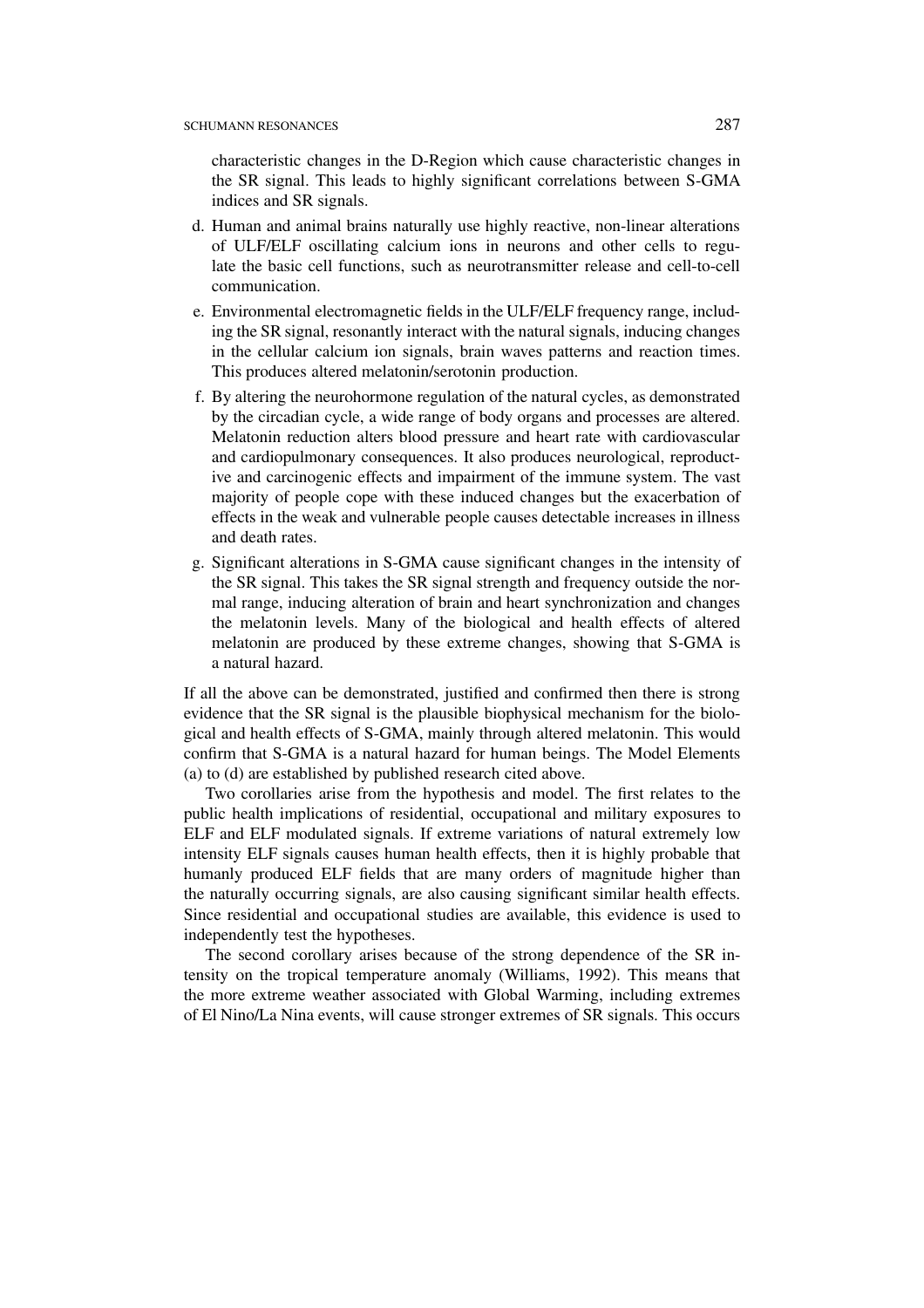especially around sunspot maximum and during periods of strong solar storms, and is predicted to accentuate the adverse health effects associated with S-GMA.

# **12. Methods**

The steps taken to evaluate the hypothesis and the model are:

- 1. Seek correlation between S-GMA indices Ns and Kp and the SR signal.
- 2. Review of the studies relating ULF/ELF signals, including SR signals and human reaction times and circadian rhythms.
- 3. Review of the evidence that ULF/ELF electromagnetic fields reduce melatonin.
- 4. Summarize the biological and clinical studies relating reduced melatonin to health effects.
- 5. Give an example of sunspot data relationship to human health effects to illustrate the principles and problems of environmental epidemiological studies in an EMR polluted world.
- 6. Summarize the studies relating S-GMA to biological and health effects under the headings of reproductive, cardiac, neurological and cancer effects in order to evaluate the role of melatonin and homeostatic patterns.
- 7. The prediction from the hypothesis that similar effects should occur in residential and occupational studies is evaluated to determine conflict or confirmation of the hypothesis.
- 8. Conclusions are drawn and further clarifying research is suggested.

# **13. Correlation to Causation**

If variable *A* is correlated with variable *B*, and variable*B* is correlated with variable *C*, then variable *A* is correlated with variable *C*. However, none of these relationships necessarily imply a causal relationship. The S-GMA indices are highly correlated with biological and health effects. The observed and established characteristics of the atmosphere predict that through the S-GMA effects on the D-Region, the SR signal should be closely correlated with the S-GMA indices. Hence if this correlation is confirmed then the SR signal will also be correlated with the biological and health effects.

A plausible and supported mechanism that explains the connective processes is crucial in moving towards establishing a causal link. The Schumann Resonance signal is favoured for this purpose because of the matched frequency range allowing resonant absorption in the brain. This involves the alteration of calcium ions in neurons (Adey, 1981; Blackman, 1990). It is supported by the existence of a natural ULF/ELF Zeitgeber (Wever, 1974), for which the SR signal characteristics comply. The close dependence of the SR signal on the D-Region implies that there should be a correlation with the biological and health effects correlated with S-GMA.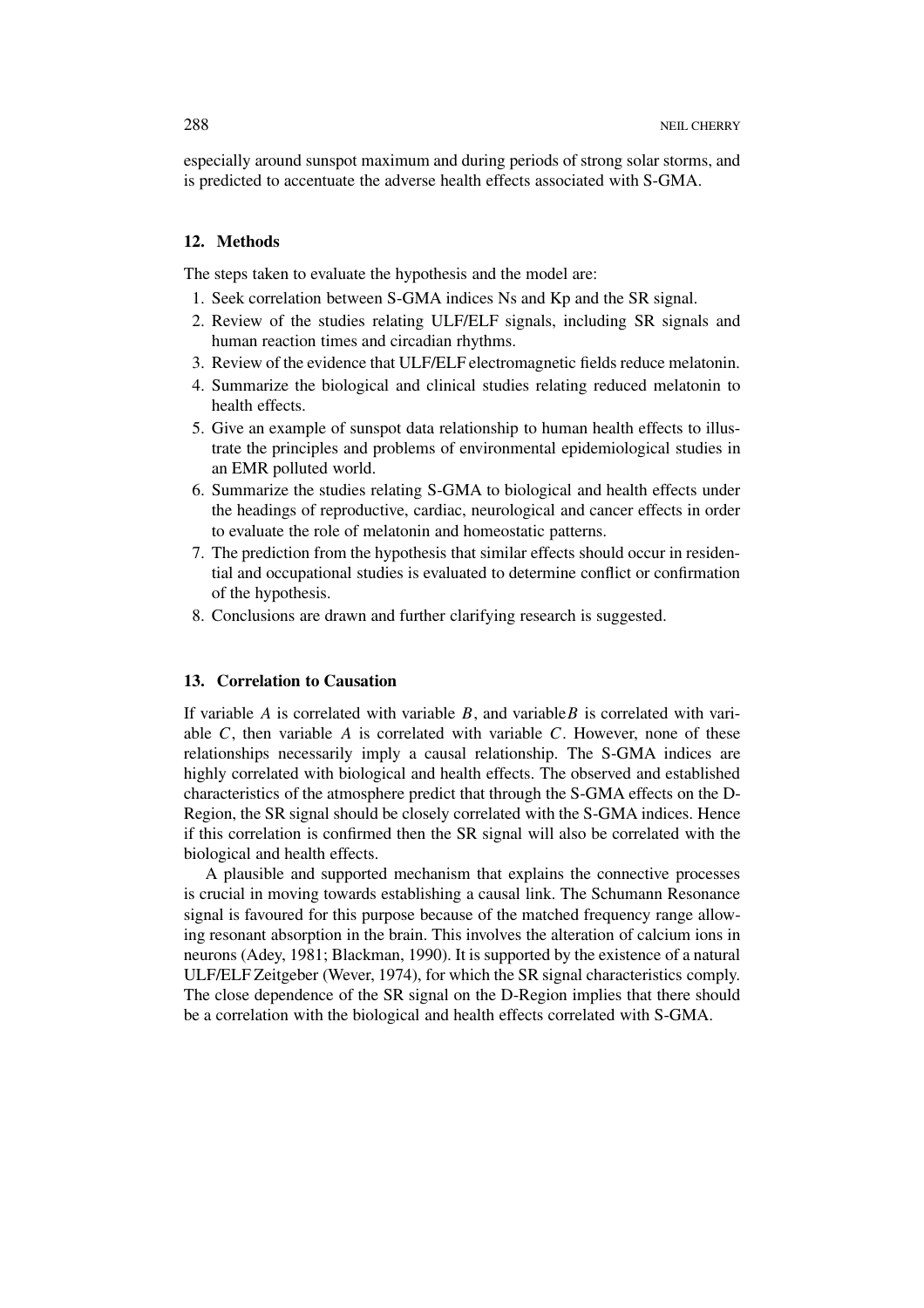## **14. Statistical Methods**

Sunspot Number (Ns) and GMA indices Ap and Kp, and the Schumann Resonance frequency and intensity data for two US sites, were downloaded from publicly accessible web sites in the United States. Statistical analysis involves several standard methods. Time series cycle frequency analysis uses the Maximum Entropy Spectrum method. Trend analysis uses the least squares fit (LSF), linear correlation coefficient, and the Mantel–Haenszel *t*-test using a two-tail method to estimate the probability, *p*-value. For a sample size = *N* there are  $N - 2$  degrees of freedom. The *t*-value is calculated from the correlation coefficient *(r)* and the degrees of freedom,  $t = r[(N-2)/(1-r^2)]^{0.5}$ .

For large samples of  $N > 120$  elements, using the Student *t*-distribution, the threshold for significance is  $p = 0.05$  and  $t = 1.96$ . When  $p = 0.01$  it is highly significant and has  $t = 2.576$ . The very highly significant,  $p = 0.005$  has  $t = 2.795$ and the extremely significant,  $p = 0.001$  has  $t = 3.291$  (Robson, 1967; Chou, 1972; Sprott, 1990). A sample with 1002 data points,  $N = 1000$ , and if  $r = 0.4$  then  $t =$ 13.8 and  $p < 10^{-12}$ .

For some samples in this analysis the t-value exceeds 5 and occasionally even *>*10. A log/linear graphic method was used to estimate the *p*-values for large samples with higher *t*-values. For  $t = 4.85$ ,  $p = 10^{-6}$ ; for  $t = 6.3$ ,  $p = 10^{-9}$ ; and for  $t = 7.8$ ,  $p = 10^{-12}$ . Any value more significant than this is referred to as  $p < 10^{-12}$ .

## 14.1. DATA-SETS USED FOR THIS ANALYSIS

The geomagnetic field strength is measured at a large number of stations. A global network of 12 stations are integrated to produce 3-hour averaged indices. One is a linear index, Ap, and another is a pseudo-logarithmic index, Kp. The subscript 'p' refers to a planetary index. A common index of solar activity is the sunspot number, Ns. Sunspots are indicative of long-term changes in the solar activity and the Ap and Kp indices of the short-term activity experienced at the surface of the earth, such as the effects of solar flares or solar storms (Campbell, 1997).

Solar and Geomagnetic Indexes were down-loaded from the U.S. NGDC-NOAA web-site [ftp://ftp.ngdc.noaa.gov/STP/GEOMAGNETIC\_DATA/INDICES]. The 3-hourly global index Kp, a semi-logarithmic measure of GMA was used for most calculations. Daily sunspot number was also used.

The SR data for two sites in California was downloaded from the University of California, Berkeley web-site [ftp://quake.geo.berkeley.edu/pub/em/]. A threeyear data-set was assembled covering the period 13th January 1997 to 31 December 1999.

The two SR recording sites were Parkfield (PKB) (lat. 35.8892; long. −120.4249) and Hollister (SAO) (lat. 36.765, long. −121.445). Two sets of data files were available. The first contained 15-minute measurements of the east-west and north-south components of the 0–20 Hz field intensity in pT and the center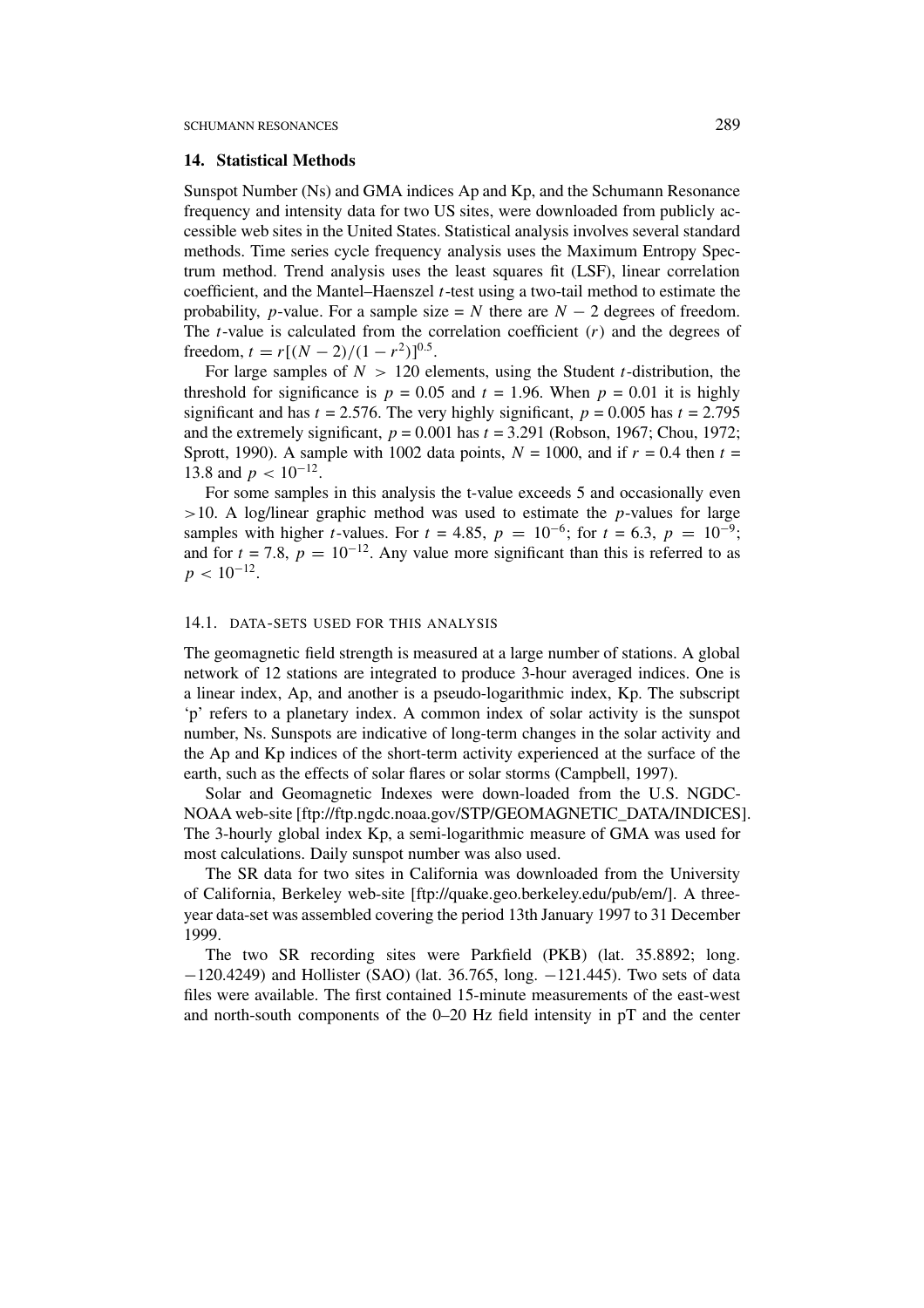

*Figure 2.* The time sequence of 20-day averaged Schumann Resonance signal intensity in the 0-20 Hz range. From the UC Berkeley dataset, for the three years used in this study. The trend is highly significant,  $p < 0.0001$ .

frequency of the 8 Hz peak. The intensity data was vectorially added and the frequency was averaged.

The PKB and SAO hourly data were extremely strongly correlated,  $p < 10^{-12}$ . Hence missing data was replaced through a linear least squares fit relationship. Some signal instability was detected with large changes in single 15-minute data points. These were removed using a linear interpolation filter. Smoothing using 1/4-1/2-1/4 was applied prior to averaging to a form an hourly mean data set for PKB for the period 1997–1999. The first 12 days of 1997 were rejected because of clear data errors.

The second SR set of data involved three orthogonal components with the signals analysed into 13 frequency ranges. This data was used to characterize the ways in which diurnal frequency changes occurred. The 11th column contained the 1– 2 Hz SR intensity. The three components were combined vectorially. The unit of pT/Hz<sup>1/2</sup> was converted to pT by multiplying by  $\sqrt{2}$ . This data was compiled to form a 3-year data set of hourly mean observations to carry out correlations with Kp and Sunspot numbers.

Figure 2 shows the 20-day mean values of the measured 0–20 Hz SR intensity from the PKB site for the three years of the study period.

The SR 20-day mean signal is very highly correlated with the 20-day mean sunspot number,  $r = 0.881$ ,  $N = 54$ ,  $t = 13.4$ ,  $p < 0.00001$ . When the daily mean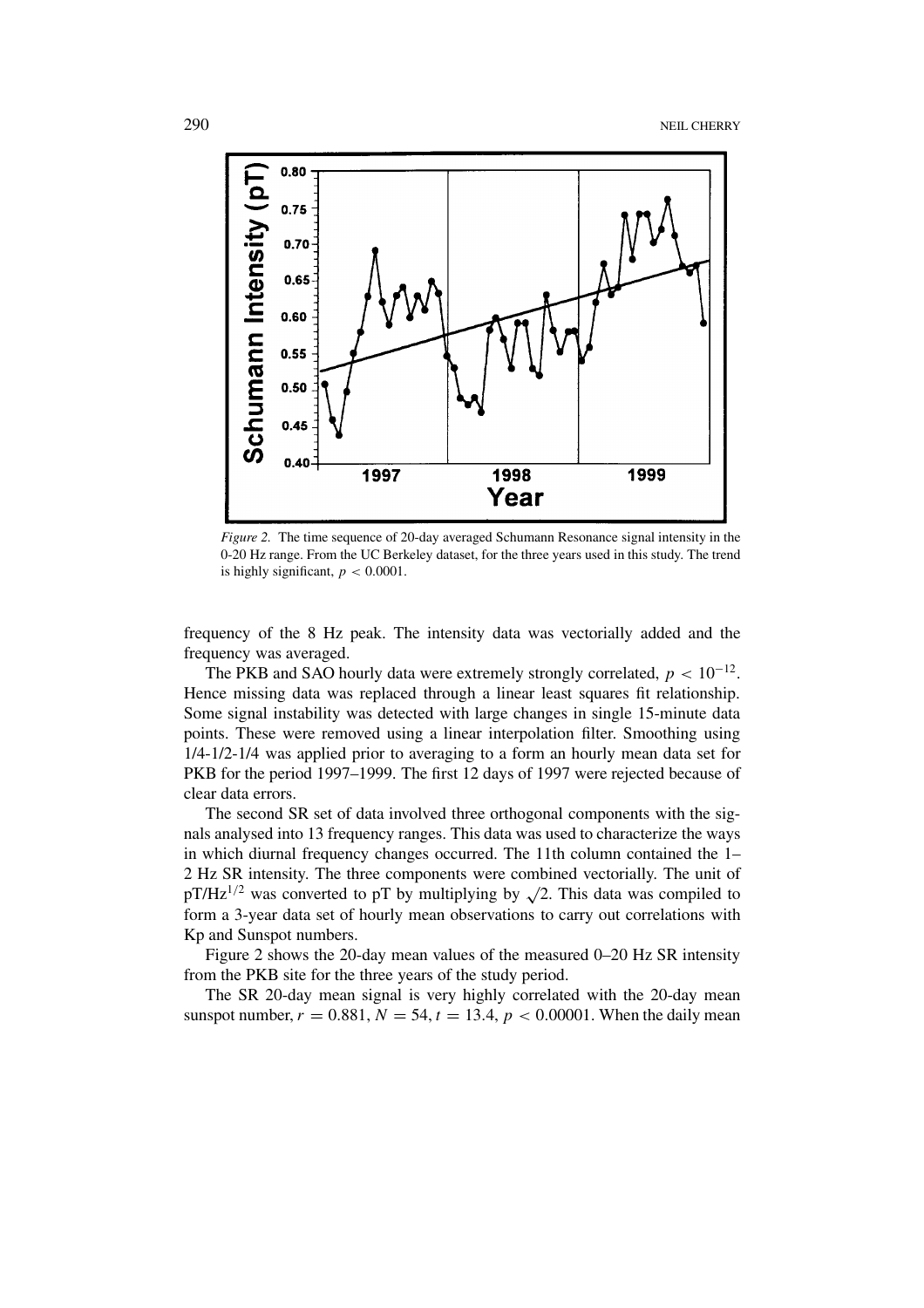sunspot numbers and SR intensity and frequency are compared, very significant correlations are found. For the SR intensity  $r = 0.376$ ,  $t = 13.33$ ,  $p < 0.000001$ , for the SR frequency  $r = 0.436$ ,  $t = 15.91$ ,  $p < 0.000001$ .

The trend in Figure 2 is primarily due to the mean rise in sunspots over this period toward the sunspot maximum in the 2000 year. The seasonal pattern is related to tropical thunderstorm activity. It is lower during the southern summer and higher during the northern summer.

Annual variations relate to the El Nino/La Nina oscillation. The year 1997 was an El Nino year with higher than average tropical temperatures. By May 1998 it had switched to a La Nina event with lower than average tropical mean temperatures. The La Nina was weak during 1999. Hence the temperature effect raised the 1997 SR intensity and lowered the 1998 SR intensity. Adjusting for this would increase the significant correlation with the sunspot number. Figure 2 reveals the prime of factors, sunspot activity and tropical temperature, that change the long-term mean SR signal intensity.

# 14.2. GRAPHICAL AND STATISTICAL COMPARISON BETWEEN KP AND SR

A GMA storm was shown to significantly increase the frequency of the primary SR models (Cannon and Rycroft, 1982). Consistent with the effect of the D-Region, this also implies that the SR intensity was significantly increased. This is evaluated with the data set available comparing the Kp index with the SR 0–20 Hz intensity. An initial relationship between the 3-hour Kp GMA index and the 0–20 Hz SR intensity from the PKB site shows some vital features and confirms the earlier observations. Figure 3 shows the 0–20 Hz SR signal and the Kp Index for March 1999.

The SR signal, Figure 3, shows the distinctive regular diurnal oscillation. Kp shows strong GMA in the first half of the month, weak GMA from the 15th to 27th and then a GMA event starting on the 28th. The overall SR signal reflects these broad changes. The first 10 days show an upward trend suggesting a cumulative effect. Individual GMA events, e.g. on the 4th, 10th, 14th appear to show a time delay. A lagged linear correlation analysis of the 3-hourly mean data, reveals the highest correlation with a 6-hour lag,  $r = 0.312$ ,  $t = 5.123$ ,  $p < 0.00001$ .

Figure 4 shows an example of a more periodic variation of GMA, from May 1997. The periodic Kp variation is clearly reflected in periodic changes in SR intensity with a small time lag. Lagged correlation analysis shows a significant correlation of with a 24 hr time lag,  $r = 0.290$ ,  $t = 4.66$ ,  $p < 0.0001$ .

Both of these patterns are consistent with the characteristics of the D-Region during and following GMA events. There is strong support for the process suggested that prolonged leakage of ions and the cumulative effect of repeated events builds up the ion density and elevates the SR signal following GMA events. The whole 3-year data set was used in two analyses to see if a lagged correlation ana-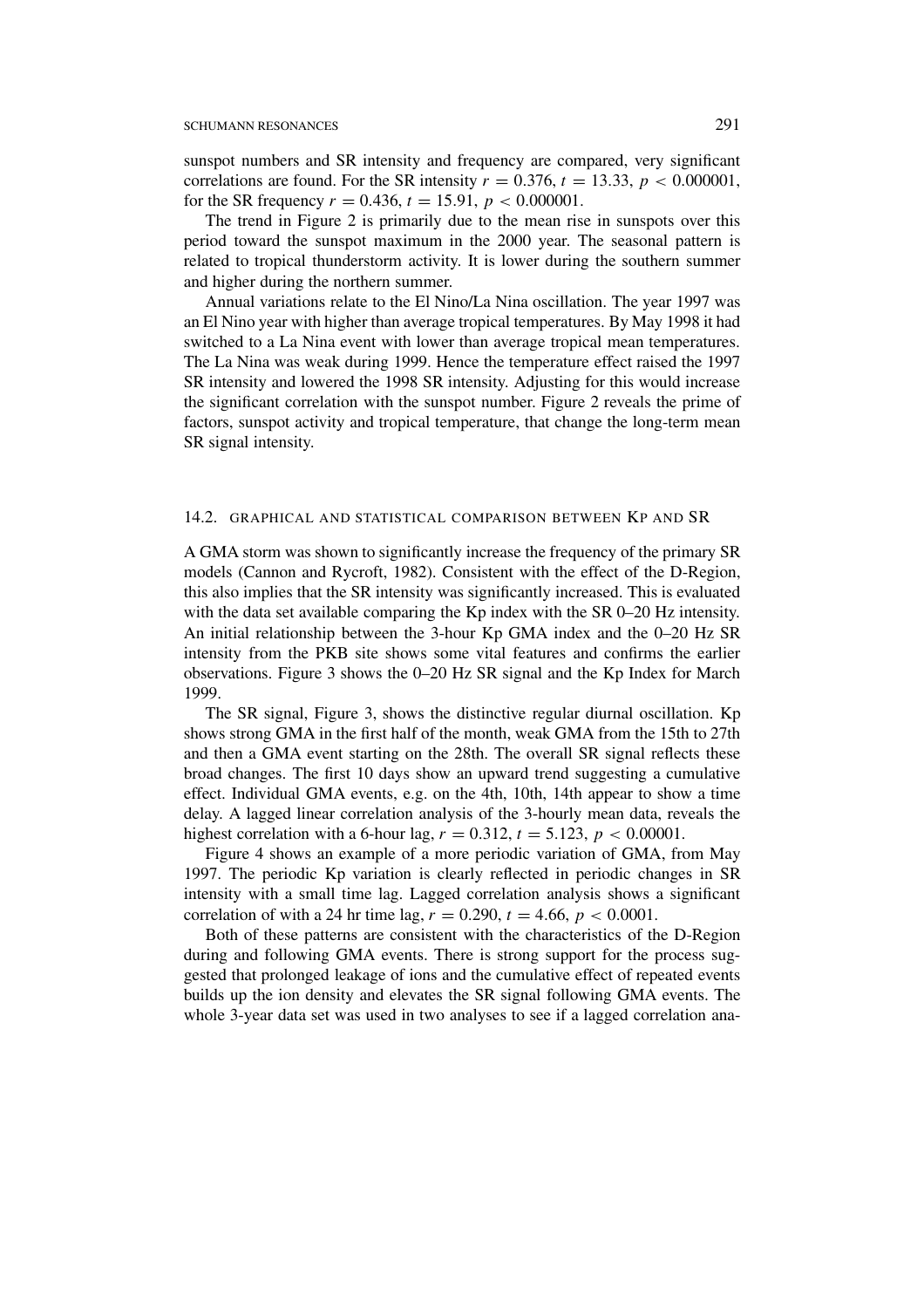

*Figure 3.* Schumann Intensity (0–20 Hz) from the UC Berkeley PKB site (upper graph) and Kp Index (lower graph) for March 1999.



*Figure 4.* Schumann Intensity (0–20 Hz) from the UC Berkeley PKB site (upper graph) and Kp Index (lower graph) for May 1997.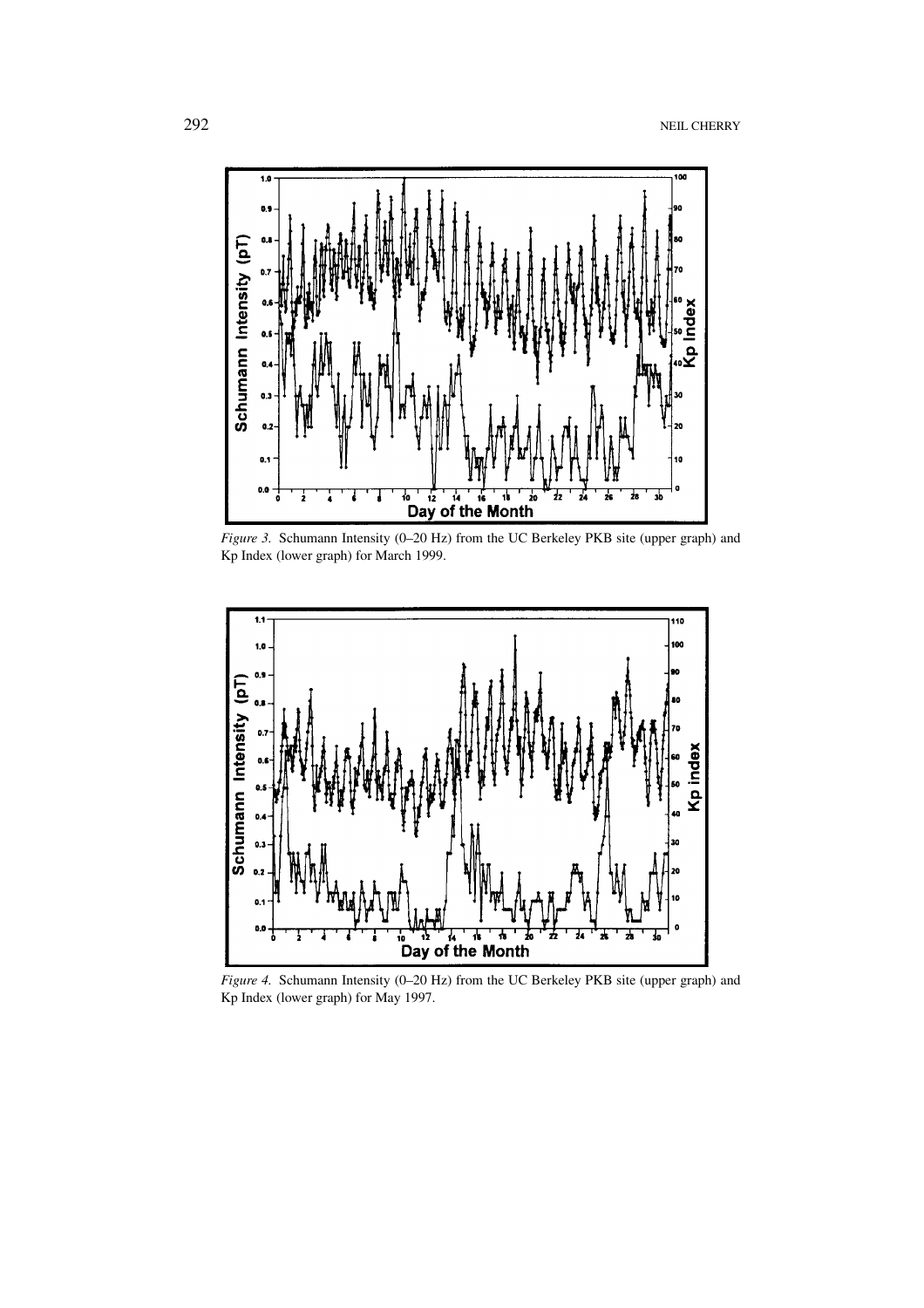

*Figure 5.* The statistical Student t-value of the time lagged correlation between the 3-hour Kp index and the 3-hr mean Schumann Resonance Intensity for the 0–20 Hz band, for the period September 1996 to December 1999.

lysis and a superimposed epoch analysis would confirm or contradict the patterns seen in Figures 3 and 4.

## 14.3. LAGGED CORRELATION BETWEEN KP INDEX AND SR SIGNAL

The Kp index is a reliable measure of diurnal GMA activity. Since it is available as a 3-hour mean value, the SR signal was averaged over 3-hours to form a comparable data set. The lagged correlation analysis was carried out using a statistical package that had a limited memory allocation restricting the analysis to a maximum of 28 months of 3 hourly data. The period September 1997 to December 1999 was chosen because it contained the most reliable SR data. Lagged correlation analysis for the total period of 2.33 years shows extremely significant correlations for the 0–20 Hz SR intensity dataset, Figure 5.

The Student t-value was used for the y-axis in Figures 5 because it is directly related to the significance of the correlation coefficient. This has also been converted to the statistical probability, *p*-value for a data set for which  $N = 6575$ .

A similar analysis for the 0–2 Hz signal was carried out and showed very similar results. This analysis shows extremely significant correlations between the Kp index and the SR signal intensity. The pattern in Figures 5 confirms the influence of electron densities in the D-Region with highly extremely significant correlations.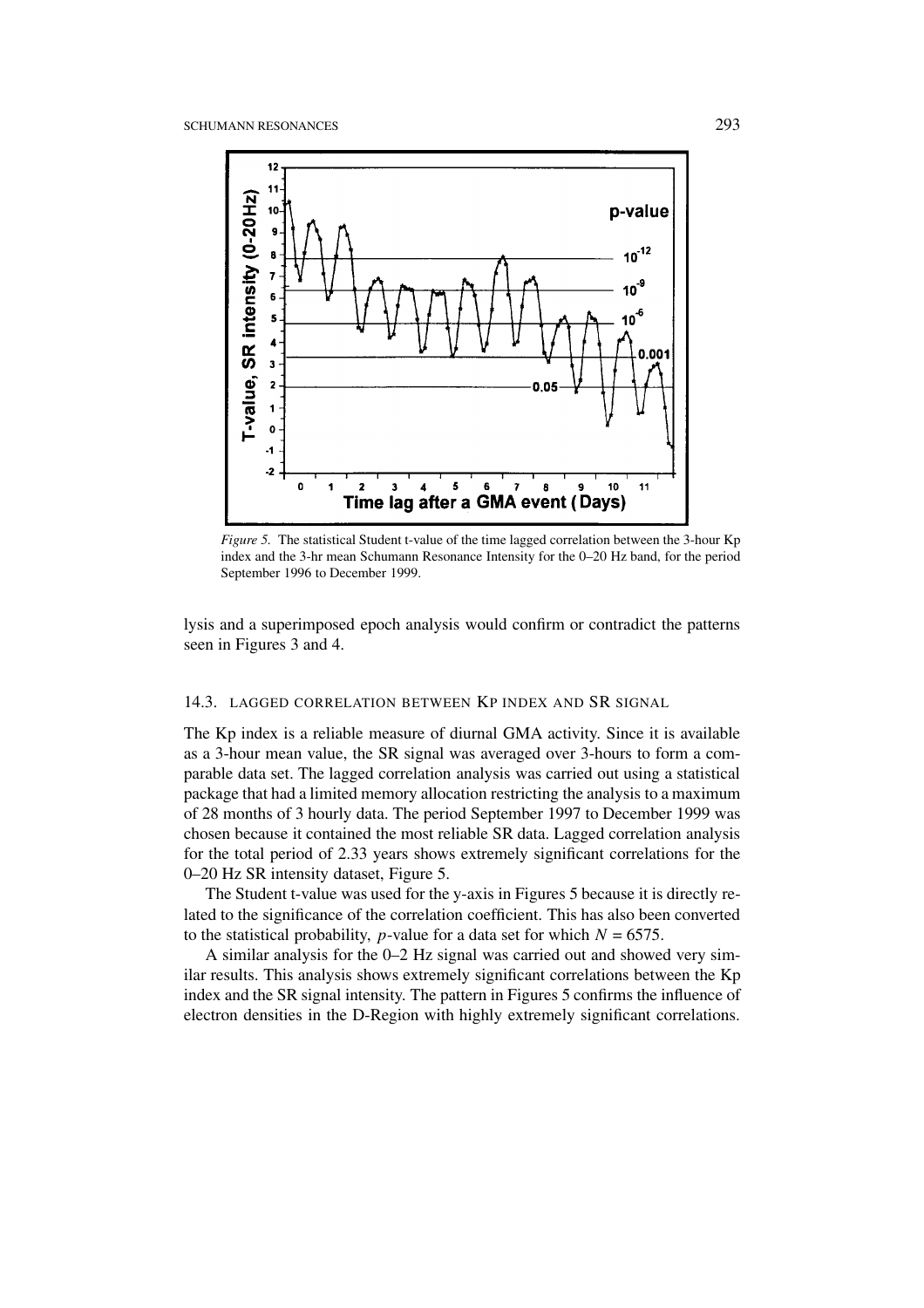They both show a strong and extremely significant initial increase, a prompt response for the first night and day and a persistent relationship that extends out for 6 to 7 days after the day of the event (Day 0) and then it drops off significantly. The correlation also shows a 24-hour diurnal oscillation.

These analyses give strong confirmation of the part of the model proposing that the SR intensity is strongly dependent on the D-Region electron density. It shows that through slow electron leakage, the solar storm events last for about 7 days and this is shown by the SR signal.

# **15. Superimposed Epoch Analysis**

The above analysis uses the continuous time series of data over 28 months. An alternative approach is to identify isolated GMA events and to carry out a super imposed epoch analysis to produce the average signal before, during and after the moderate to strong GMA events. In the 3-year period being studied 69 relatively isolated GMA events were identified. The intensity of the 0-20 Hz SR signal and the frequency of the 8 Hz signal were averaged over the 3 days prior to and the 6 days following each event, Figure 6. The overall variance of the hourly data over this period was 0.017 pT for the SR intensity and 0.0026 Hz for the SR frequency.

Figure 6 shows prompt response of an elevated 0-20Hz SR intensity, especially over the first two days. The SR signal is still elevated at nighttime for at least 6 days after the GMA event. The SR 8 Hz band frequency shows a similar, but slightly smaller response. Both the signal intensity and frequency are consistent with the lagged correlation analysis above showing a prompt response and a prolonged recovery period of 6 to 7 days.

Thus the individual months, the lagged correlation and superimposed epoch analyses confirm that the SR intensity reliably, consistently and extremely significantly varies with the GMA as indicated by the Kp index. The results are fully consistent with a prompt and a prolonged D-Region electron density effect. Hence the biological and health effects that are correlated with GMA indices are also correlated with the GMA related changes in the SR signal.

## **16. Correlations with Sunspot Cycles**

Sunspot number (Ns) is a direct indicator of solar activity. On a monthly basis Ns is highly correlated with GMA over a 100 year period from 1830 to 1930 (Chapman, 1936). Chapman also shows that sunspot activity peaks at about 3.5 days prior to a magnetic disturbance and that there is a 27 to 28 day cycle in the GMA index, and that there is a semi-annual cycle in the GMA.

A cyclic analysis has been used in other studies to identify causative relationships through closely matched cyclic factors (Komarov et al., 1998). The sun's mean rotation period of about 27–28 days has a series of recognised sub-harmonics of about 18, 14, 9, 7, 5.5 and 3.5 days. Hence a Maximum Entropy Power Spectrum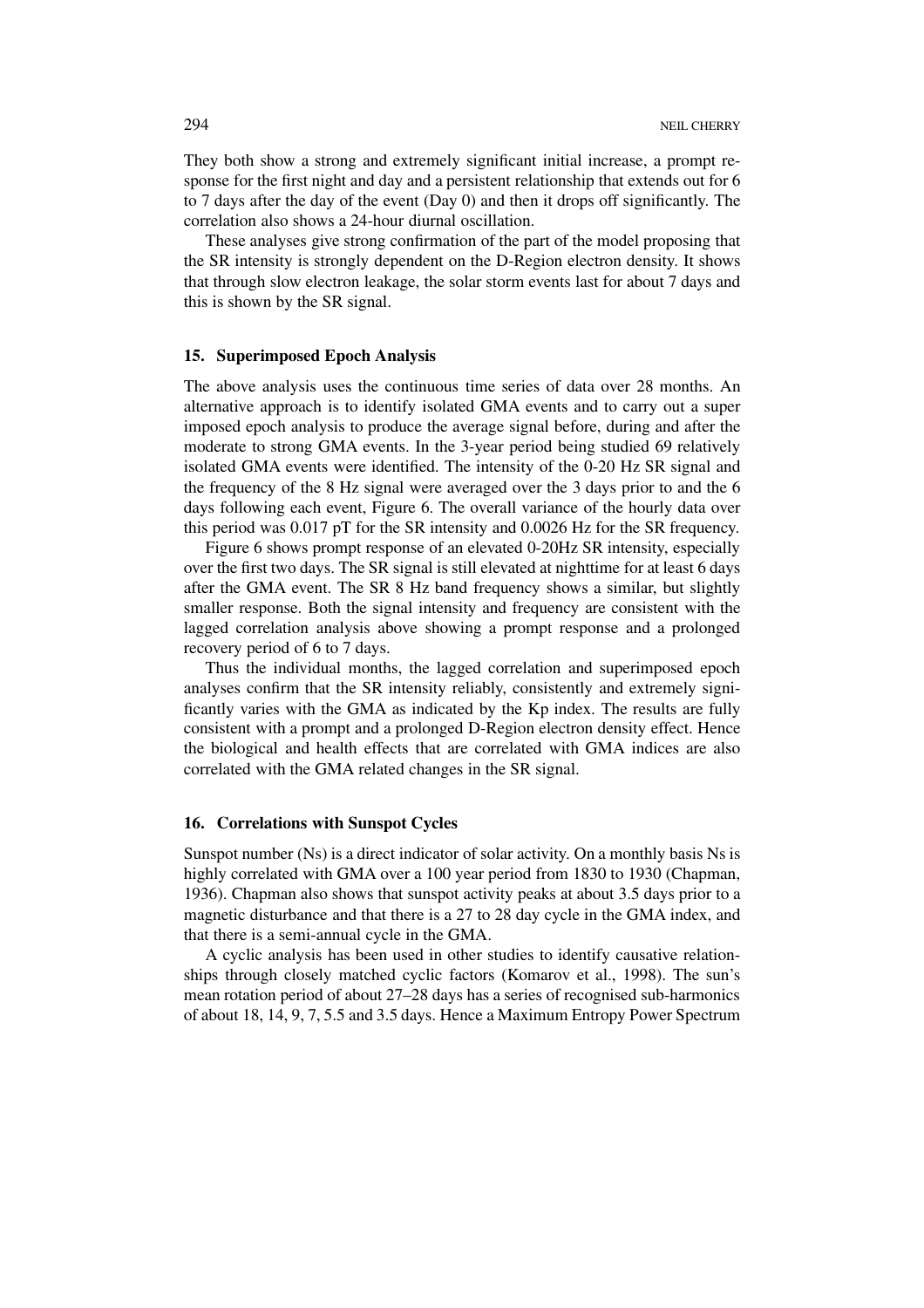

*Figure 6.* Superimposed epoch analysis of the impact of a Geomagnetic events, as defined by the Kp Index, for the mean anomaly in the Schumann Resonance 0–20 Hz intensity for 69 events in 1997 to 1999. GMA events occurred on day zero.

analysis was carried out on the 35 good data months of the SR intensity record, Figure 7.

Figure 7 shows a distinct peak at 27 days and weak peaks at 9 and 14 days corresponding to solar cycles. This confirms that the SR intensity varies in a cyclic manner with a dominant 27 day period that coincides with the solar and GMA primary sub-seasonal period. This shows that the S-GMA modulates the SR intensity and reinforces the extremely strong correlations already identified. There is also weak evidence of a cycle with a period between 3.2 and 3.5 days in the SR intensity. This is near the circasemiseptan cycle identified above that has important biological consequences. Using the 20-day averaged data for the 3-year period shows a strong semi annual, 185 day peak in the SR intensity signal.

## 16.1. SR SIGNAL AND S-GMA RELATIONSHIPS

The first test of whether the SR signal is the plausible biophysical mechanism for the biological and health effects of S-GMA was to see if the SR signal is correlated with sunspot number and the Kp GMA index. This analysis shows that all correlations are very highly significant and are supported by superimposed epoch and cyclic analyses. Hence it is confirmed that the SR signal has all of the necessary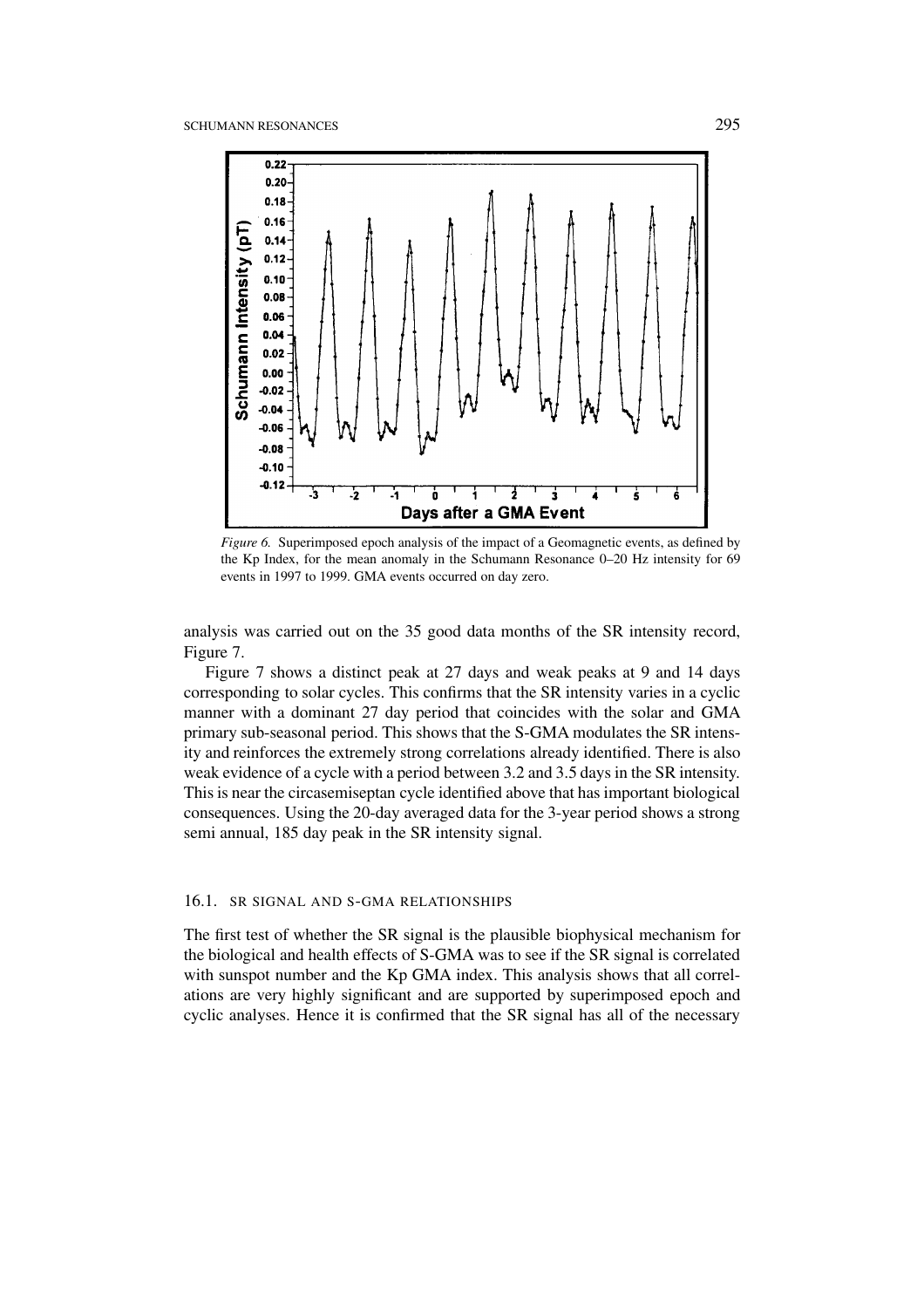

*Figure 7.* Maximum entropy spectrum for the 2-day average 0–20 Hz Schumann Resonance Intensity for the period February 1997 to December 1999.

and appropriate characteristics to link S-GMA cycles and events with biological and health effects. This supports and confirms the Model Element (c).

# **17. Biophysical Mechanisms**

## 17.1. ULF/ELF REACTION TIME EXPERIMENTS

The original work of Dr Ross Adey's laboratory on calcium ion efflux, was stimulated by observations of ULF/ELF environmental fields altering monkey reaction times in a field strength dose-response manner with a 7 Hz signal (Gavalas-Medici and Day-Magdaleno, 1976), and human reaction times (Hamer, 1965, 1969; König, 1974). They were also aware of Wever's circadian rhythm experiments. Adey (1981) research showed that the altered reaction times were associated with altered EEG patterns and altered calcium ion efflux from neurons. Calcium ion efflux was significantly altered between 0.5 and 30 Hz (Adey, 1980), and in windows of frequency up to 510 Hz (Blackman *et al.*, 1988). Hence there is an established biophysical pathway between the resonant absorption of very weak ULF/ELF environmental fields in the brain, altered cellular calcium ion homeostasis, altered EEG pattern and altered reaction times.

The frequency range involved in the reaction time, brain waves and calcium ion alterations include those of the primary SR signal, 0–32 Hz. Thus it is biophysically plausible that the SR signal could be associated with altered brain activity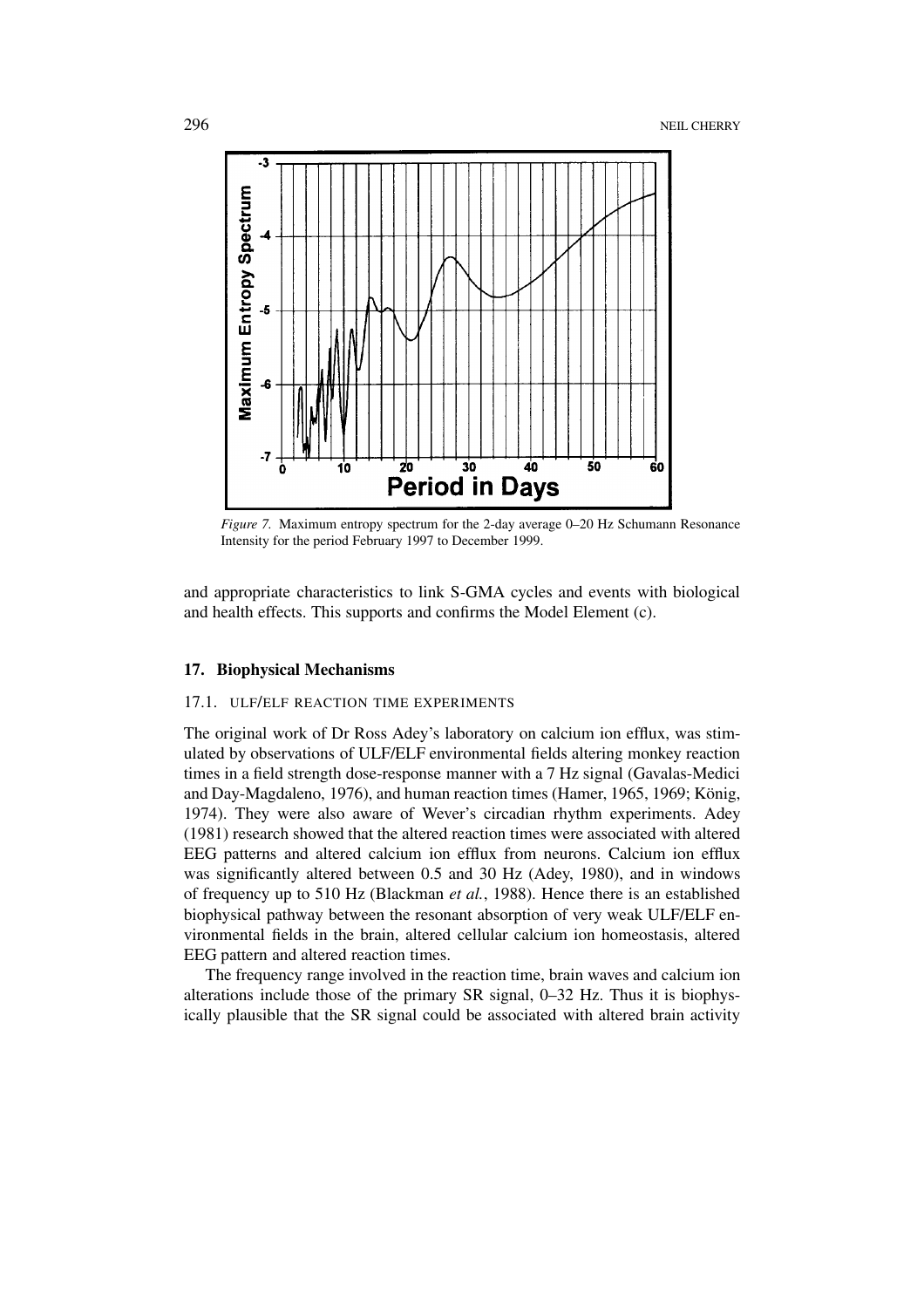

*Figure 8.* Human reaction times as a function of Schumann Resonance 8–10 Hz relative intensity. Reaction times measured using a light flash and a Morse key, tested during 18 days in September 1953, at the German Traffic exhibition in Munich.

and reaction times through resonant interactions with neurons involving changed calcium ion signals.

Human reaction time experiments in association with ULF frequencies, primarily 3 Hz and 8 to 10 Hz, were carried out in Germany and the United States in the 1950s and 1960s. This was stimulated by observations of a large experiment involving nearly 50,000 members of the public. This showed that human reaction time were significantly correlated with the intensity of the 8–10 Hz SR signal (König, 1974b), Figure 8.

Each point in Figure 8 represents 4500 subjects, with the mean variance of 3.6 ms shown as error bars. Trend:  $t = 10.414$ , 2-tailed  $p < 0.0001$ . Data is derived from Figure 3 of König (1974b). The relative intensity is estimated to be in the range 0.6 to 1 pT for the 0–20 Hz band.

The first identified power spectrum analysis of the SR signal was Balser and Wagner (1960). König and his colleagues had recorded the SR signal on chart recorders. They characterized the signal as a '10 Hz' oscillation. This is likely to be because the two dominant frequency peaks are near 8 Hz and 14 Hz. As a consequence in German laboratory experiments a 10 Hz signal was used to approximate the SR signal. Both König and Hamer confirmed that the '10 Hz' signal sped up reaction times. Hamer showed that moving the frequency from 7.5 to 8.5 Hz and 8.5 to 9.5 Hz significantly altered reaction times with an RMS electric field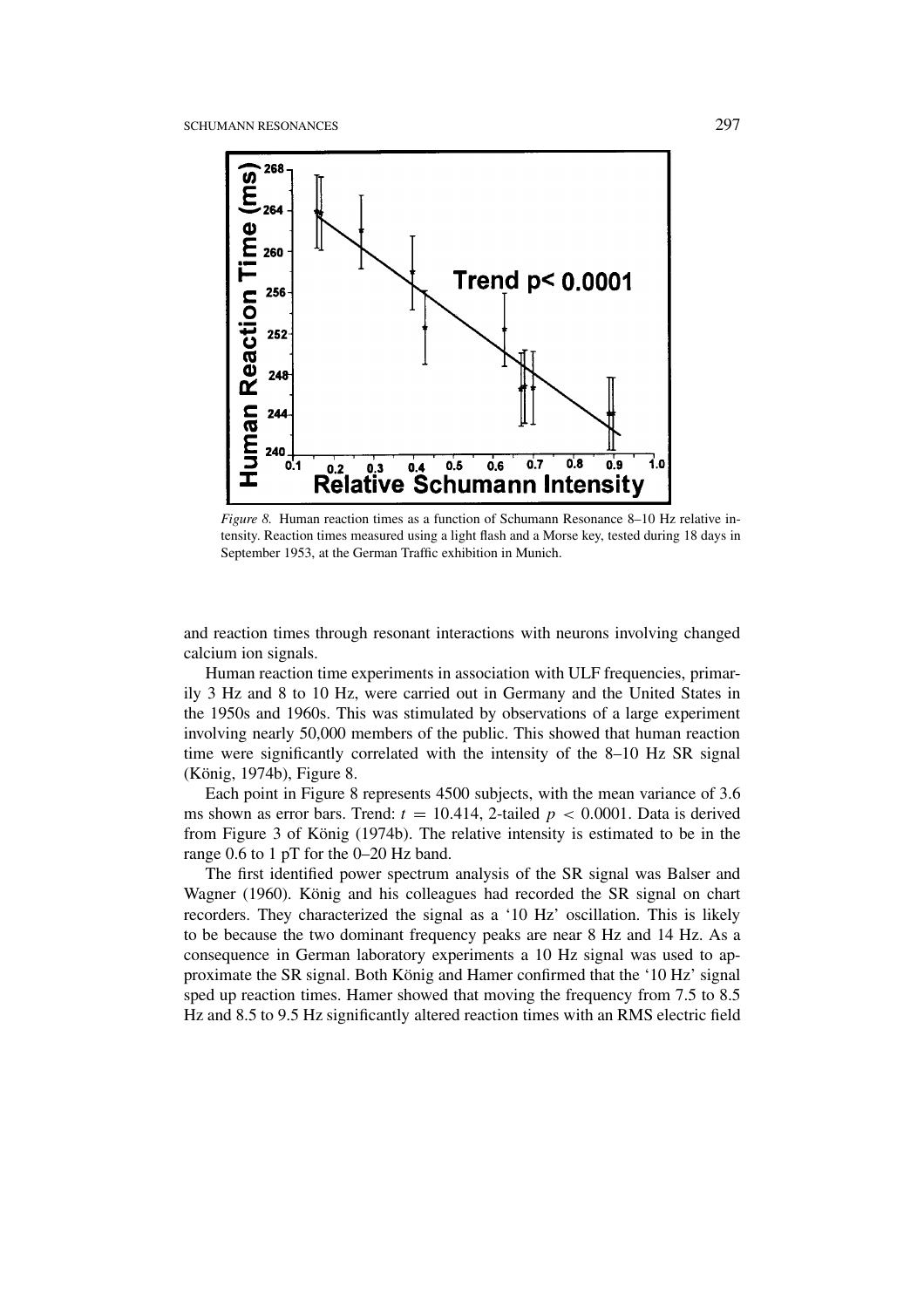intensity of 3.8 mV/m. König (1974) notes that this level is close to the natural SR signal strength (about 1 mV/m).

König also found that a superimposed epoch analysis related to the arrival of 3 Hz signals from locally generated thunderstorms, significantly slowed reaction times. This was tested and confirmed in a series of laboratory experiments using human volunteers. König found that with a range of field strengths, 1 to 5 V/m, the '3 Hz' signal consistently slowed people's reactions and a '10 Hz' signal consistently accelerated people's reaction times. Reactions were also correlated with the more objective test for galvanic skin response (GSR), using a 5 V/m 3 Hz signal, König (1974b).

# 17.2. CIRCADIAN ELF ZEITGEBER EXPERIMENTS

Support for the role of the SR signal as a diurnal Zeitgeber came from the Max Planck Institute's long-term isolation experiments (Wever, 1974). The Max Planck Institute set up an elaborate, large and careful experiment to investigate the hypothesis that there was a natural electromagnetic field, such as the Schumann Resonance, that acted as a circadian Zeitgeber. This was promoted because of König's experiments. Because the daily sunlight cycle is a very dominant Zeitgeber, the hypothesis was tested by constructing two identical rooms in which all signs of the usual daily variation, sunlight, temperature, humidity etc., were removed. The second room (Room 2) was also shielded to significantly reduce all external oscillating electromagnetic fields by over 40 db.

From introductory experiments, rectal temperature was identified as a reliable objective measure of the daily circadian rhythm. In the isolation rooms the free running day length was significantly lengthened in Room 1 from 24 to 24.87 hr. In Room 2 it was significantly longer than Room 1, 25.26 hr,  $p < 0.01$ . The standard deviation of the variation of day lengths was also significantly higher in Room 2 compared with Room 1, *p <* 0*.*01. An additional feature was a phenomenon termed internal desynchronization. In this case individuals showed much longer and highly erratic daylengths. While 15 of 50 subjects in the shielded Room 2 internally desynchronized, none of the 34 subjects did in Room 1,  $p < 0.001$ . The desynchronized subjects were followed up because of their evident sensitivity.

König had characterized the primary mode of the SR signal as a '10 Hz' signal. Hence Wever's team used a square-wave 10 Hz, 2.5 V/m signal in Room 2 to see what would happen if a Schumann-like signal was introduced. Without the subjects knowledge, a 10 Hz signal was turned on and off at varying intervals. This signal consistently removed the desynchronization and reduced the mean daylength for those subjects (Wever, 1967, 1968). The longer the circadian cycle in the absence of the field, the greater was the shortening by the 10 Hz signal,  $r = 0.928$ ,  $n =$ 10,  $p < 0.001$ . This showed that not only was a highly significant phenomenon occurring, but it also varied in an very significant and reasonable manner.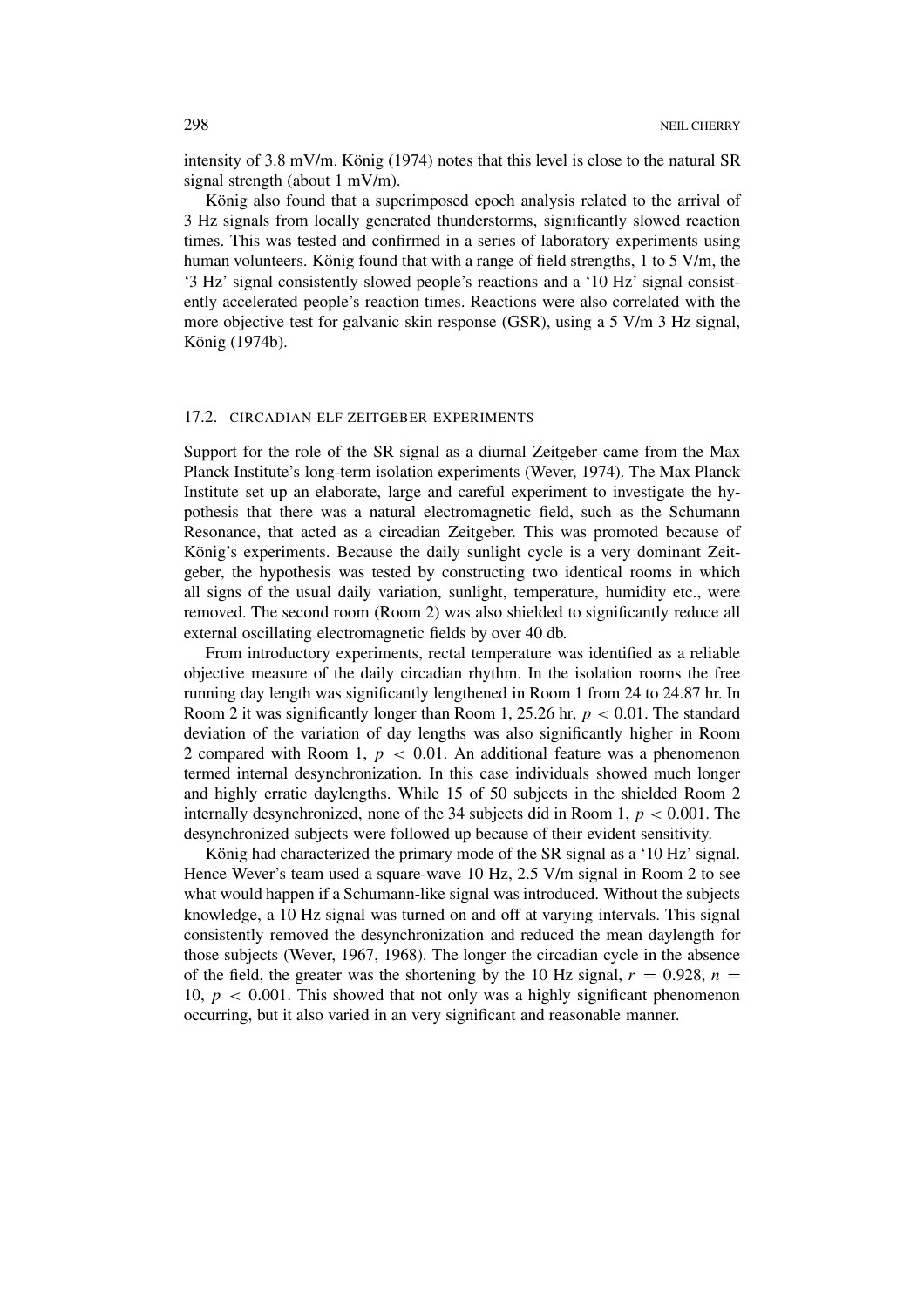## SCHUMANN RESONANCES 299

Wever (1974) concludes that his team found "significant proof that electromagnetic fields in the ELF range influence human circadian rhythms, and therefore, human beings". They proved that there is a ULF/ELF electromagnetic signal that is a circadian Zeitgeber. By design the corrective signal mimics an aspect of the SR signal. While it could be another signal but there is no other known signal has the appropriate characteristics. Hence it is highly likely that the ULF/ELF circadian Zeitgeber is the SR signal.

Taken together, the experiments of König, Hamer and Wever give very strong support for the hypothesis that the SR signal is involved as a diurnal Zeitgeber, that it is detectable by the human brain and that it causes induced alterations in reaction times. This is highly consistent and gives considerable support for the SR hypothesis.

Laboratory evidence that ULF/ELF signals alter reaction times, animal and human brain waves, neuron cell calcium ions and neurotransmitters gives further support. This makes the hypothesis biophysically plausible and observationally supported. It is therefore largely, but not finally, confirmed.

# 17.3. EVIDENCE OF ULF/ELF INDUCED MELATONIN REDUCTION

The SR signal has ULF/ELF frequencies. Hence evidence that ULF/ELF electromagnetic fields reduce melatonin or increase serotonin in animals and people is relevant to the Hypothesis and its GMA Melatonin Mechanism.

There is extensive evidence that ELF signals increase serotonin and reduce melatonin in animals and in people. Rosen *et al.* (1998) state that seven different laboratories have reported suppression of nighttime rise in pineal melatonin production in laboratory animals. They show that a 50  $\mu$ T, 60 Hz field with a 0.06  $\mu$ T DC field, over 10 experiments, averages a significant 46% reduction in melatonin production from pinealocytes. Yaga *et al.* (1993) showed that rat pineal response to pulsed ELF magnetic fields varied significantly during the lightdark-cycle. They showed that magnetic field exposure significantly suppressed the rate-limiting enzyme in melatonin synthesis, N-acetyltransferase (NAT) activity, during the mid-to-late-dark phase.

Suppression of melatonin in rodents is frequently observed when they are exposed to weak electromagnetic fields. A question has been raised as to whether the pineal gland or the eyes are the sensors of the fields. Brendel *et al.* (2000) carried out an experiment to resolve this question using hamsters. They concluded that there was significant suppression of melatonin with 16.7 Hz, *p <* 0*.*01, and with 50 Hz, *p <* 0*.*001 as a result of primarily mechanisms in the pineal gland.

Stark *et al.* (1997) observed a significant increase in salival melatonin in a group of 5 cows when the short-wave radio transmitter at Schwarzenberg, Switzerland, was turned off for three days, compared to 5 cows that had much lower RF exposure. Hence, despite the high natural levels of variability of melatonin, there are now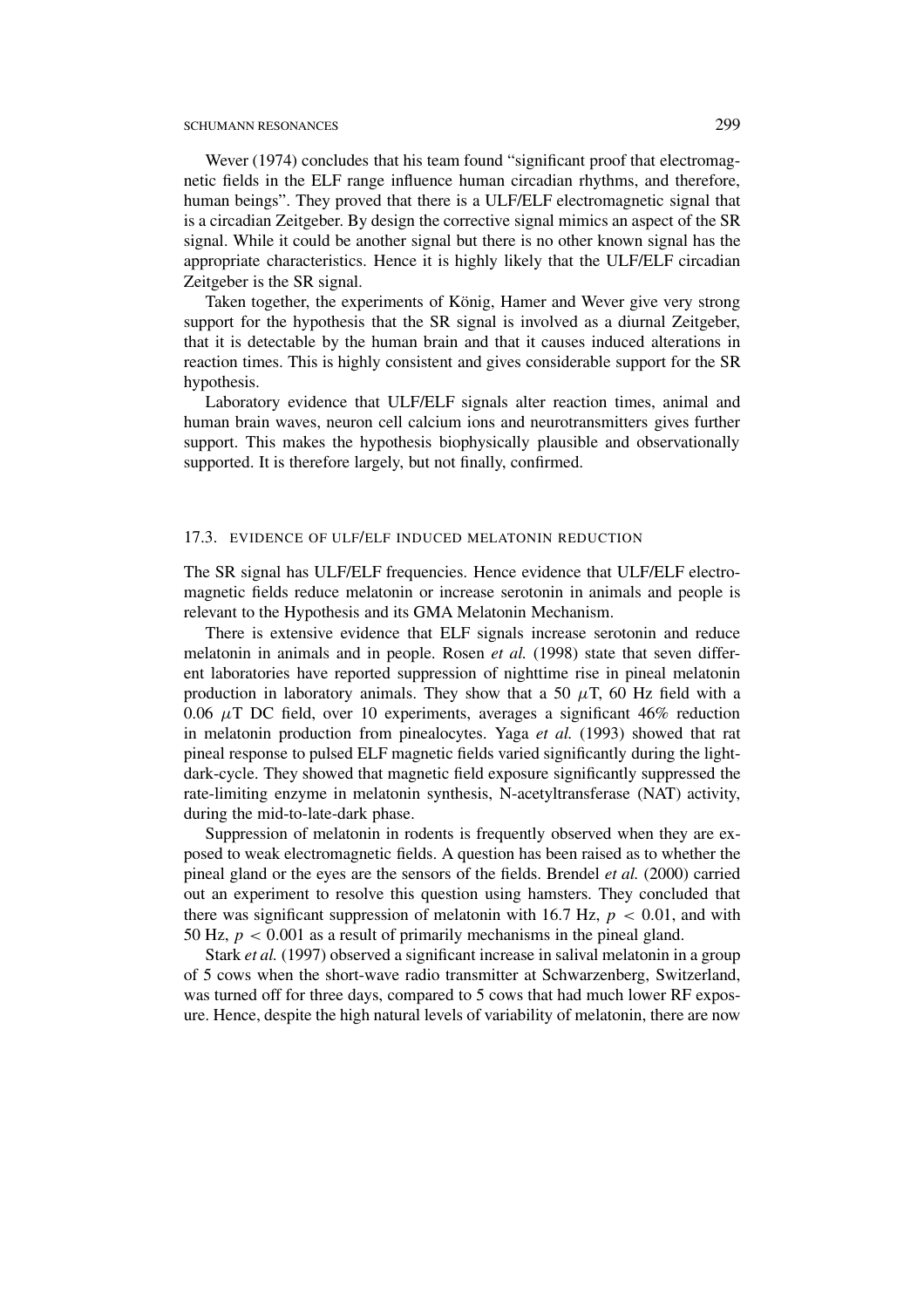at least ten independent observations of significant melatonin reduction in animals from ULF/ELF and RF exposure.

Many human studies that show significant alteration of the melatonin/serotonin balance by electromagnetic fields. Wang (1989) observed a dose-response increase in serotonin in workers exposed to ELF fields and Davis (1997) a dose-response decrease in melatonin in workers. Human melatonin reduction studies from ULF/ELF electromagnetic fields include: Wilson *et al.* (1990), Graham *et al.* (1994, 2000), Pfluger and Minder (1996), Arnetz *et al.* (1996), Davis (1997), Wood *et al.* (1998), Karasek *et al.* (1998), Burch *et al.* (1998, 1999a, 2000) and Juutilainen *et al.* (2000). For a residential population exposed to a SW radio signal in Switzerland the melatonin rose significantly after the tower signal was turned off (Abelin, 1999). Two studies directly involve correlation of melatonin reduction with GMA variation (Burch et al., 1999b; Rapoport *et al.*, 1998).

Thus there is very strong evidence that ULF/ELF electromagnetic fields reduce melatonin in people and in animals. This occurs down to very low mean intensity levels, with dose- response relationships, and in association with GMA. Under normal criteria this level of evidence would be assessed as a causal biological effect.

## 17.4. S-GMA AND MELATONIN REDUCTION

In addition to Burch *et al.* (1999b) and Rapoport *et al.* (1998), additional direct evidence that reduced melatonin is significantly correlated with S-GMA is available. Bardasano *et al.* (1989) observed an extremely significant reduction  $(p < 0.001)$  in synaptic ribbons of pinealocytes of rats during geomagnetic storms compared with quiet solar days. Thyroxine levels in a single limbic epileptic patient were highly correlated  $(r = 0.66)$  in a dose-response manner, with daily GMA (O'Connor and Persinger, 1996). The strongest association (*r* = 0.76) was found between thyroxine levels and the Kp index during the previous night (2 am to 5 am). These analyses were carried out specifically to test the GMA Melatonin mechanism and they support it.

Seasonal melatonin variation in rats was correlated with the seasonal variation in the earth's geomagnetic field, Bartsch *et al.* (1994). A group of hospital patients with cardiovascular pathology and a control group of healthy people were both monitored during magnetic storms. In both groups magnetic storms increased the cortisone, activated the sympathoadrehenal system and reduced the melatonin (Rapoport *et al.*, 1998).

Burch *et al.* (1999a, b) measured urinary melatonin metabolite in 149 workers exposed to 60 Hz magnetic fields. Reduced melatonin was correlated with 3-phase conductors exposure, cellphone use and overall magnetic fields, with a dose-response decrease in workers exposed to low light levels. When all of these effects were removed from the data, it also showed a highly significant reduction of melatonin for GMA fields above 35 nT,  $p < 0.01$ . When the data was stratified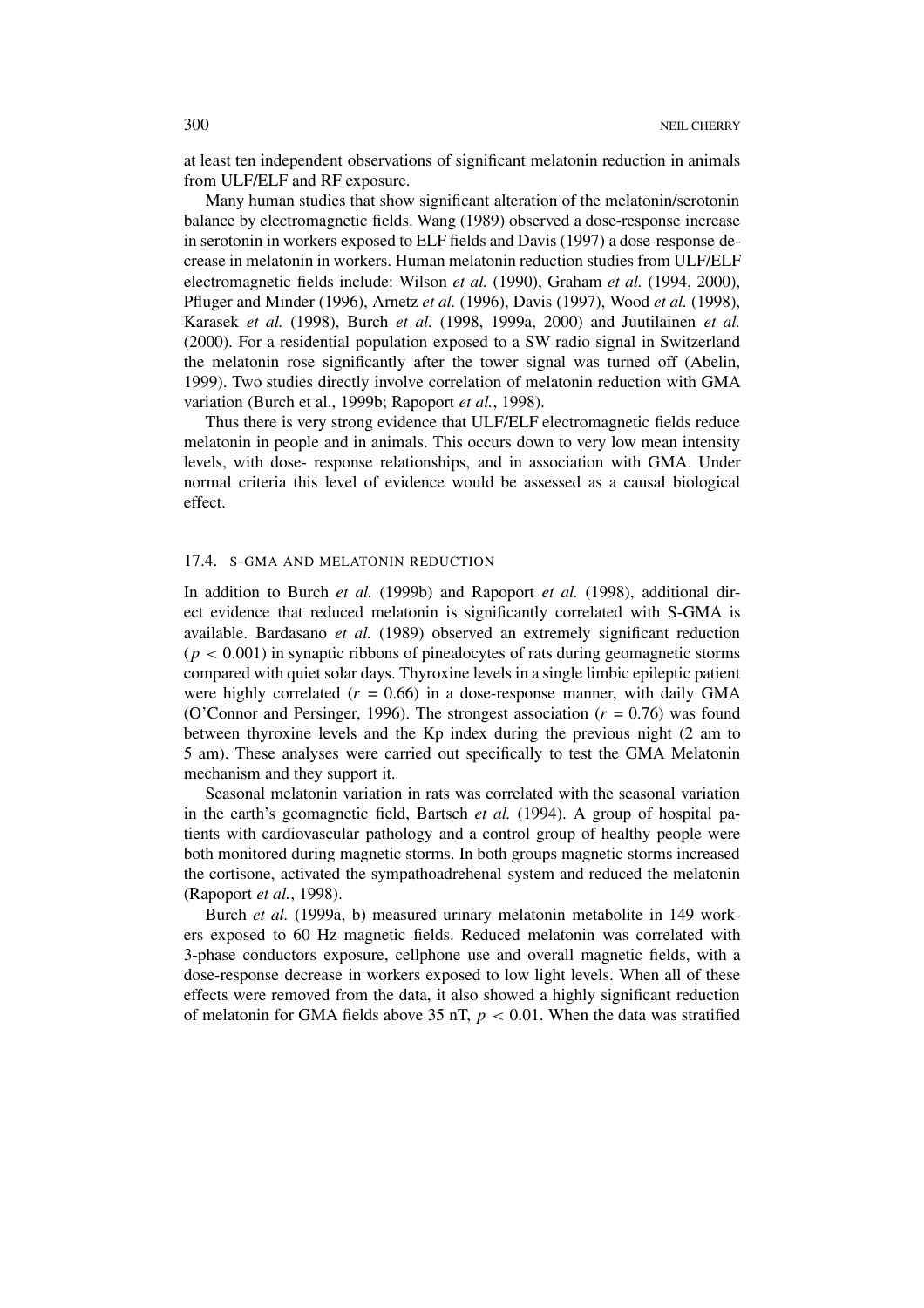

*Figure 9.* Reduction in the melatonin metabolite 6-OHMS in  $\mu$ g in urine from U.S. electric utility workers, as a function of the 36 hr global GMA aa-index (Burch *et al.*, 1999b).

over 6 GMA levels a very highly significant (*p <* 0*.*005) dose-response decrease in melatonin from people was found using a Global 36 hr aa-index, Figure 9.

This gives very strong support to Model Element (e), the GMA Melatonin Mechanism and the Schumann Resonance Hypothesis through the widespread involvement of ULF/ELF signals in laboratory, occupational studies and involving GMA.

# 17.5. BIOLOGICAL IMPLICATIONS OF REDUCED MELATONIN

Melatonin is a ubiquitous neurohormone whose production is low during the day and high at night. It passes through cell membranes and acts as a highly potent antioxidant to scavenge free radicals that cause damage to DNA (Reiter, 1995). Hence melatonin reduction is involved with diseases produced by free radicals, including cancer, aging, neurological diseases, acute heart disease and heart attack (Reiter and Robinson, 1995).

The circadian cycle involvement of melatonin shows that reduced melatonin will alter blood pressure and heart rate, neurological cardiopulmonary and reproductive functions. It suggests that reduced melatonin will also reduce immune system competence and enhances the risk of cardiac, neurological and carcinogenic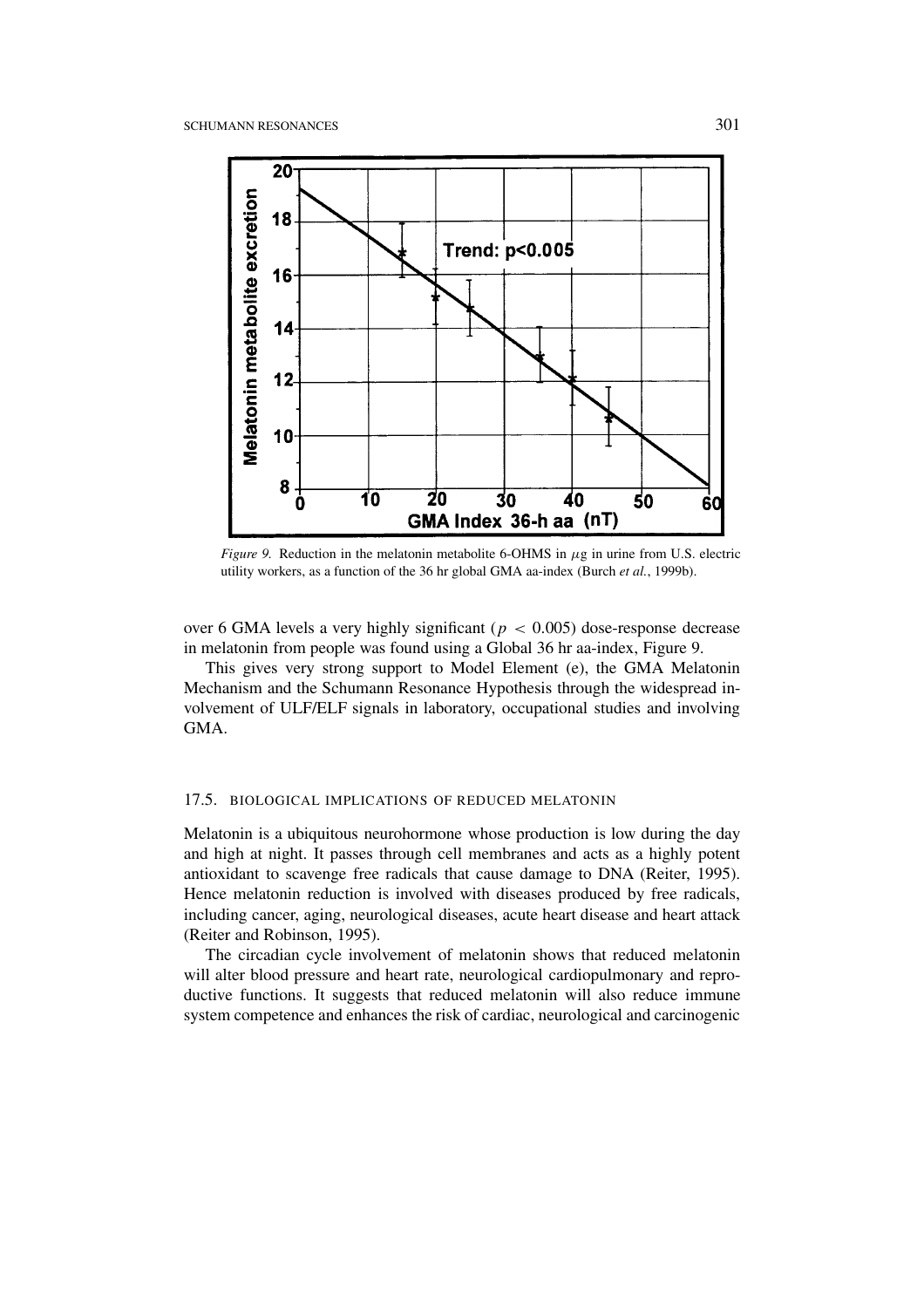disease and death through reducing its antioxidant activity. These predictions are checked against clinical studies.

# 17.6. MELATONIN REDUCTION AND HEALTH EFFECTS

Reiter and Robinson (1995) and Brzezinski (1997) reviewed the clinical studies involved with reduced melatonin. Brzezinski identifies roles for melatonin in sleep and circadian rhythm, mood, sexual maturation, reproduction, cancer, immune system response and aging. Reiter and Robinson confirm all of the effects identified by Brzezinski, and add arthritis, asthma, diabetes, hypertension, blood clotting and stroke, cardiac arrhythmia, ischemic heart disease, heart attack, epilepsy, manic depression, suicide, sudden infant death syndrome (SIDS), Alzheimer's and Parkinson's Diseases. Published papers are cited to justify each of these health effects. Most of the associated conditions relate to the oxidative damage by free radicals and melatonin's multiple roles as a potent antioxidant, sleep enhancer and immune system booster. Melatonin also acts as a neurohormone and a cellular messenger with receptors in the nuclei of many cells.

In his conclusion Brzezinski favours high clinical doses for melatonin-related therapy. However he cites three trials where 0.1 to 0.3 mg/day was effective at enhancing sleep. Reiter also cites the M.I.T. study of Dollins *et al.* (1994). He uses it to confirm the long known effect of melatonin on sleep. In the M.I.T. study, the biggest incremental effect of melatonin on sleep onset latency and sleep duration was the first 0.1 mg dose. With at least two other studies confirming the M.I.T. study this confirms that very low daily doses of melatonin have very significant clinical effects.

Since S-GMA significantly reduces melatonin in a dose-response manner, all of these health effects have the potential to be associated with S-GMA. There are several primary effects that are of particular interest in S-GMA related studies. They are cancer, SIDS, cardiac, neurological disease and death, including heart attack and suicide. These are all related to reduced melatonin in clinical studies and through the diurnal regulatory mechanisms.

# **18. S-GMA Related Health Effects**

# 18.1. PRINCIPLES AND PROBLEMS WITH ENVIRONMENTAL EPIDEMIOLOGY **STUDIES**

In seeking to identify and confirm environmental disease agents human populations are studied in attempts to correlate health effects with exposures to agents. Often other factors produce complex variations in the health effects. These are called confounders. Methods have been developed to deal with complex situations and to identify individual agents where possible. Time series analysis where cyclic frequencies can identify common features can be helpful. Multiple regression ana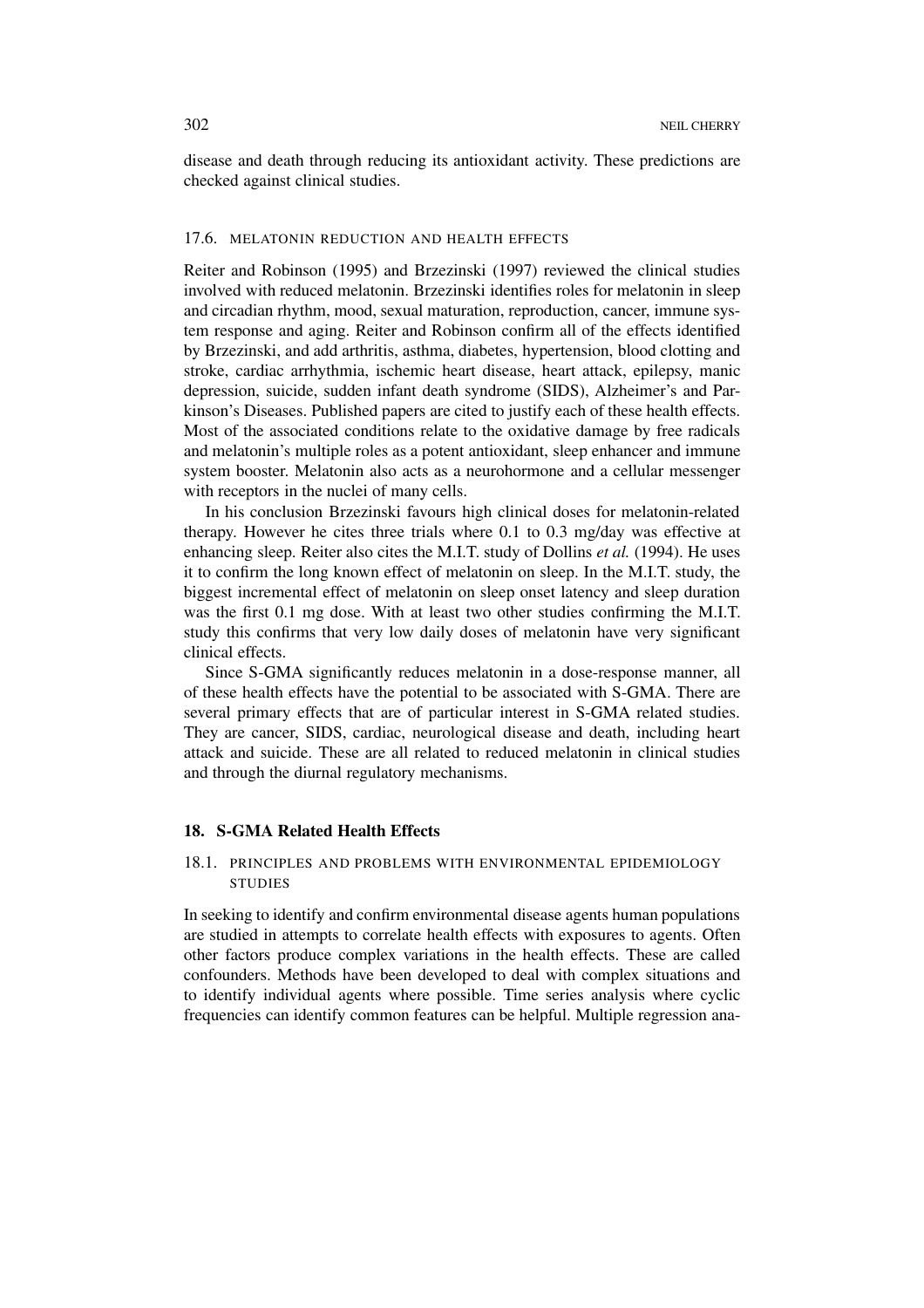lysis can also assist. When erratic events are involved the problem can be reduced significantly.

In seeking to identify the effects of natural electromagnetic fields generated by solar activity through the Geomagnetic System, the 'disease agent', extremely low intensity electromagnetic fields, are being masked and interfered with in developed societies with power supply systems, telecommunications, appliances, computers, etc. This means that earlier records and records from less developed populations could well have 'cleaner' relationships with S-GMA indices. This effect is referred to by Villoresi *et al.* (1998) who found significant correlations between heart attack incidence rate and GMA storm events in the data from 14 large hospitals in St Petersburg for 1989–1990. Weekly analysis showed a rather constant rate during Monday to Friday and sharp decrease in rates over the weekend and during midweek festivities. They associated this with different EMR exposures during work days and holidays, mainly due to the electrified public transport. This is confirmed by studies showing significantly higher hypertension and coronary heart disease in electric train drivers (Ptitsyna *et al.*, 1996).

To illustrate the principles and problems, an analysis of annual time series data for suicide in Southeast Asia was carried out for the period 1974–1992. The data was extracted from Table II-3-24-1 from a report of the Southeast Asian Medical Information Centre, SEAMIC (1997). Suicide is a good bio-indicator for this purpose because of its clear diagnosis and its direct connection to clinical depression and altered melatonin homeostasis. Data is given for the Philippines, Thailand, Singapore, and Japan. The period and the range of countries, give a range of development, stress levels, health recording systems and EMR exposures. The order of the countries reflects increasing development, health recording systems and exposures to artificial EMR. The data shows an increase in the recorded annual mean male suicide rate from 0.66 in the Philippines, 6.9 in Thailand, 12.4 in Singapore, and 23.1 in Japan (per 100,000 population).

The period covers just less than two solar cycles with two sunspot maximums in 1979/80 and 1989/90 and sunspot minimum in 1986. The suicide rates are generally higher in the later half of the period than the earlier years. When linear trends are removed it is found that Thailand and the Philippines are positively correlated with the sunspot cycle. In the highly developed Singapore and Japan it is weakly negatively correlated. The principle of signal noise level associated with more EMR exposures in developed societies, and the more complete and better accurate data recording, promotes Thailand as the most likely country to detect a sunspot cycle in the annual suicide data. This relationship has been expressed as annual sunspot number vs the annual male suicide rate in Figure 10.

Figure 10 shows an extremely significant correlation between annual sunspot number and annual male suicide rate in Thailand over the period 1974–1992. This is consistent with the S-GMA melatonin mechanism.

Risk of cancer, especially leukaemia and breast cancer, is associated with melatonin reduction. In this data-set the four countries cancer rates are ranked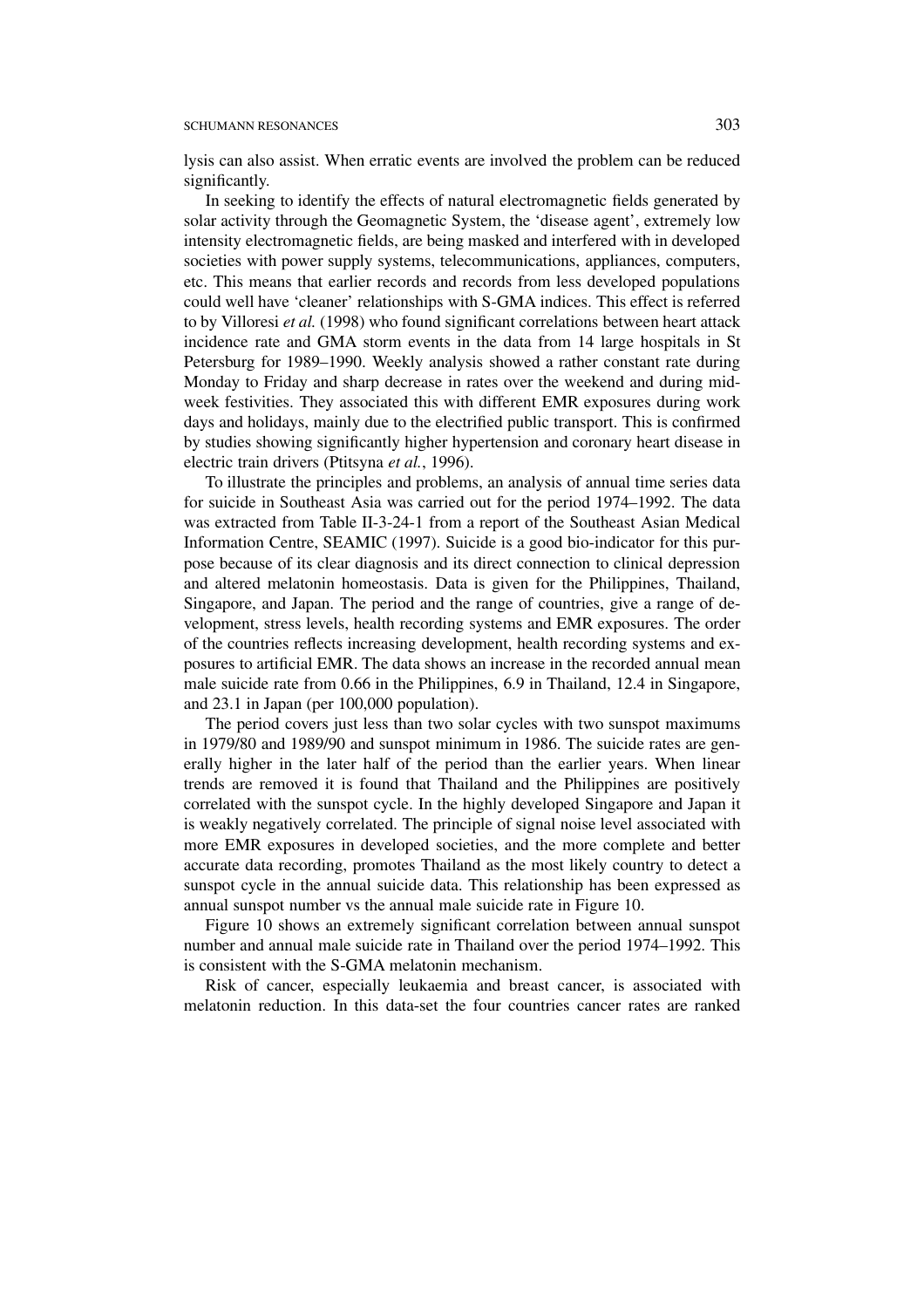

*Figure 10.* Annual male suicide rate per 100,000 for Thailand from 1974 to 1992, in relation to the annual sunspot number. The correlation coefficient is  $r = 0.817$ ,  $p < 0.0001$ .

similarly, except Thailand has lower rates than the Philippines. Thailand's annual male leukaemia rate is correlated with sunspot number,  $r = 0.473$ ,  $p < 0.05$ . So is the female breast cancer rate,  $r = 0.687$ ,  $p < 0.005$  and the male cerebrovascular disease mortality,  $r = 0.696$ ,  $p < 0.002$ .

This data is consistent with the SR hypothesis in that it significantly correlates human health effects with a S-GMA index (Ns), and Ns is highly correlated with the SR signal. Secondly, it is consistent with the GMA Melatonin Mechanism as it also involves increases health effects that are associated with reduced melatonin. The failure for the sunspot activity to be seen in the Singapore and Japan data is probably being masked by increased nighttime light levels and elevation of exposures to artificial electromagnetic fields (Reiter, 1994).

These analyses show how it is becoming more difficult to detect sunspot cycles in human health records. The erratic nature of GMA events still allows the detection of their effects despite the increasing UHF/ELF noise which is reducing the signal to noise ratio. Of particular concern is the use of technologies, such as the GSM mobile phone, that uses a 217 Hz pulse rate with an 8.34 Hz modulation (Stewart, 2000). This is in the range of the primary mode SR spectrum signal and the EEG Alpha-Rhythm.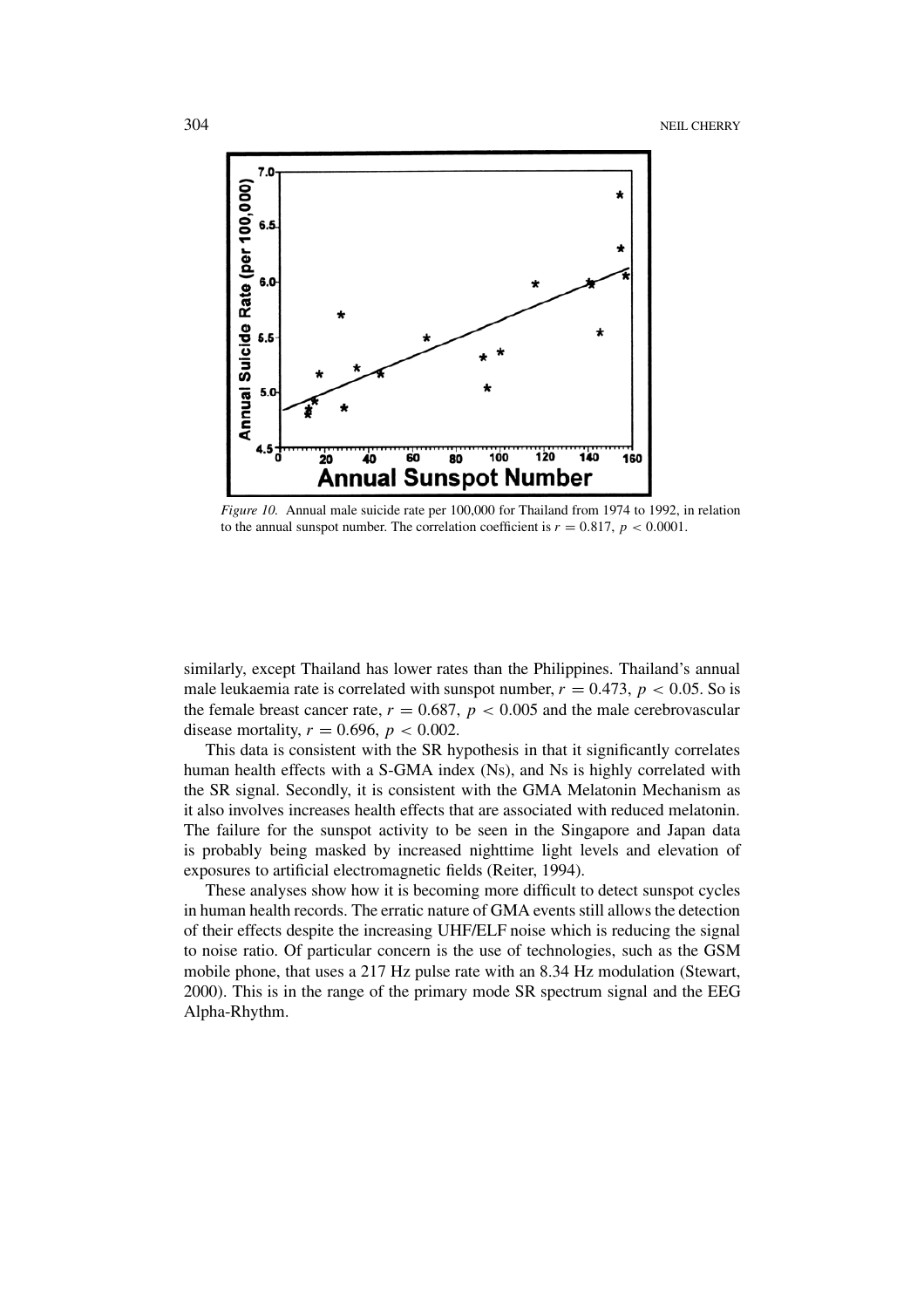# 18.2. S-GMA RELATED REPRODUCTIVE EFFECTS

The fetus has melatonin receptors to detect its mother's diurnal cycle. Sparks and Hunsaker (1988) reported the results of necropsy samples of infants who died of Sudden Infant Death Syndrome (SIDS). They found that their pineal gland was significantly smaller than aged-matched controls,  $p < 0.005$ . In follow up measurements of 111 SIDS infant's showed smaller pineal glands in 106 infants, raising the significant to  $p < 0.0001$ . This strongly implied that reduced melatonin was associated with SIDS. This suggests that since GMA is strongly correlated with reduced melatonin then it could well enhance the rate of SIDS.

O'Connor and Persinger (1997) showed the GMA is correlated with SIDS. They used monthly SIDS statistics from 1960–1961 in Ontario, Canada. They compared the monthly SIDS rate with the monthly average aa GMA index. The data was stratified within the levels of aa in 10 nT intervals. This showed that there was a highly significant increase in SIDS for the number of days with aa in the 11 to 20 nT range,  $r = 0.91$ ,  $p < 0.001$ , and in the 31 to 40 nT range,  $r = 0.65$ ,  $p < 0.01$ . For the intermediate range, 21 to 30 nT there was a highly significant reduction of SIDS,  $r = -0.79$ ,  $p < 0.001$ . Their strongest correlation occurred for a reduction of SIDS between days with 21 to 25 nT,  $r = -0.96$ ,  $p < 0.0001$ . This shows a homeostatic relationship between the GMA level and the rates of SIDS with far lower SIDS rates near the mean GMA level 21–30 nT and significantly higher rates for lower and higher GMA levels.

The possible role of micropulsations (PC1: 0.2–5 Hz) on SIDS rates during periods of very low GMA was then studied, O'Connor and Persinger (1999). Using a similar method they found that stratifying the data into 11, 5 nT interval levels, there was a marginally significant correlation with increased micropulsations levels,  $r = 0.63$ ,  $p < 0.05$ . Consistent with O'Connor and Persinger (1997), they also found a negative correlation  $r = -0.79$  at an intermediate level of PC1, 15 to 20 nT, suggesting a homeostatic effect. They noted that the PC1's usually occur in 1 to 4 hour periods over 5 to 7 quiet days following an isolated geomagnetic storm. This shows that the effects would also be correlated with the SR signal that has the same pattern of lasting up to 7 days after a solar storm, Figure 5.

# 18.3. S-GMA RELATED CARDIAC EFFECTS

A 35-year old cardiologist, with a family history of hypertension and stroke, used an electronic blood pressure monitor to record his blood pressure every 15 minutes for 3 years. This revealed a significant periodicity of 27.7 days in systolic and diastolic blood pressure and heart rate, which was coherent with the GMA Kpindex (Watanabe *et al.*, 1994).

An Italian study of 447 patients with hypertension also found very significant correlations between systolic and diastolic blood pressure and GMA indices over a 5-year period (Ghione *et al.*, 1998). A multiple correlation with potential confounding factors, such as age and date, confirmed the significant correlation with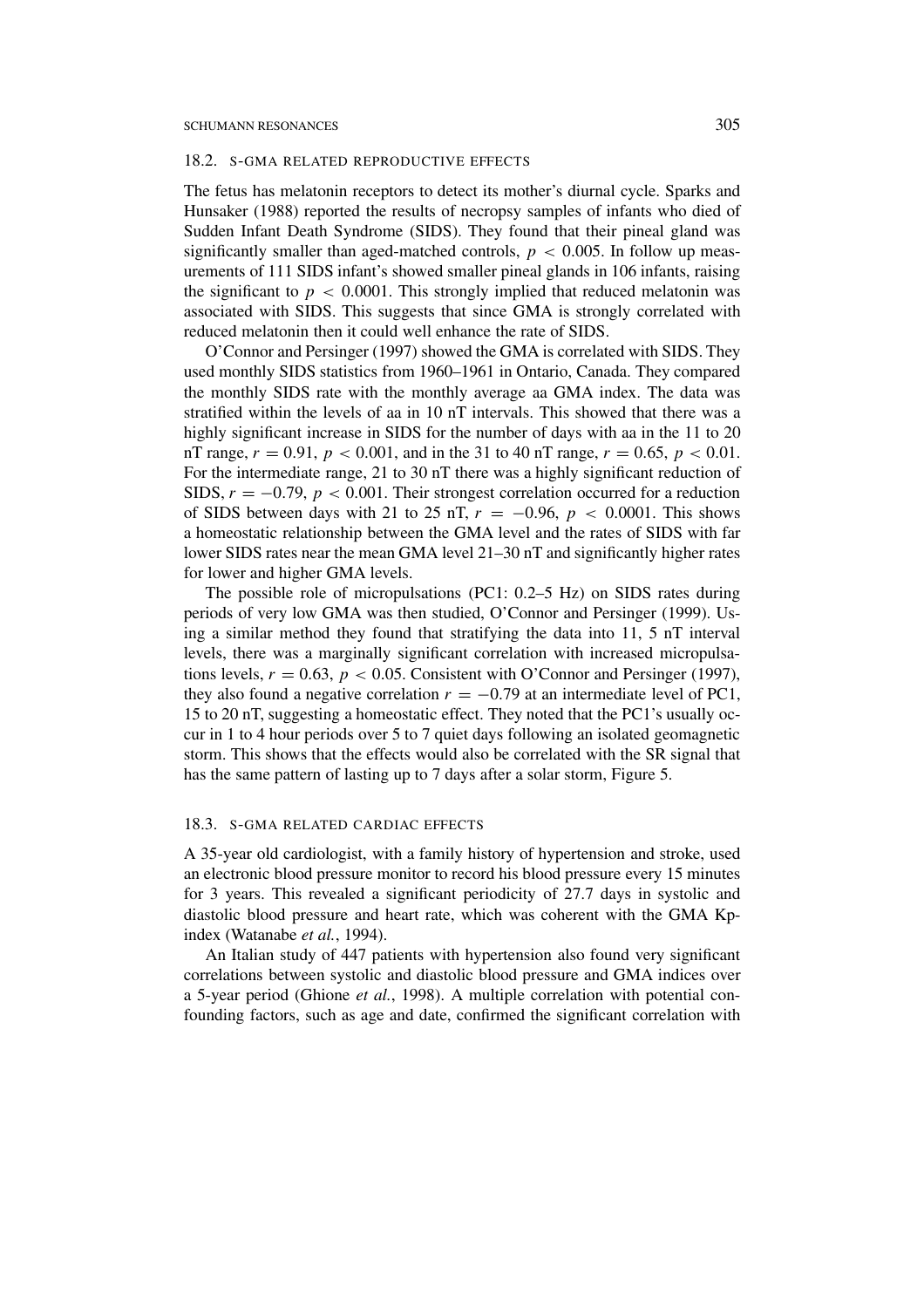GMA. Stratifying the days into quiet, disturbed and highly disturbed GMA days consistently showed significantly higher values in the highly disturbed days for all blood pressure parameters, except for systolic night-time pressure. The difference between quiet and highly disturbed GMA days was 6 to 8 mm for the 24 hour systolic and diastolic blood pressure. The GMA indices and the blood pressure measurements contain the 27-day period. The authors concluded that these results seem to reflect a real relation between geomagnetic disturbances and blood pressure.

Two independent studies show that human blood pressure is significantly correlated with GMA. Melatonin is a diurnal blood pressure regulator and S-GMA modulates human melatonin levels, therefore these studies confirm that blood pressure change is a melatonin-related biological effect of S-GMA. Hence it is biologically plausible that extreme levels of S-GMA will cause a wide range of cardiac health effects and death.

Reduced melatonin produces arrhythmic cardiac activity. The cardiac activity of rabbits was monitored during two GMA storms (Chibisov *et al.*, 1995). At the initial and main phase of the storm the normal circadian structure of the cardiovascular parameter was lost. Desynchronization grew during the storm, leading to an abrupt drop of cardiac activity during the main phase of the storm. This was followed by the destruction and degradation of cardiomyocytes. The parameters of cardiac activity became significantly synchronized and the circadian rhythm restored during the storm's recovery period.

Human patients with ischemic heart disease (47-men and 33-women) were monitored for cardiac parameters daily over for 2–3 weeks (Gurfinkel *et al.*, 1995). Changes in their microcirculations were related to GMA and to changes of atmospheric pressure. In the first day of a GMA storm pathological changes of capillary flow were detected in 71.5% of patients with acute myocardial infarction (men: 73.7%, women: 69.2%). They also observed perivascular edema, red blood aggregation, delay and slowing down of capillary flow. Similar changes were detected in 64.8% of patients with angina pectoris, (men: 73.3%, women: 56.3%). The reactions of these patients to GMA disturbances were over 2.5-times higher than the effects of atmospheric pressure changes.

GMA events are significantly correlated with increased blood coagulation and platelet aggregation (Pikin *et al.*, 1998). Blood pressure, capillary flow, blood coagulation and aggregation changes are observed during GMA events, consistent with the effect expected with reduced melatonin in people with heart disease. Therefore, it is reasonably predicted that GMA will be associated with observable changes in cardiac disease and death when large human populations are studied.

# 18.4. GMA RELATED HUMAN CARDIAC DISEASE AND DEATH

Early correlations between S-GMA and heart attacks were assumed by some authors to be spurious, inaccurate and inconsistent (Malin and Srivastava, 1979, 1980;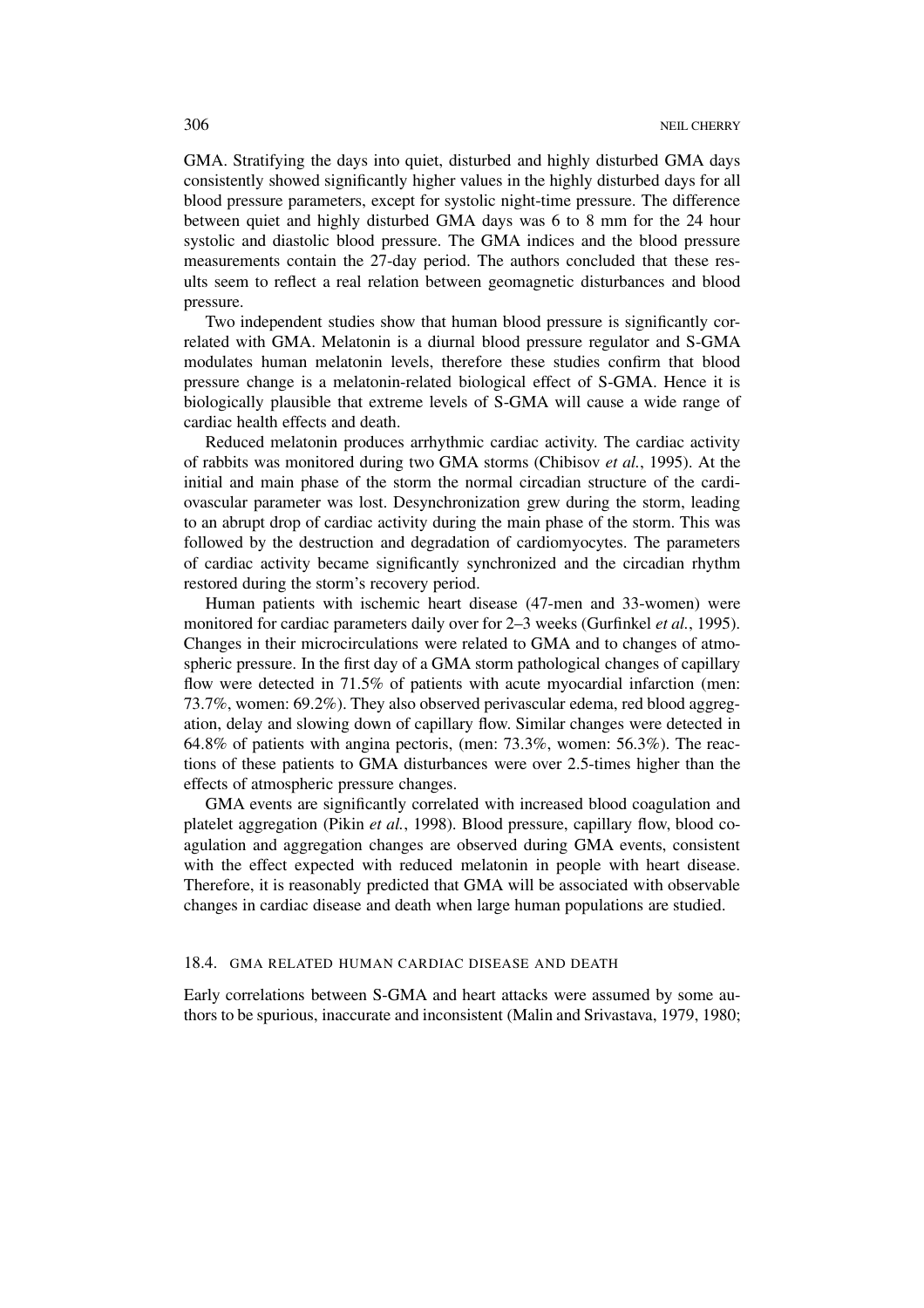Knox *et al.*, 1979). Results found in India were not confirmed in populations in the U.S.. These were seen as inconsistent. The lack of a plausible mechanism also made these results not credible to some researchers. Artificial EMR exposures in developed countries masking the natural signals effects is a plausible explanation of the results. In the 1990's many other studies identified relationships that are highly significant and consistent with the original results.

With clinical measurement being able to identify highly significant changes in blood pressure, blood flow, aggregation and coagulation during GMA events, these results are highly plausible. They are mediated by melatonin in the normal diurnal and seasonal cycles. Since melatonin is also significantly correlated with levels of GMA during solar storms this will also have cardiac effects. Reduced melatonin is associated with cardiac arrhythmia and heart rate variability in clinical studies cited above.

De Bruyne et al. (1999) studied older heart patients (*>*55 years) and compared their heart rate variability (HRV) with their increased risk or mortality from myocardial infarction. They found that both decreased and increased HRV were significant risk factors, with increased HRV being the greater risk factor. This shows a timing related homeostatic relationship and GMA events are related to desynchronization of cardiac rhythms. Measured HRV also demonstrates anomalies in myocardial infarction, sudden death, heart failure, autonomic neuropathy and hypertension (Kerut *et al.*, 1999).

The EEG pattern, pulse rate, blood pressure and rate of sensomotor reaction was measured in a group of people. The parameters significantly correlated these physiological variables with the Kp-index (Doronin *et al.*, 1998). They noted that the oscillations in the Kp-index had identical periods in the monitored EEG Alpha-Rhythm. This confirms the whole-body changes that occur in conjunction with GMA alteration by changing the brain and heart patterns. This supports the model that suggests that the brain wave pattern is changed, involving alteration of ELF brain signals, and this is transferred through melatonin receptors and the autonomic nervous system to the cardiovascular system.

# 18.5. CARDIAC EFFECTS OF HIGH GMA

During periods of Active Sun and increased GMA the following statistically significant effects have been observed:

- Cardiac arrhythmia in children (Markarov, 1998).
- Novikova and Ryvkin (1977) observed a consistent and significant increase in heart attack incidence and death between active and quiet GMA conditions for 1961–66 at Sverdlovsk, USSR.
- GMA is highly correlated with daily myocardial infarction incidence rates during big GMA storms (Villoresi *et al.*, 1998).
- GMA activity is also correlated with sudden cardiovascular death (Sitar, 1990), and ischaemic heart disease mortality (Otto *et al.*, 1982).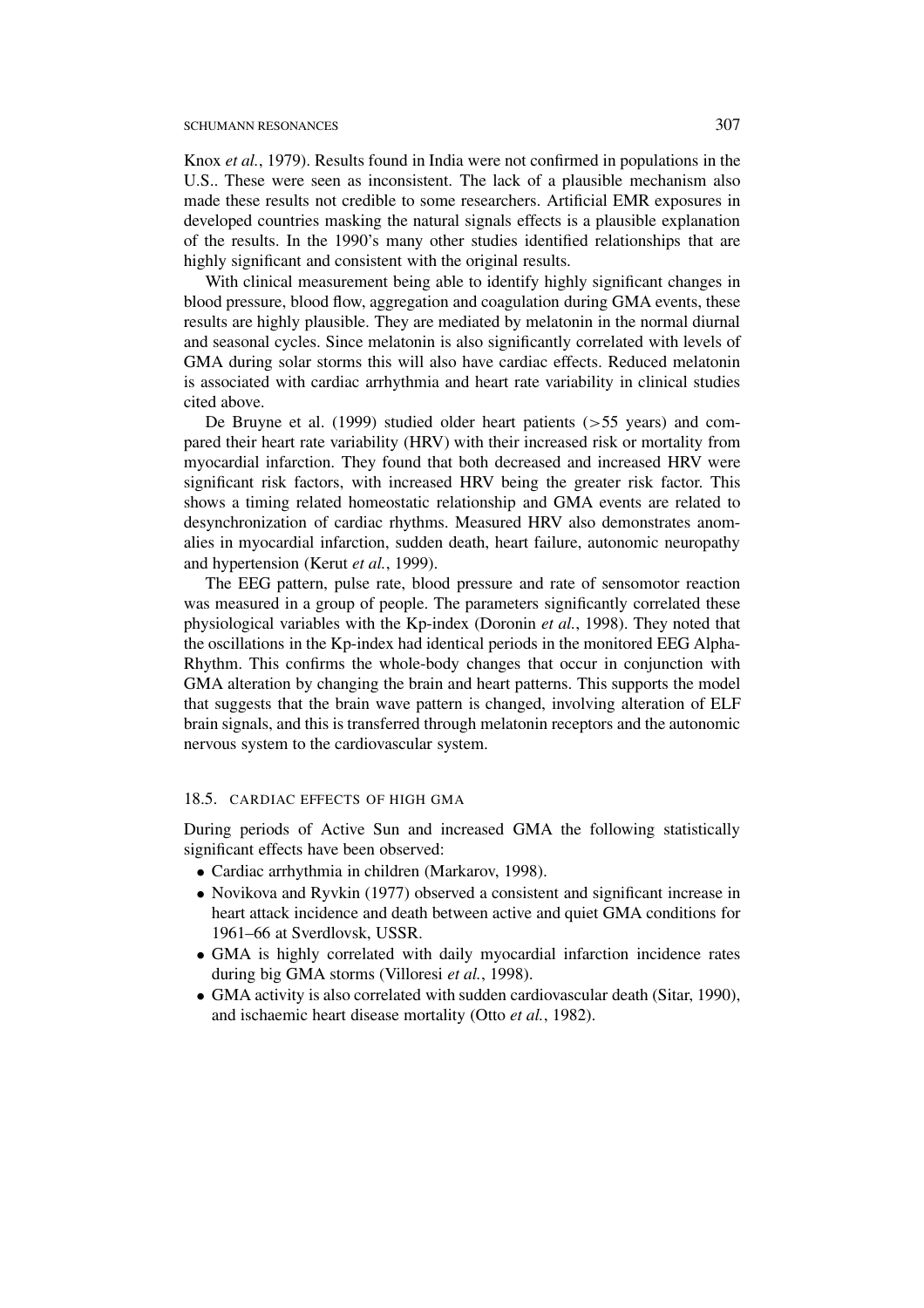- Monthly solar activity was highly significantly correlated with monthly hospital admissions for cardiovascular disease (Stoupel and Shimshoni, 1991). Solar activity is highly correlated with GMA and SR intensity.
- Stoupel *et al.* (1997) observed that during periods of low solar and geomagnetic activity, solar proton fluxes were correlated with cardiovascular deaths.
- Oraevskii *et al.* (1998a) found that 75% of GMA storms caused an increased of the hospitalization of patients with myocardial infarction by 30 to 80%.
- Oraevskii *et al.* (1998b) report that MIR space orbital station staff experienced a significantly increased heart rate, reduced heart rate variability and decreased respiratory waves, corresponding with a specific adaptation of stress-reaction. At the same time hospital patients with ischemic heart disease had a similar reaction including deterioration of the physiological status, rheologic blood characteristics and heart rate disturbances, associated with GMA disturbances.
- Breus *et al.* (1998) report disturbance of cardiovascular activity among MIR astronauts during the main phase of solar storms compared to the recovery phase. Similar effects were observed in rabbits.

# 18.6. CARDIAC EFFECTS OF LOW GMA

Periods of Quiet Sun activity are significantly associated with:

- Stoupel *et al.* (1990) found a highly significant correlation ( $p = 0.01$ ) for higher pregnancy induced hypertension for monthly periods of low GMA.
- Sudden death from cardiac arrhythmia, especially paroxymal atrial fibrillation, and stroke (Stoupel, 1993; Stoupel *et al.*, 1995a; Stoupel *et al.*, 1994). Stoupel *et al.* conclude that their results are consistent with previous studies showing increased heart electrical instability during periods of lowest geomagnetic activity.
- Ischaemic heart disease for ages *>* 70 years (Stoupel *et al.*, 1995b).
- Stoupel *et al.* (1999) found an very highly significant inverse correlation  $(r = -0.64, p = 0.0001)$  for a 72 month period between solar activity and stroke/ischemic heart disease death. They concluded that monthly ratio of deaths from stroke/ischemic heart disease is related to environmental physical activity.

The cardiac studies are consistent with the Schumann Resonance Hypothesis and add considerable weight to the melatonin, homeostatic and arrhythmic factors in the Hypothesis. Blood pressure, blood coagulation, heart attack, cardiac arrhythmia and sudden cardiac death are highly correlated with GMA in a homeostatic (U shaped) manner. This data is consistent with the involvement of melatonin. Being directly supported by clinical cardiovascular monitored changes of blood pressure, capillary flow and blood aggregation, multiple studies and very highly significant correlations with solar activity and GMA. This gives robust evidence supporting a causal relationship between GMA and ischemic and arrhythmic cardiovascular disease, heart attack and death. The highly significant correlation between S-GMA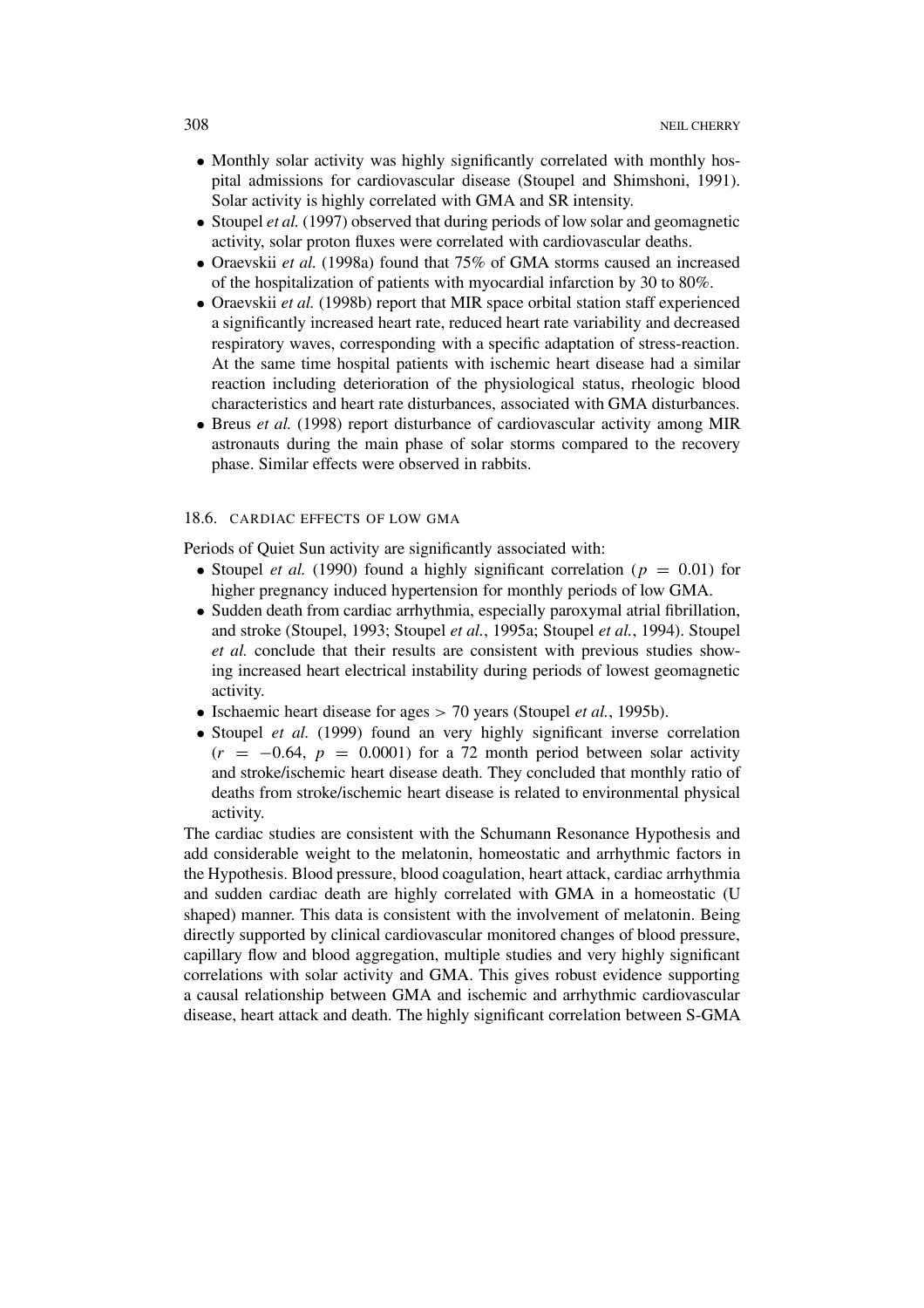and the SR signal intensity gives additional support for the SR Hypothesis through a Melatonin Mechanism.

# 18.7. NEUROLOGICAL EFFECTS

The brain is a very sensitive electromagnetic organ. The model and hypothesis proposes a direct mechanism for SR signals to interact with the brain, altering the brain waves and neurohormone responses. Altered reaction time is a prompt and acute indication of this interaction. It has been shown that exogenous ELF signals affect melatonin/serotonin, dopamine and opiate systems (Frey, 1995). This effect is plausible through interference with endogenous ELF systems and the vital role of calcium ion signalling. Melatonin reduction is directly correlated with S-GMA levels that are highly correlated with a natural exogenous ELF field, the SR signal. Given the biological effects of reduced melatonin, this predicts that there could well be a wide range of melatonin related neurological effects correlated with solar cycles and GMA events. A large number of studies have been carried out and are summarized below.

People with epilepsy are primary subjects for the detection of acute effects of GMA on human neurological functions because of the frequency-based dysfunction that they suffer from. Karlov *et al.* (1996) compared the reactions of 18 healthy individuals and 20 epileptic patients to magnetic fields modulated in the EEG frequency range. They showed that alteration of the magnetic field elevated the functional activity of the brain synchronizing structures and increased either the epileptic activity or activation of the epileptic focus. Sandyk and Anninos (1992a, b) report success in reducing epileptic seizures with picoTesla ULF magnetic fields with SR-like frequencies. Sandyk (1992) relates these results to the alteration of the EEG alpha rhythm (8–13 Hz), pineal melatonin and magnetic field altered circadian seizure incidences.

Belisheva *et al.* (1995) concluded that their observations showed that local GMA variations can be a principle reason for modulation of the brain's functional state. They also conclude that this means that an optimal level of GMA, manifested in periodic oscillations in certain amplitude frequency range is demanded for steady brain's function state. The decrease of optimal GMA activity level and the appearance of aperiodic disturbances of GMA are associated with the unsteady brain state. This gives strong support for the role of the SR spectrum in the homeostasis of brain activity.

The EEG rhythms, pulse rate, blood pressure and rate of sensomotor reaction on a group of people were significantly correlated with the Kp index (Doronin *et al.*, 1998). They noted that the oscillations in the Kp index had identical periods to the monitored EEG alpha-rhythm. This confirms a GMA-related modulation of the EEG alpha rhythm, which could well be the SR signal. This was independently confirmed by Belov *et al.* (1998), who monitored the EEG rhythms in 26 human subjects.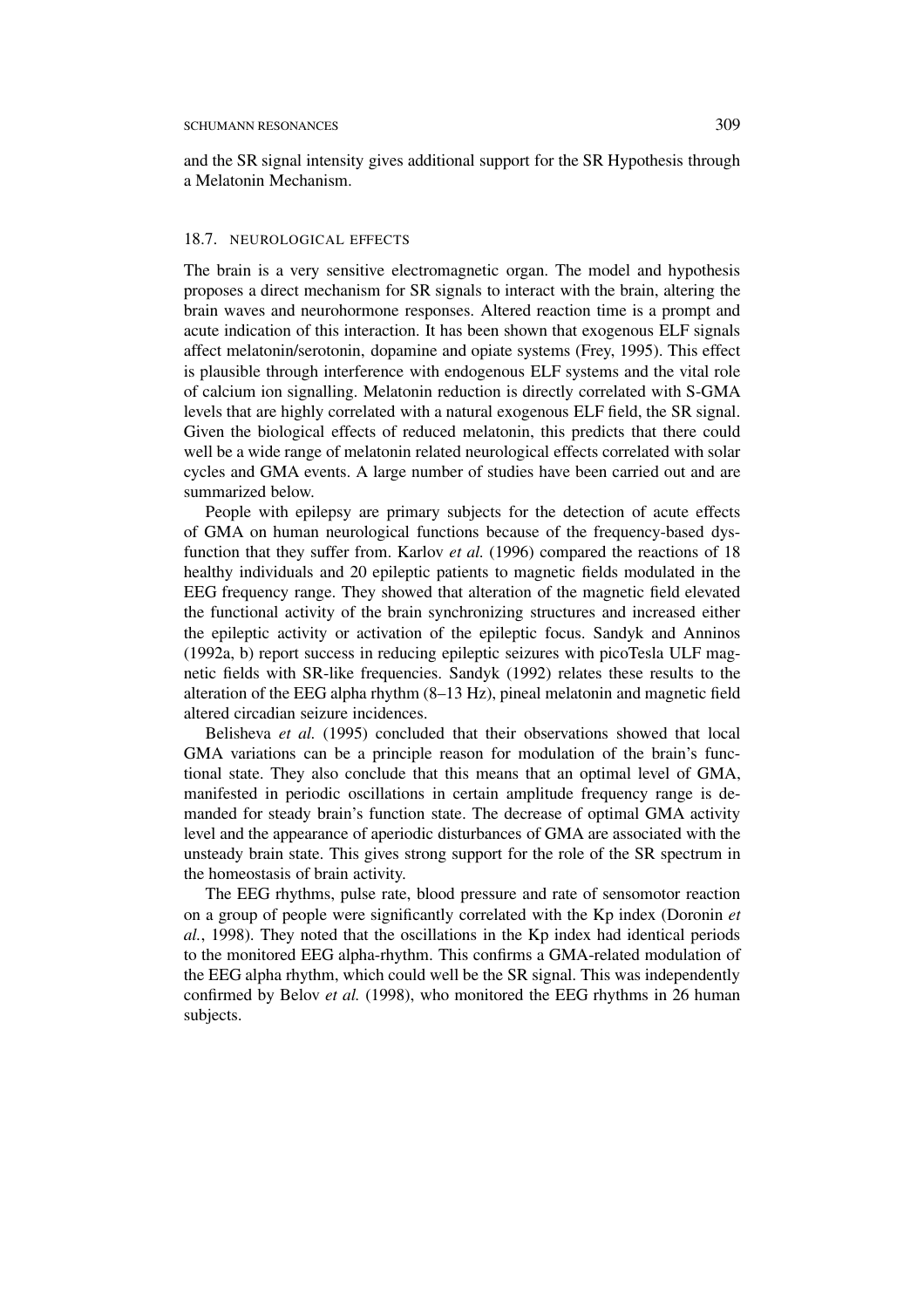A positive correlation between the EEG data and GMA was revealed. It was most obvious in the frontal and central lobes of the brain. A negative correlation between some local EEG synchronization and indices of solar activity was also observed. Belov *et al.* (1998) concluded that the degree of synchronization of the spontaneous EEG pattern seemed to reflect sensitivity of the human nervous system to the earth's magnetic field. This confirms a role for a S-GMA-related mechanism, most likely involving the SR signal. They observed a stressor response to strong GMA events and a sedative effect from low frequency magnetic oscillations. These results are consistent with the experiments of König and of Hamer who showed that the alpha-rhythm related 10 Hz signal stimulated people and the 3 Hz delta-rhythm related signal slows people.

# 18.8. NEUROLOGICAL EFFECTS OF HIGH GMA

- Tambiev *et al.* (1995) found a significant correlation between GMA and memory and attention. Aviation accidents are positively correlated with solar storms (Komarov *et al.*, 1998). Through cyclic analysis the authors concluded that there was a causal relationship because of strong frequency matching between aviation accidents and GMA event cycles.
- Neurological effects were confirmed by Selitskii *et al.* (1999) who, by artificially reducing GMA, were able to increase the synchronization of alpharhythm EEG and generalized slow-wave discharges in people with epilepsy. This shows that increased GMA produces de-synchronization of the EEG alpha-rhythm and results in significantly more frequent convulsive seizures.
- GMA disturbances suppress the cortical reactivity to external receptive stimuli and raise the functional activity of the cerebral inhibitory components, such as the caudate nucleus in awake cats (Makarova, 2000).
- A total of 40 men and women were tested for the effects on their writing of pleasant and unpleasant stories and changes in the local geomagnetic field (Persinger *et al.*, 1994). A double-blind method was used in the application of 10 mG fields over the right and left temporal lobes both separately and together. Men and women receiving the stimulation showed significantly more pleasantness when the right hemisphere was exposed than the left hemisphere. Covariance with changes in the natural geomagnetic field was negatively correlated with pleasantness, increasing the significance of the experimental treatment.
- A group of 127 human volunteers were studied over a 4-year period and were observed to show a step-like increase in partial sensory deprivation (mainly hearing and seeing) for GMA levels above 15 nT,  $r = 0.33$ . The strongest correlation was found for the GMA during the 3-hr period at the beginning of the previous nights sleep (Persinger and Richards, 1995).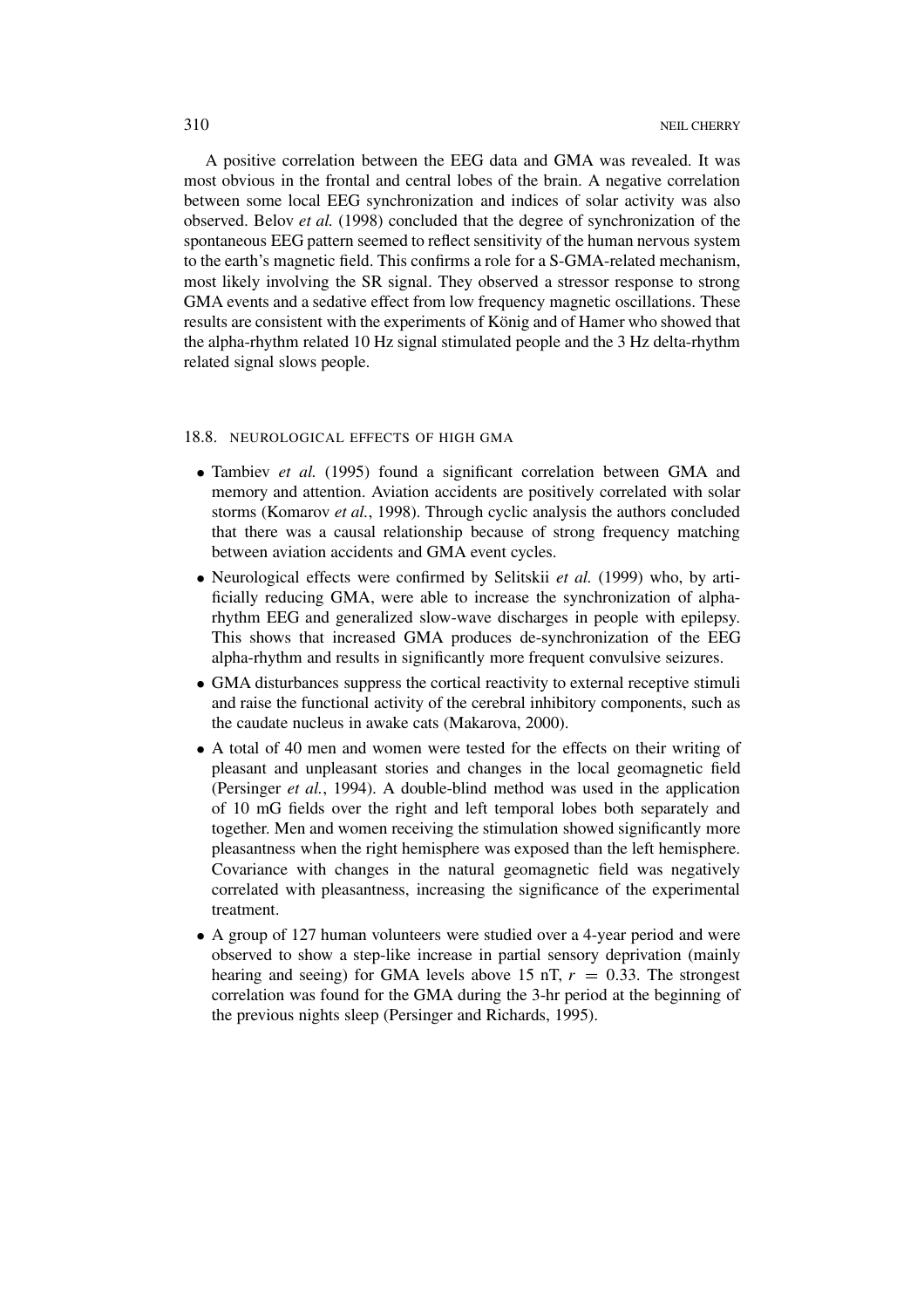- Rats being studied for chronic limbic epileptic effects showed significantly more aggression  $(r = 0.5)$  during GMA events (Persinger, 1997). Intense aggression was observed for aa *>* 40 nT.
- St. Pierre and Persinger (1998) found that aggressive biting in rats was positively correlated with GMA. Persinger (1999) identified a moderate association between annual GMA and the probability of war in the same year.
- Avdonina and Samovichev (1995) evaluated relationships between S-GMA and the days that serial crimes were committed during 1980–1990 in USSR. The analysis of 150 episodes (ten separate series) shows that the crimes are most probable immediately or 1–3 days after sharp decrease of solar activity (Wolf Numbers), geomagnetic activity (A3 and K indices) and of the lowest daily surface and air temperature.
- Bureau and Persinger (1995) investigated the time taken to initiate an epileptic seizure as a function of the level of GMA. They found that the latency decreased in a dose-response manner with GMA level. A 20-25 nT level reduced the latency by 12%. Bureau *et al.* (1996) were studying rats with induced limbic seizure hypothermia. During high GMA, *>*35 nT, depth of hypothermia was significantly reduced ( $p < 0.001$ ). In the subsequent 5 days mortality was increased when GMA *>*20 nT.
- In three separate experiments, Michon *et al.* (1996) tried to clarify the means by which GMA levels affected spontaneous epileptic seizures in rats. A 700 nT constant intensity signal inhibited the seizures. At lower levels, in the range of natural GMA a 7 Hz signal, exposure for 5 mins, once per hour, in the period midnight to 8 am, increased the incidence of seizures the following morning during the presentation of food. This appears to explain persistent effects of GMA on epileptic seizures.
- Rajaram and Mitra (1981) found a very significant,  $p < 0.01$ , correlation between annual percentage of patients with convulsive seizures in Calcutta and annual mean GMA over the period 1955–1971.
- Epileptic seizures and dizziness are correlated with monthly and annual solar activity. This revealed significant differences between males and females (Stoupel *et al.*, 1991), Epileptic attacks were highly correlated jointly with GMA and lunisolar tides (Mikulecky *et al.*, 1996).
- Persinger (1995) identified a significant correlation between sudden epileptic death following periods high daily average GMA, *>*50 nT. Monthly incidence of sudden unexplained death was correlated with the monthly incidence of GMA events over 50 nT. They concluded that these results supported the role of the 'anticonvulsant' melatonin.
- Persinger (1995a) observed a 35% variance (multiple  $r = 0.59$ ) for the portion of seizures related to increased GMA at the same time as the seizure and during the previous overnight period.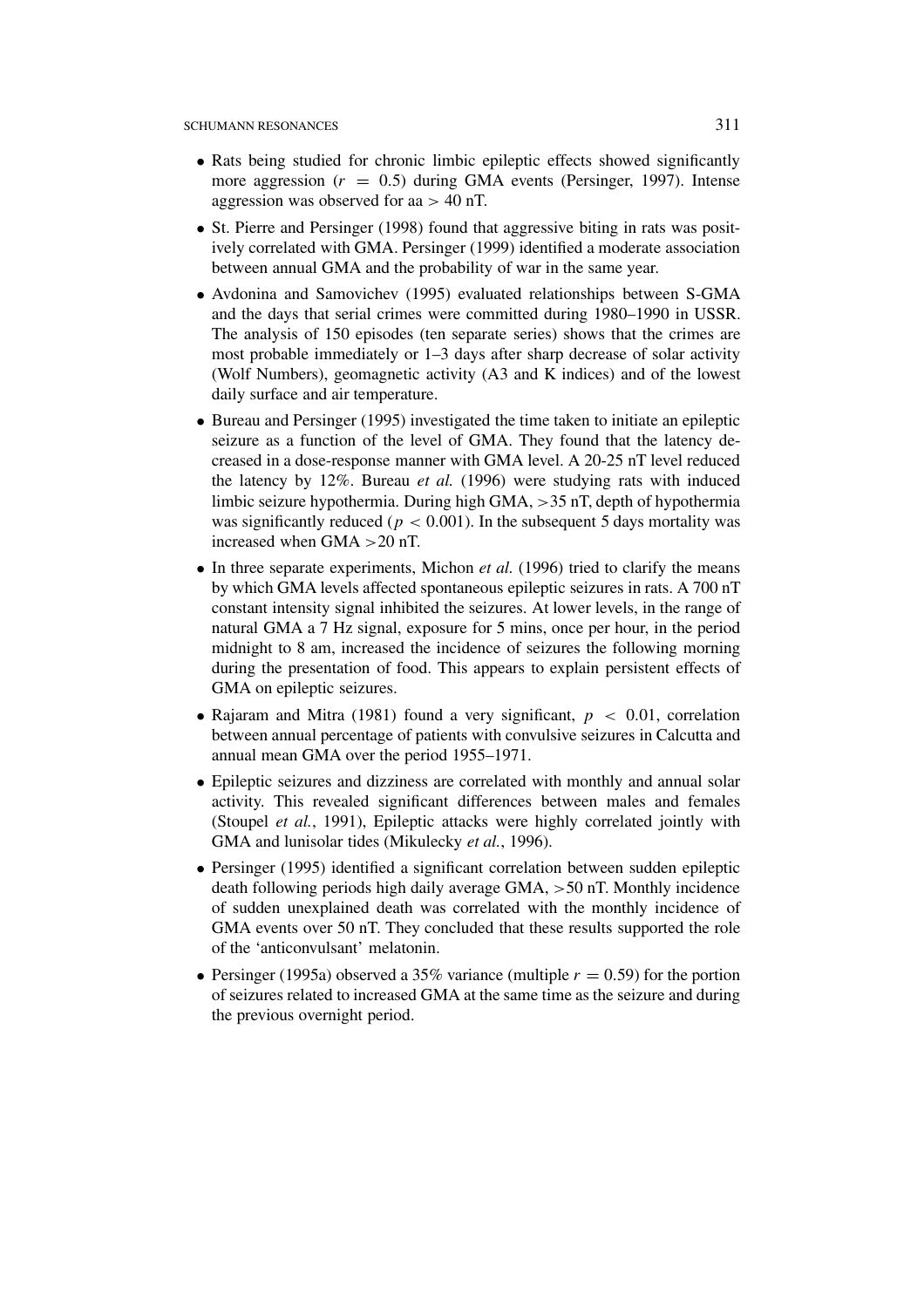- Renton and Persinger (1998) monitored the partial epileptic-like experiences of 12 women over two months. Five of the women displayed significant increases when the daily GMA level exceeded 40 nT.
- Nikolaev *et al.* (1976) compared a daily variation of a psychopathological index for a group in a Moscow mental hospital with the Ap index over a period of 9 months. There was a very high correlation.
- Urgent hospitalization for mental disorders and suicide rise significantly with solar activity, Oraevskii *et al.* (1998a). Psychiatric admissions increase with solar radio flux activity ( $p < 0.05$ ) and sudden magnetic storms ( $p < 0.01$ ) and decrease with GMA ( $p < 0.05$ ), Raps *et al.* (1991). Admission for depression increases significantly after solar storms (Kay, 1994).
- GMA can be considered as a trigger of migraine attacks (De Matteis *et al.*, 1994). They confirmed this by finding a significant correlation between migraine attack and GMA in a small geographic area chosen to minimize the climatic differences.
- Conesa (1995, 1997) associated high GMA with isolated sleep paralysis.
- The geographic incidence of multiple sclerosis is strongly correlated with the geomagnetic field rather than latitude (Resch, 1995).

## 18.9. NEUROLOGICAL EFFECTS OF LOW GMA

- Highly anxious pilots have greater anxiety on days of quiet sun (Usenko, 1992).
- Conesa (1995, 1997) associated low GMA with vivid dreaming.
- Serial crime in Moscow increased 3 days after a low solar activity period (Avdonina and Samovichev, 1995).
- Tunyi and Tesarova (1991) found that suicide, sports injuries, fatal work injuries, alcoholism are more prevalent during periods of low solar activity.
- Stoupel *et al.* (1995a) found that suicide in those older than 70 years was greater during periods of low solar activity. Stoupel *et al.* (1995b) found on a monthly mean basis that suicide was negatively correlated  $(r = -0.22,$  $p = 0.03$ ) with GMA levels.
- Raps *et al.* (1992) found negative correlations for psychiatric admissions involving 1829 patients between 1977 and 1987, against sudden ionospheric disturbances ( $r = -0.274$ ), GMA index ( $r = -0.216$ ) and hours of positive ionisation in the ionosphere ( $r = -0.262$ ). All of these indices are positively correlated with the SR signal strength.

# 18.10. NEUROLOGICAL SUMMARY

Acute clinical effects of altered EEG rhythms have been observed in several studies. Geomagnetic storms are strongly related to human health effects and death.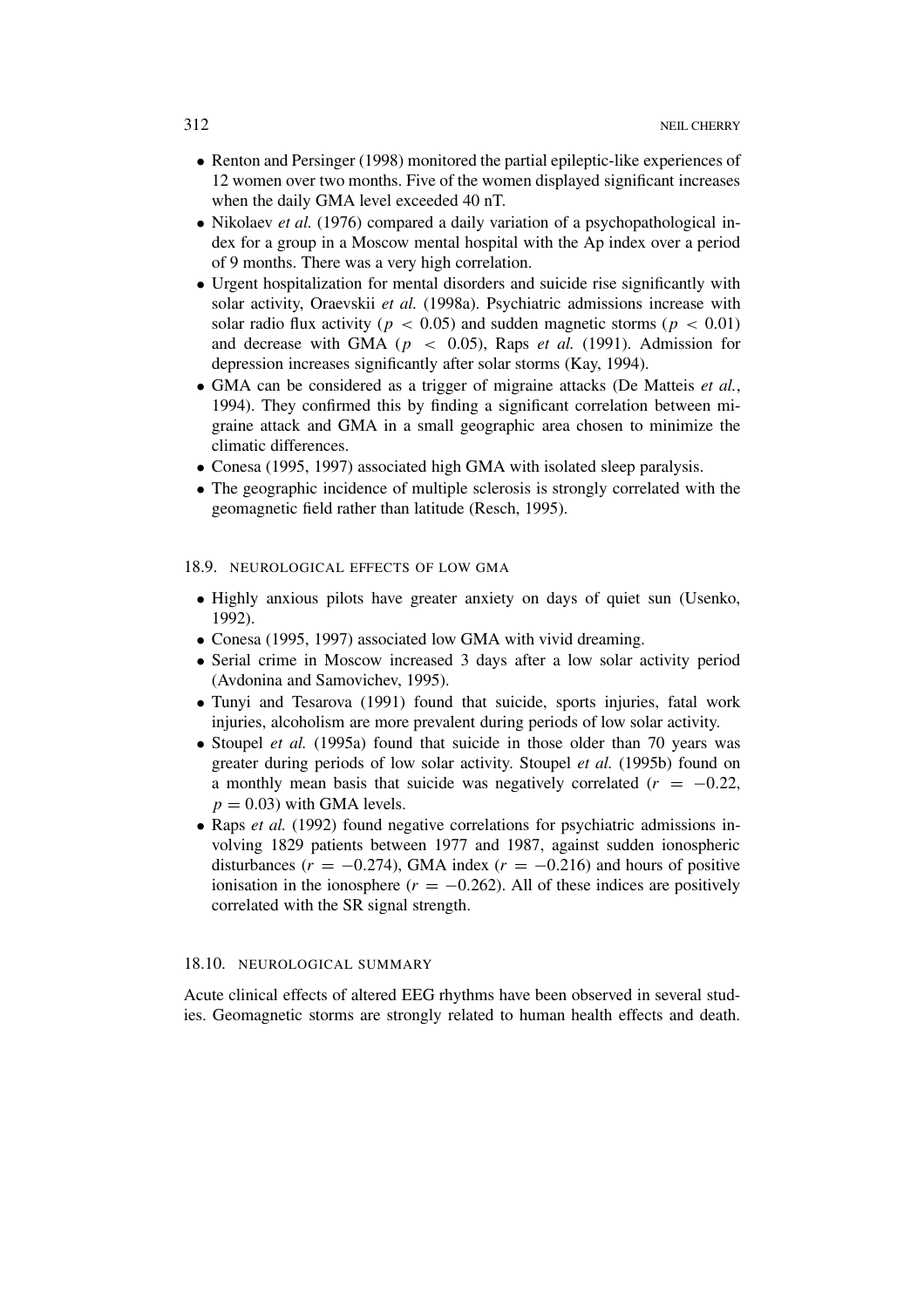## SCHUMANN RESONANCES 313

Increased GMA, consistent with reduced melatonin, causes arrhythmic brain activity in the form of epilepsy. The occurrence of epilepsy and sudden unexpected death is highly correlated with increased solar activity and GMA storm events in many studies involving rats and people. Suicide is also strongly correlated with enhanced GMA and solar cycles.

There is weak evidence of effects for low GMA activity. For the elderly, *>* 70 years, the risk is increased for low levels of S-GMA. Low S-GMA has also been associated with anxiety, vivid dreaming, injuries and alcoholism.

This adds very strong support for the SR hypothesis that elevated S-GMA alters brain waves and induces reduced melatonin. Weak support is given for the 'U shaped' homeostatic relationship.

# 18.11. S-GMA RELATED MORTALITY AND BIRTH RATE

If the above arguments are true then GMA would be correlated with mortality amongst the very old and very young.

- Zaitseva and Pudovkin (1995) used a multiple regression analysis involving the annual sunspot number (Ns) and deviation of the Kp index from average with a 30-year mortality and birth rate record, 1867–1897 from Russia. They determined that mortality rate rose significantly  $(r = 0.78)$  and birth rate dropped significantly  $(r = -0.67)$  with changes in the S-GMA indices Ns and  $\Delta$ Kp.
- Shumilov *et al.* (1998) observed high correlations between traumas, deaths and sudden diseases with both enhanced and very low S-GMA levels, for miners working at high latitudes in the Spitsbergen mines.
- Kopanev *et al.* (1979) experimented with rabbits to test the effect of shielding from the geomagnetic field. They found significantly higher mortality in the animals shielded from GMF, compared to unshielded controls, supporting a homeostatic factor.
- A 100-fold shielding of guinea-pigs from the earth's GM field produced a reduction in ferment antioxidizing activity and non-ferment mechanisms in the heart, along with reduced carbohydrate metabolism for lipid metabolism (Babych, 1995). A similar field reduction caused an inhibitory effect, down to complete stoppage, of the ciliate neuronal development of new-born rats (Svanidze *et al.*, 1994; Sandodz *et al.*, 1995).

# 18.12. CANCER INCIDENCE WITH SUNSPOT CYCLES

SR signals and S-GMA vary significantly with sunspot activity, and S-GMA is highly correlated with reduced melatonin. Melatonin is a highly potent antioxidant and therefore reduced melatonin causes enhanced DNA damage that can initiate, promote and progress towards cancer. Childhood cancer develops very quickly. Most adult cancer has long latencies. Hence a sunspot cycle related cancer could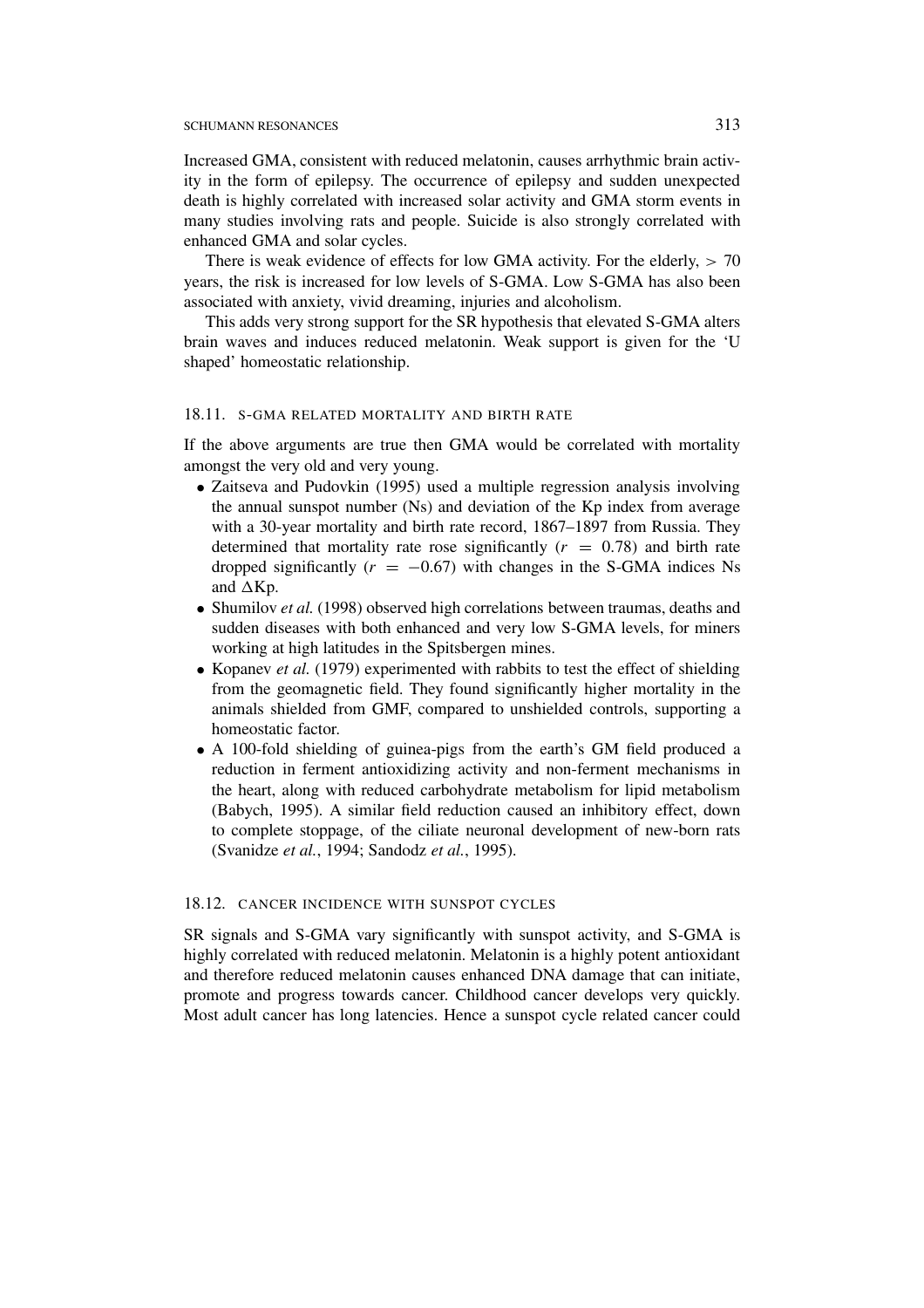cluster increased childhood cancer and cancer initiation around sunspot maximum. Solar cycles could plausibly influence long-term cancer cycles. In a similar manner to acute air pollution events in relation to cardiovascular death, sunspot maximum, a period of years with reduced melatonin, could cluster and 'harvest' those with terminal cancer, accelerating their death. The following studies report some results.

- Riabykh and Bodrova (1992) found a significant correlation between Wolf Sunspot Numbers and benign breast cancer for women in the middle and late menarche.
- Dimitrov (1993) found some significant lagged-correlations with malignant melanoma in Czechoslovakia and solar 7.5 and 11 year cycles.
- Dimitrov (1999) identified significant solar cycle related Malignant Melanoma and Non-Hodgkin's Lymphoma (NHL) in adult U.S. populations, and Dimitrov (1999a) correlated childhood NHL in the U.S. with solar cycles,  $p < 0.05$ .

This study above found significant correlation with male leukaemia and female breast cancer in Thailand with annual sunspot numbers. There is consistent but limited data to correlate cancer with sunspot activity. The possibility that this related to UV radiation was considered. Malignant Melanoma (MM) is linked to UV radiation, which varies very slightly with sunspot activity, 0.16%, Haigh (1996). MM is also significantly elevated in the telecommunications industry in Sweden (Vagero *et al.*, 1985). MM is also associated with the review of ELF exposures in electrical occupations, Hardell *et al.* (1995) and with the highest ELF exposures in Tynes *et al.* (1994). Hence it is highly probable that the relationships found by Dimitrov (1993, 1999) can be related to the SR signal and are unlikely to be caused by sunspot cycle related UV changes.

# 18.13. OTHER EFFECTS

- Reproductive capacity and survival rates of micro-organisms, Escherichia (E Coli), Shigella and Salmonella, were highly correlated with GMA events. The experiments that started 2–4 days prior to a GM storm showed suppression of reproductive capacity followed by its stimulation. If the storm started on the first day of the experiment then there was a sharp drop in reproductive capacity and population death occurred within 1 to 5 days. In periods of low GMA the suppression of reproductive capacity was commonly recorded (Chernoshchekov, 1989).
- Petrichuk *et al.* (1992) present results of a study of 35 premature and 35 healthy children over a period of 11 years. GMA was correlated with a range of significant factors, including a progressive increase in lymphocytes. If intrauterine development took place during a period of high solar activity, then early development resulted. For both groups the energetic age-dependent factors vary with the GMA. Lymphocytes that are associated with fetal and newborn hypoxia are perturbed by a combination of high atmospheric pressure and GMA (Petrichuk *et al.*, 1998).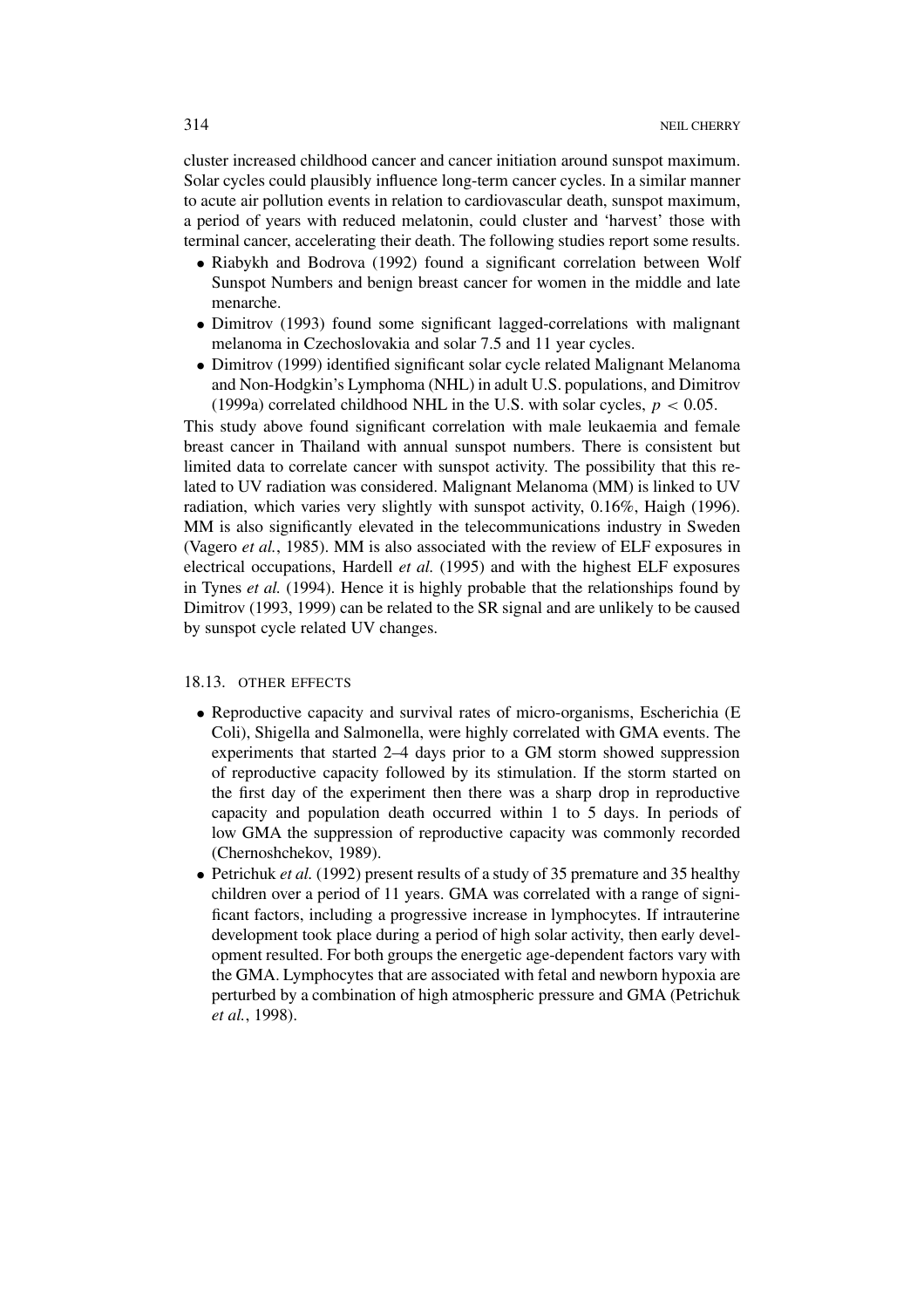- Stoupel *et al.* (1993) found that intra-ocular pressure in relation to four levels of daily GMA was lowest on stormy days and highest on quiet solar days. This is a melatonin-related effect.
- A range of mouse, hamster and pisces cell lines were studied in situations of changing GMA (Belisheva and Popov, 1995). Morpho-functional characteristics, including the percentage of polynuclear cells, were estimated. GMA causes an abrupt, step-wise change in the state of the cell cultures. Changes in properties of the cell surface related to cell fusion, the appearance of heterokaryons, enlargement of cellular adhesion and aggregation.
- Polikarpov (1996) studied the biological activity in soil, including DNA synthesis. The study found that during periods of increased solar and GMA the cell culture S. aureus 209 showed significantly greater biological activity.

## 18.14. SUMMARY ABOUT S-GMA BIOLOGICAL AND HEALTH EFFECTS

The above studies consistently show that GMA events produce significant biological changes in micro-organisms (E. Coli and Salmonella) as well as effects on soil organisms, animal cell-lines, human lymphocytes and eyes. This is in addition to the above studies showing cancer, reproductive factors, cardiac events and extensive neurological effects in people that are largely consistent with melatonin reduction by S-GMA.

There is very firm evidence for extreme variations of S-GMA to be classified as a natural hazard for all forms of life on earth. There is strong evidence for the GMA Melatonin Mechanism and robust evidence for the Schumann Resonance Hypothesis. The hypothesis and mechanism are supported by ULF/ELF studies showing reduced melatonin in animals and people.

# 18.15. RESIDENTIAL AND OCCUPATIONAL EXPOSURES PREDICTION

Evaluation of the SR Hypothesis is advanced by evaluating its prediction that residential ELF and RF/MW fields should significantly increase in cancer, reproductive, cardiac and neurological effects in human populations. Typically these fields are about a thousand times higher in terms of the electric field and a million times higher in terms of exposure intensity and the magnetic field. For example a 1 mV/m SR signal converts to 0.27 pW/cm<sup>2</sup>. A survey of 15 U.S. cities in 1979/80 (Tell and Mantiply, 1980), found the median exposure level was  $5 \text{ nW/cm}^2$ . Around  $1\%$ of the population was exposed to more than  $1 \mu W/cm^2$ . This is over 1 million times higher than the SR intensity. Living near high voltage powerlines chronically exposes people to ELF magnetic fields in the range 0.1 to 0.5  $\mu$ T, about a million times higher than the 0–20 Hz SR signal at 0.5 pT. If these health effects are found then this strengthens both the SR Hypothesis and the GMA Melatonin Mechanism.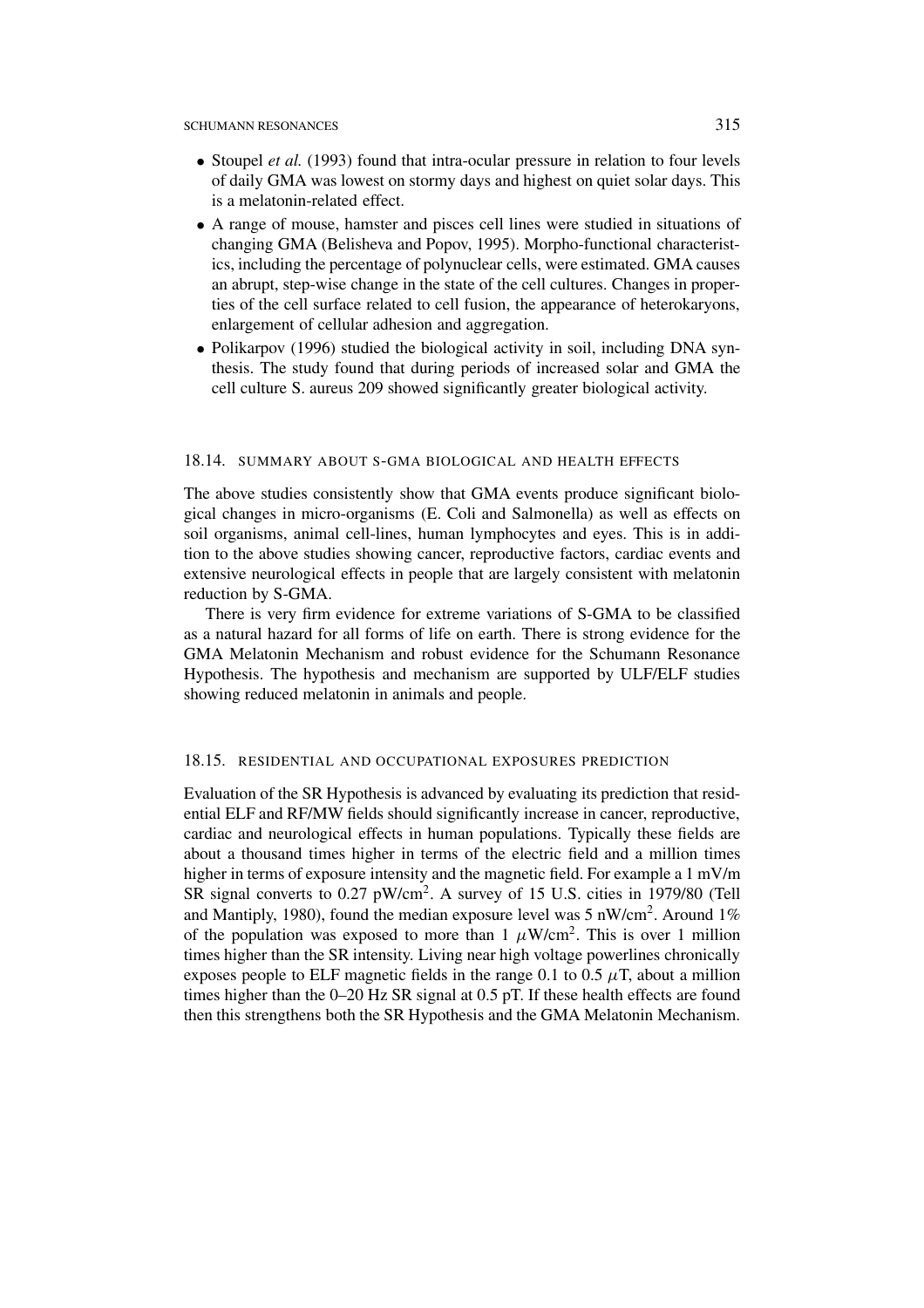# **19. Electrical Occupation and Residential Health Studies**

## 19.1. CANCER STUDIES

Hardell *et al.* (1995) reviewed almost 100 studies carried out up to 1994 and described significant increases in cancer as possible associations with ELF fields. They concluded that there were associations with many cancer types. These included an increased risk of leukaemia in children and the existence of, or distance to, powerlines in the vicinity of their residence. Occupation exposure to ELF electromagnetic fields showed an increased risk of chronic lymphatic leukaemia, breast cancer, malignant melanoma of the skin, nervous system tumours, non-Hodgkin lymphoma, acute lymphatic leukaemia or acute myeloid leukaemia. Since 1995 many other studies have confirmed, extended and strengthened these conclusions.

For example, Cantor *et al.* (1995) found that occupational exposure to RF fields significantly increased female breast cancer. In a very large study (Szmigielski, 1996), showed that RF/MW exposure from radar and radio in Polish military personnel caused significant increases in cancer mortality across many organs in the body, including brain tumours ( $p < 0.05$ ) and leukaemia ( $p < 0.001$ ). When the leukaemia cases were divided into various types, lymphoma, chronic myelocytic and acute myeloblastic leukaemia were all individually very highly significant, *p <* 0*.*001. Feychting *et al.* (1995) found a dose response increase in childhood leukaemia with exposure to high voltage powerlines,  $> 0.5 \mu$ T RR= 5.1 (95% CI: 2.1–12.6) and Savitz *et al.* (2000) found a dose-response increase in brain cancer in electrical workers with the highest exposure giving  $RR = 2.5$  (95% CI = 1.0–6.3).

### 19.2. REPRODUCTIVE STUDIES

Pregnant physiotherapists experienced a dose-response increase in early pregnancy miscarriage having used microwaves for diathermy (Ouellet-Hellstrom and Stewart, 1993). Later pregnancy miscarriage was found in physiotherapists using shortwave diathermy (Kallen *et al.*, 1982; Larsen *et al.*, 1991; Taskinen *et al.*, 1990). Kallen *et al.* and Larsen *et al.* also showed significant congenital malformation. Miscarriage is also associated with exposed electronic technicians (Vaughan *et al.*, 1990), as well as electric blanket use (Wertheimer and Leeper, 1986; Belanger *et al.*, 1998). It is also associated with powerline exposure (Juutilainen *et al.*, 1993).

Electrical workers also pass on higher cancer risks to their children (Hicks *et al.*,1984; Spitz and Johnson, 1985; Johnson and Spitz, 1989; Wilkins and Hundley, 1990) Bunin *et al.*, 1990; Wilkins and Wellage, 1996; Olshan *et al.*, 1999; Smulevich *et al.*, 1999; Feychting *et al.*, 2000). This is likely to be from genetic damage of DNA in the sperm that could be direct, Lai and Singh (1996, 1997), or associated with reduced melatonin.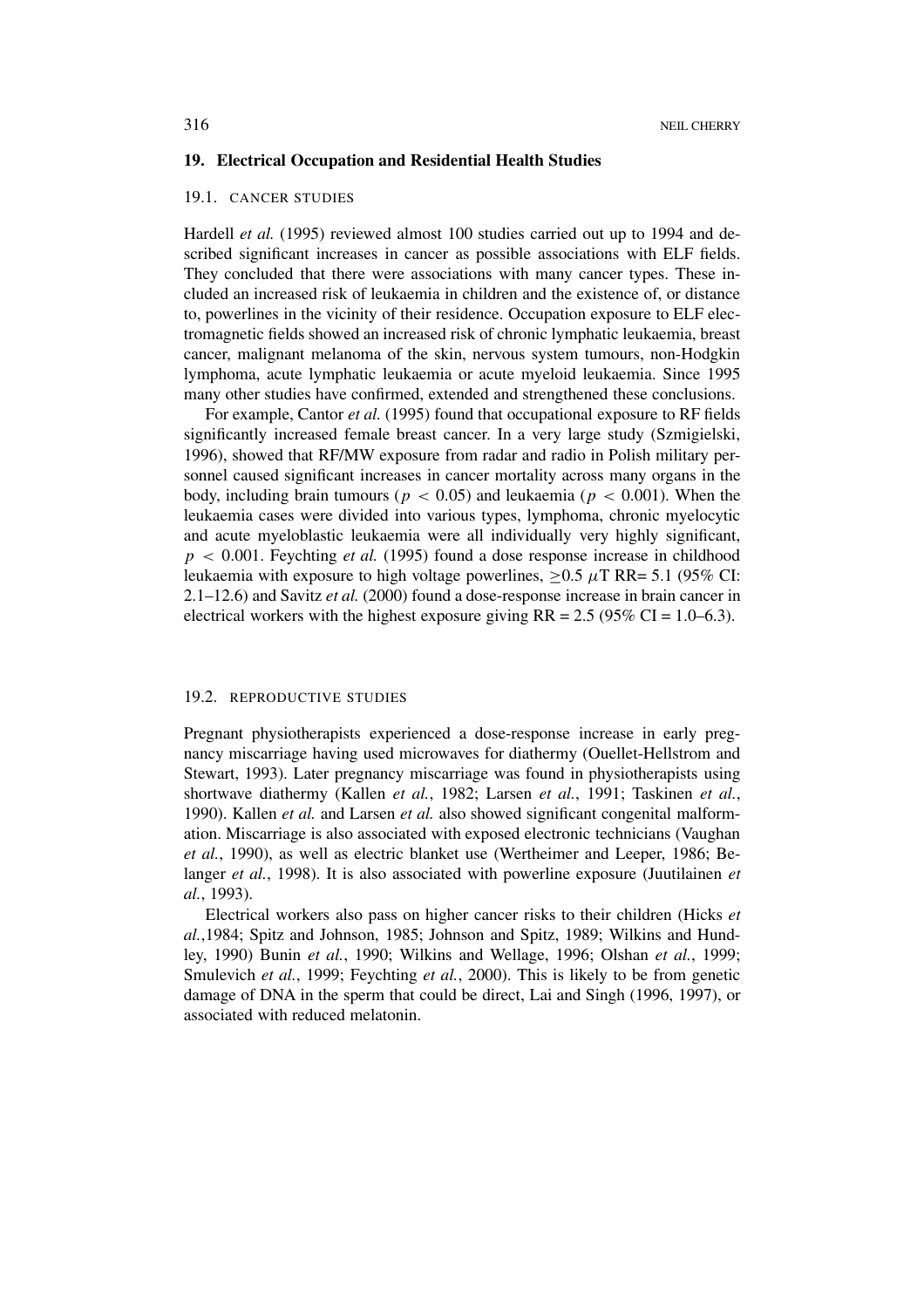# 19.3. CARDIAC STUDIES

Cardiac effects include reduced heart rate variability with 60 Hz fields from RF exposure in TV transmission stations (Sastre *et al.*, 1998; Bortkiewicz *et al.*, 1995, 1996, 1997). Male physiotherapists had significant dose-response increases in ischemic heart disease from both short-wave and microwave exposure (Hamburger *et al.*, 1983). Naval technicians exposed to radar during the Korean War were diagnosed with significantly higher cardiovascular disease, *p <* 0*.*001 (Robinette *et al.*, 1980). Savitz *et al.* (1999) carried out the most extensive exposure related study and identified significantly increased and significant dose-response increases in cardiovascular disease mortality in electric utility workers. This was particularly related to cases of arrhythmia and acute myocardial infarction. Significantly elevated risk occurred for all cumulative exposures above 0.6 *µ*T-years. The consistent elevation and exposure gradient effects were found for arrhythmia and heart attack but not for atherosclerosis and chronic coronary heart disease. The latter two were elevated inconsistently. In contrast, Ptitsyna *et al.* (1996) found a doubling of chronic heart diseases in train drivers chronically exposed to ULF fields (0.001–10 Hz), consistent with SR frequencies.

# 19.4. NEUROLOGICAL STUDIES

Children chronically exposed to a radar pulsed at 24.4 Hz showed significant impairment of learning and physical performance (Kolodynski and Kolodynska, 1996). ELF exposed people show significantly more clinical depression (Verkasalo *et al.*, 1997); Amyotropic lateral sclerosis (Deapen and Henderson, 1986; Davanipour *et al.*, 1997; Savitz *et al.*, 1998; Johansen *et al.*, 1999); Alzheimer's disease (Sobel *et al.*, 1995, 1996); and senile dementia, epilepsy, and Motor Neuron Disease (Johansen, 2000). Significant increases in suicide from ELF exposures was reported by Perry *et al.* (1981) and Baris and Armstrong (1990). This was confirmed by Van Wijngaarden *et al.* (2000). They found a significant dose-response increase relative to recent ELF exposures with a zero exposure threshold. They relate this to melatonin reduction.

# 19.5. PUBLIC HEALTH CONCLUSIONS

Multiple published studies show that residential and occupational exposures to electromagnetic fields and radiation results in significant increases, including doseresponse increases in cancer, reproductive, cardiac and neurological health effects and mortality. The prediction from the SR Hypothesis is very well confirmed. There is considerable consistency between the S-GMA studies and the residential and occupational ELF/RF/MW exposures. The very recent dose-response studies of ELF exposure and heart disease death, suicide and brain cancer all point towards a near zero threshold of ELF exposure for the level of no effect.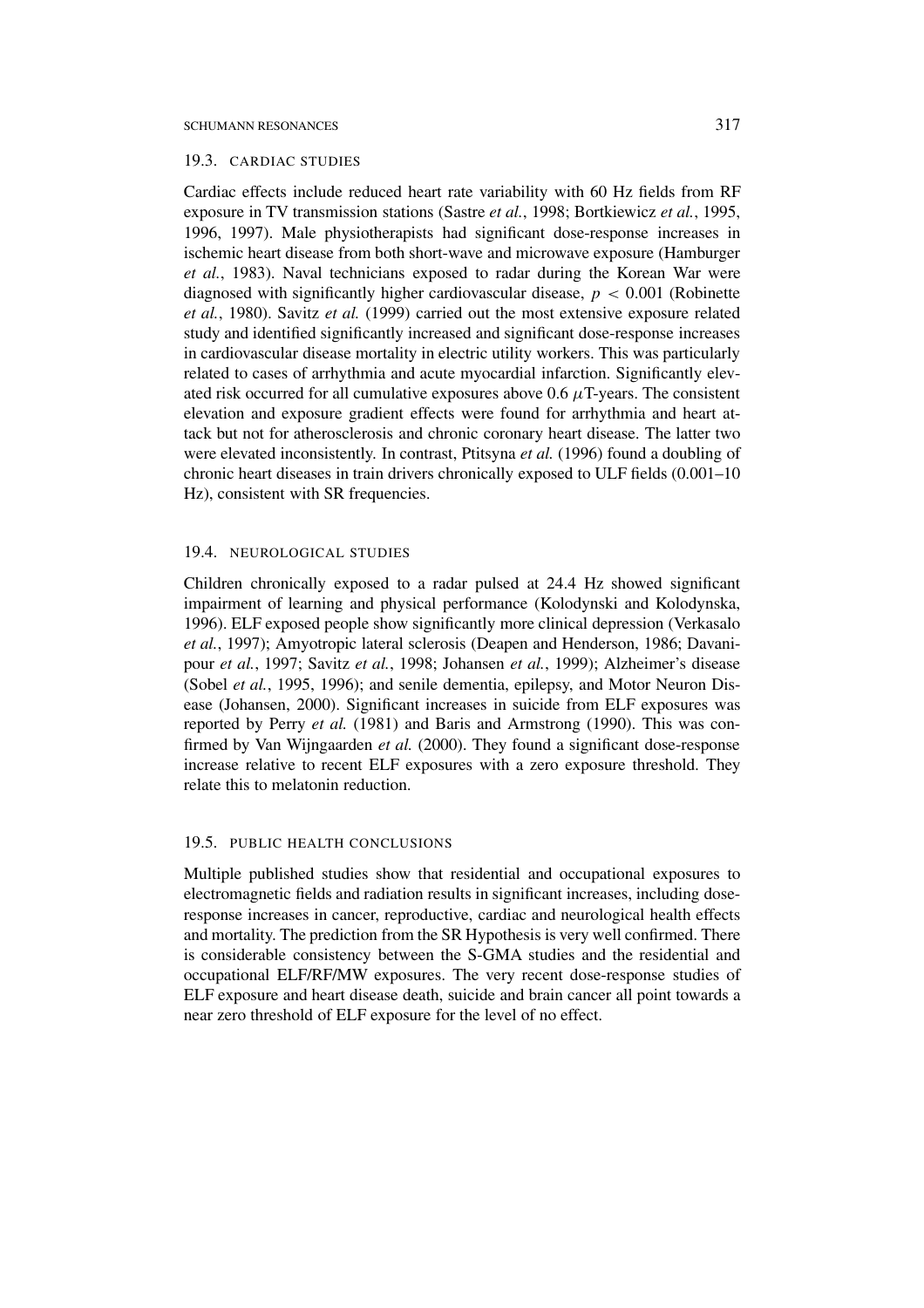# 19.6. RECOMMENDED RESEARCH TO TEST THE HYPOTHESIS

At the core of the Hypothesis is the postulate that human brains detect and respond to the SR signal. The response involves altered EEG rhythms, reaction times, melatonin production, blood pressure and heart rate. These need to be tested directly in relation to actual or experimental SR signals. Experimental design must deal with possible confounders. The physiological parameters could be monitored during isolated GMA events using local measurements of the SR signal. Tests need to be developed to detect whether the physiological parameters are more closely related to Kp or the SR signal. Isolation experiments, as used by Wever (1974), may be necessary. Correlation of SR signals with acute health effects, such as SIDS, cardiac arrhythmia, heart attack and suicide could also be evaluated for indirect but supportive or challenging evidence.

## **20. Summary and Conclusions**

S-GMA indices are significantly correlated with the biological and health effects. Confirmation of the Schumann Resonance Hypothesis first required that the SR signal be highly correlated with the S-GMA indices. This would show that the SR signal was also correlated with the observed effects. The SR signal is shown to be very highly correlated with sunspot number and the GMA Kp-index. The GMA event analysis confirms that the characteristics of the SR signal closely follow the Kp-index and the electrons and ions density patterns in the D-Region. Hence this aspect of the hypothesis is confirmed.

The second aspect was the biological plausibility of the SR signal interacting with the brain and altering the melatonin production. This is theoretically predicted and plausible through resonant absorption that is made possible through frequency matching and tuned circuits. It is shown conclusively that environmental ULF/ELF electromagnetic fields at extremely low intensity do interact with brain tissue, changing the calcium ion fluxes, the EEG rhythms and reaction times. Brains and cells use phase-locked loop circuits to detect and respond to natural ULF/ELF electric signals. Laboratory experiments show that 'Schumann-like' signals do change human and monkey reaction times using ULF to ELF electric field levels that approach the SR intensity. Human reaction times are also highly correlated, in a dose-response manner, with SR intensity, confirming this interaction.

The Melatonin Mechanism is strongly supported by multiple independent studies showing that ULF/ELF fields reduce melatonin in animals and people. The S-GMA connection is confirmed directly and with significant dose-response relationships. The S-GMA health studies and the occupational and residential health studies are almost all associated with reduced melatonin. This strongly supports the SR Hypothesis and the Melatonin Mechanism.

Mammals have advanced physiological systems to deal with diurnal and seasonal climate variations. This involves the melatonin/serotonin system communicating with all the vital organs in the body in order to maintain thermal homeostasis.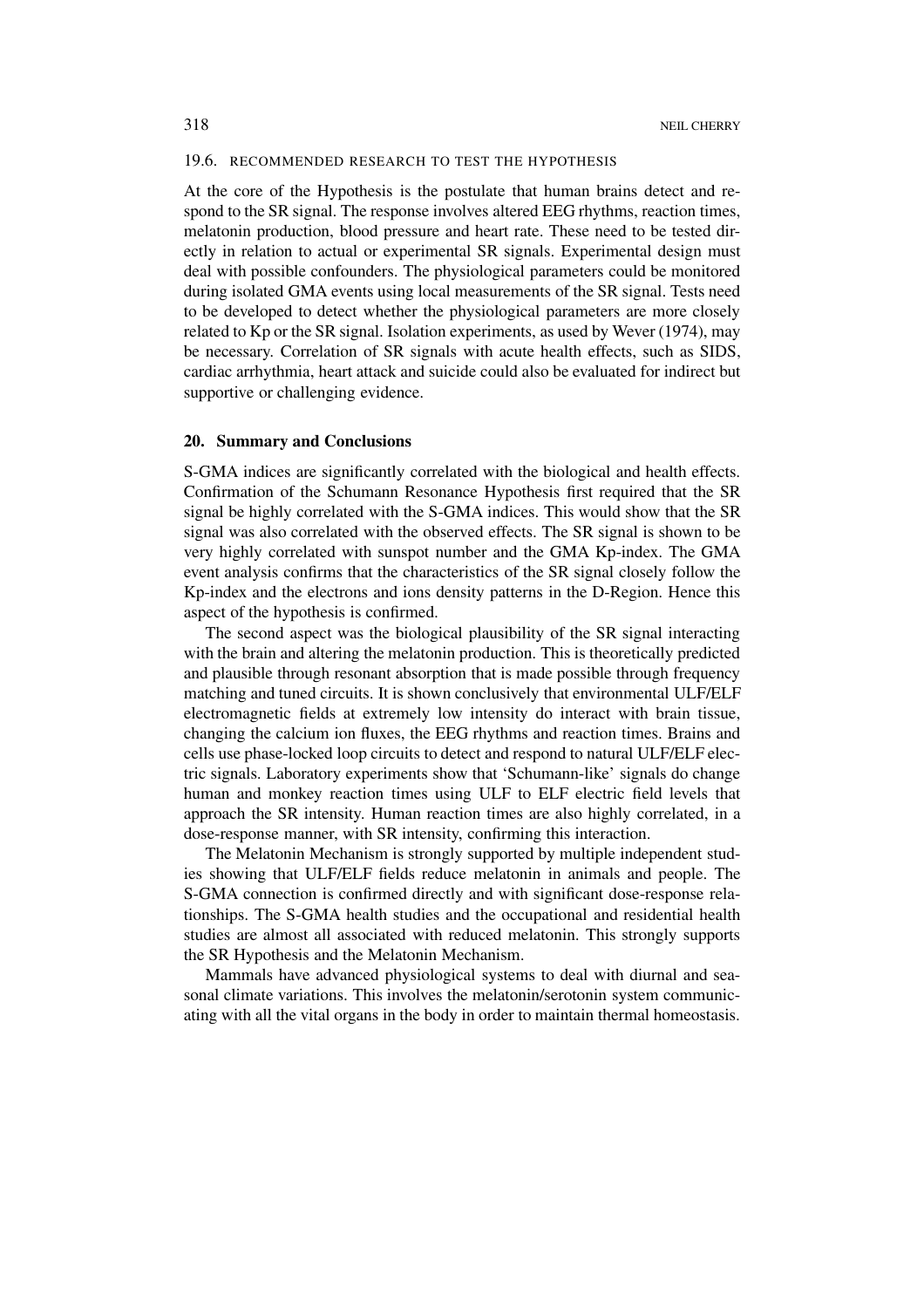External ULF/ELF signals help to regulate this through providing a Zeitgeber signal. It is highly probable that the Schumann Resonances provide this signal. It is thus plausible that alteration of the SR signal by S-GMA is transferred to mammal pineal glands and can affect their vital organs, especially their brains, CNS, hearts, reproduction and immune systems.

Taken together, the large body of research and the SR/S-GMA correlations shown in this paper, provides robust support for the hypothesis that the Schumann Resonance signal provides a Zeitgeber for human brains and acts as the plausible biological mechanism, including a melatonin mechanism, for the observed health effects caused by Solar/Geomagnetic Activity, including cancer, reproductive, neurological and cardiac health effects and mortality. This gives strong support for the hypothesis that S-GMA is a natural hazard.

## **References**

- Abelin, T.: 1999, Sleep disruption and melatonin reduction from exposure to a shortwave radio signal in Switzerland, Seminar at Environment Canterbury, New Zealand. August 1999.
- Adey, W. R.: 1980, Frequency and power windowing in tissue interactions with weak electromagnetic fields' *Proc IEEE* **68**(1), 119–125.
- Adey, W. R.: 1981, Tissue interactions with nonionizing electromagnetic fields, *Physiol. Rev.* **61**(2), 435–514.
- Adey, W. R.: 1990, Joint actions of environmental nonionizing electromagnetic fields and chemical pollution in cancer promotion, *Environ Health Perspectives* **86**, 297–305.
- Adey, W. R.: 1993, 'Biological effects of electromagnetic fields', *J. Cell. Biochem.* **51**(4), 410–416.
- Ahissar, E., Haidarliu, S., and Zacksenhouse, M.: 1997, Decoding temporally encoded sensory input by cortical oscillations and thalamic phase comparators, *Proc. Natl. Acad. Sci. (USA)* **94**(21), 11633–11638.
- Alberts, B., Bray, D., Lewis, J., Raff, M., Roberts, K., and Watson, J. D.: 1994, *Molecular Biology of the Cell*, 3rd edition, Garland Publishing, New York.
- Al-Ghoul, W. M., Herman, M. D., and Dubocovich, M. L.: 1998, Melatonin receptor expression in human cerebellum, *Neuroreport* **9**(18), 4063–4068.
- Akasofu, S. I. and Chapman, S.: 1972, *Solar and Terrestrial Physics*, Oxford University Press, London.
- Andrade, R.: 1998, Regulation of membrane excitability in the central nervous system by serotonin receptor subtypes, *Ann. NY Acad. Sci.* **861**, 190–203.
- Arnetz, B. B. and Berg, M.: 1996, Melatonin and andrenocorticotropic hormone levels in video display unit workers during work and leisure, *J. Occup. Med.* **38**(11), 1108–1110.
- Avdonina, E. N. and Samovichev, E. G.: 1995, Some heliogeophysical characteristics of a series of especially dangerous crimes, *Biofizika* **40**(5), 1060–1063.
- Babych, V. I.: 1995, The characteristics of tissue lipid peroxidation in the internal organs and the lipid metabolic indices of the blood plasma in a low geomagnetic field, *Fiziol Zh.* **41**(5–6), 44–49.
- Balon, N. and Rao, P. B.: 1990, Dependence of ionospheric response on the local time of sudden commencement and the intensity of geomagnetic storms, *J. Atmospheric and Terrestrial Physics* **52**(4), 269–275.
- Balser, M. and Wagner, C. A.: 1960, Observations of earth-ionosphere cavity resonances, *Nature* **188** (Nov 19), 638–641.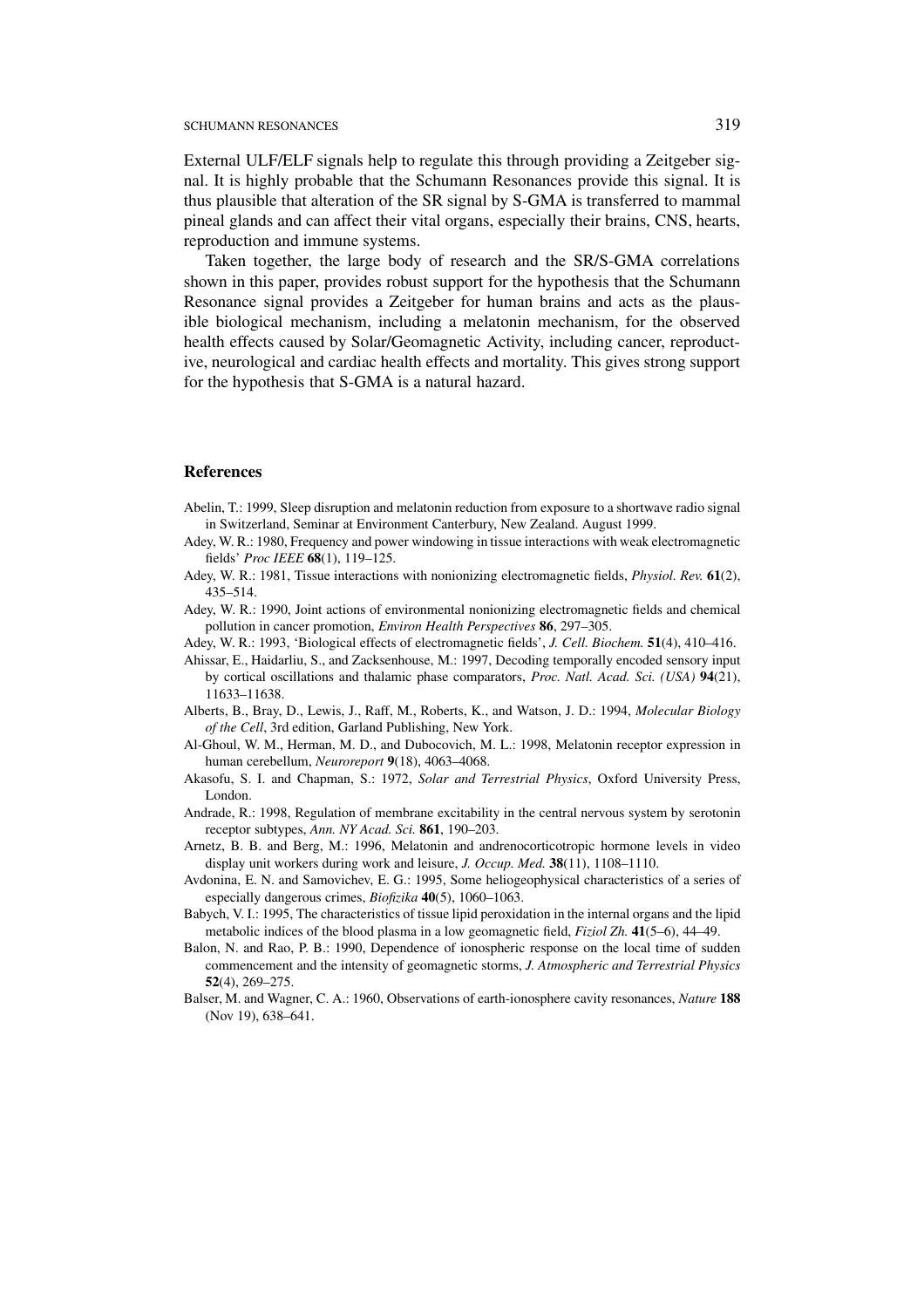- Bardasano, J. L., Cos, S., and Picazo, M. L.: 1989, Numerical variation in synaptic ribbons of rat pinealocytes under magnetic storm conditions and on calm days, [In German], *J. Hirnforsch.* **30**(60), 639–643.
- Baris, D. and Armstrong, B.: 1990, Suicide among electric utility workers in England and Wales, *Br. J. Indust. Med.* **47**, 788–789.
- Bartsch, H., Bartsch, C., Mecke, D., and Lippert, T. H.: 1994, Seasonality of pineal melatonin production in the rat: possible synchronization by the geomagnetic field, *Chronobiol. Int.* **11**(1), 21–26.
- Bawin, S. M., Gavalas-Medici, R., and Adey, W. R.: 1973, Effects of modulated very high frequency fields on specific brain rhythms in cats, *Brain Res.* **58**, 365–384.
- Bawin, S. M. and Adey, W. R.: 1976, Sensitivity of calcium binding in cerebral tissue to weak environmental oscillating low frequency electric fields, *Proc. Nat. Acad. Sci. USA* **73**, 1999–2003.
- Belanger, K., Leaderer, B., Hellenbrand, K., Holford, T. R., McSharry, J-E., Power, M-E., and Bracken, M. B.: 1998, Spontaneous abortion and exposure to electric blankets and heated water beds, *Epidemiology* **9**, 36–42.
- Belisheva, N. K. and Popov, A. N.: 1995, Dynamics of the morphofunctional status of cell cultures exposed to variations in the geomagnetic field at high latitudes, *Biofizika* **40**(4), 755–764.
- Belisheva, N. K., Popov, A. N., Petukhova, N. V., Pavlova, L. P., Osipov, K. S., Tkachenko, S. E., and Varanova, T. I.: 1995, Qualitative and quantitative assessment of exposure to geomagnetic field variations on the functional status of the human brain [in Russian], *Biofizika* **40**(5), 1005–1012.
- Belov, D. R., Kanunikov, I. E., and Kiselev, B. V.: 1998, Dependence of human EEG synchronization on the geomagnetic activity on the day of experiment, *Ross Fiziol. Zh Im I M Sechenova*, **84**(8), 761–774.
- Belrose, J. S.: 1968, AGARD Report 29, 1968, cited in J. K. Hargreaves, 1992, *The Solar-terrestrial Environment*, Cambridge University Press, Cambridge, UK.
- Belrose, J. S. and Cetiner, C.: 1962, Measurement of electron densities in the ionospheric D-Region at the time of a 2+ solar flare, *Nature* **195**, 688–690.
- Beresford, I. J., Browning, C., Starkley, S. J., Brown, J., Foord, S. M., Coughlan, J., North, P. C., Dubocovich, M. L., and Hagan, R. M.: 1998, GR196429: A nonindolic antagonist at high-affinity melatonin receptors, *J. Pharmocol. Exp. Ther.* **285**(3), 1239–1245.
- Blackman, C. F., Benane, S. G., Elliott, D. J., and Pollock, M. M.: 1988, Influence of electromagnetic fields on the efflux of calcium ions from brain tissue in vitro: A three-model analysis consistent with the frequency response up to 510 Hz, *Bioelectromagnetics* **9**, 215–227.
- Blackman, C. F.: 1990, ELF effects on calcium homeostasis. In: B. W. Wilson, R. G. Stevens, L. E. Anderson (eds), *Extremely Low Frequency Electromagnetic Fields: The Question of Cancer*, Battelle Press Columbus, pp. 187–208.
- Bortkiewicz, A., Zmyslony, M., Palczynski, C., Gadzicka, E., and Szmigielski, S.: 1995, Dysregulation of autonomic control of cardiac function in workers at AM broadcasting stations (0.738–1.503 MHz), *Electro- and Magnetobiology* **14**(3), 177–191.
- Bortkiewicz, A., Gadzicka, E., and Zmyslony, M.: 1996, Heart rate in workers exposed to mediumfrequency electromagnetic fields, *J. Auto. Nerv. Sys.* **59**, 91–97.
- Bortkiewicz, A., Zmyslony, M., Gadzicka, E., Palczynski, C., and Szmigielski, S.: 1997, Ambulatory ECG monitoring in workers exposed to electromagnetic fields, *J. Med. Eng. and Tech.* **21**(2), 41–46.
- Brendel, H., Niehaus, M., and Lerchl, A.: 2000, Direct suppression effects of weak magnetic fields (50 Hz and 16 2/3 Hz) on melatonin synthesis in the pineal gland of Djungarian hamsters (Phodopus sungorus), *J. Pineal. Res.* **29**(4), 228–233.
- Breus, T. K., Baevskii, R. M., Nikulina, G. A., Chibisov, S. M., Chernikova, A. G., Pukhlianko, M., Oraevskii, V.N., Halberg, F., Cornelissen, G., and Petrov, V. M.: 1998, Effect of geomagnetic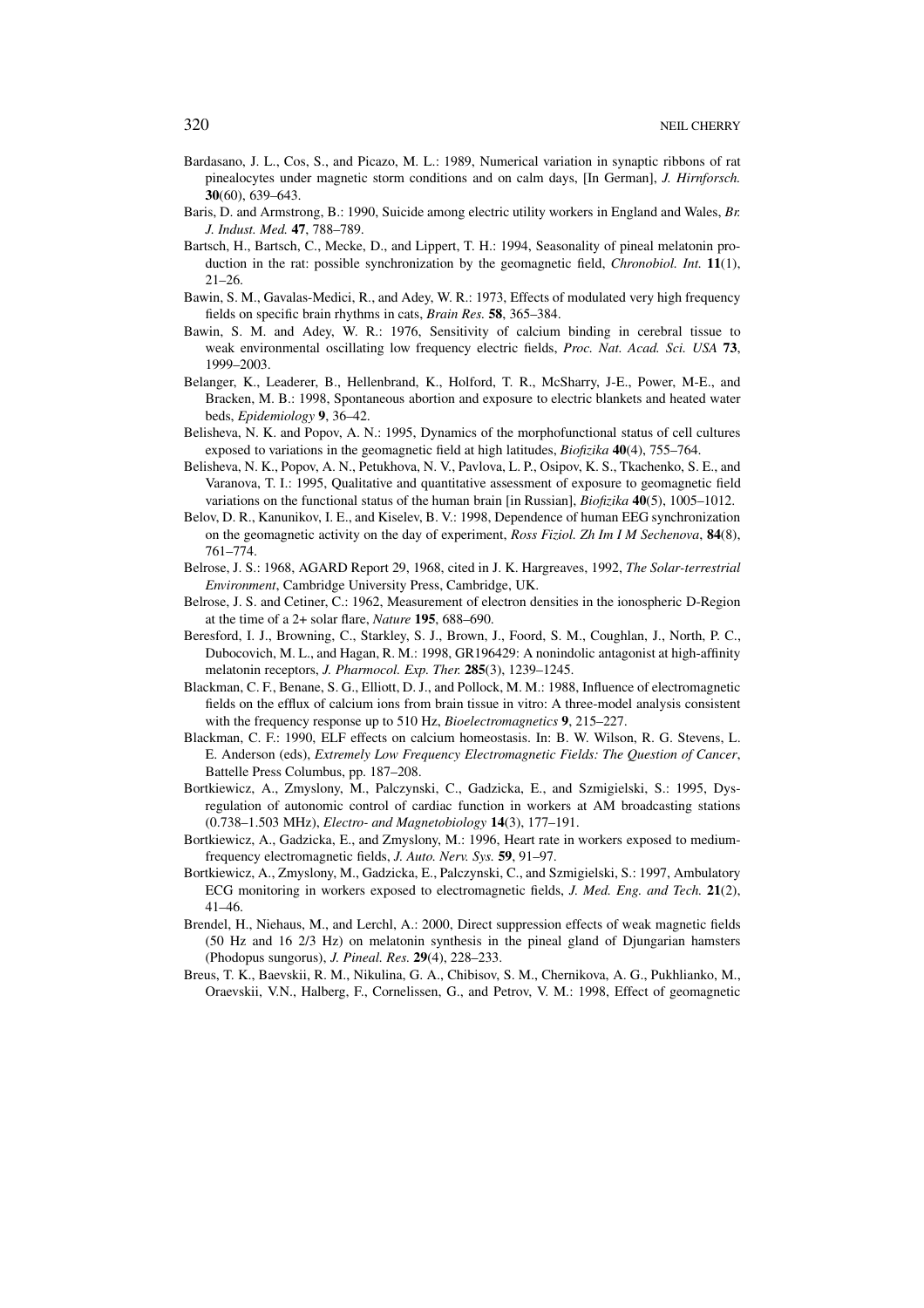activity on the human body in extreme conditions and correlation with data from laboratory observations, *Biofizika* **43**(5), 811–818.

- Brzezinski, A.: 1997, Melatonin in humans, *N. Engl. J. Med.* **336**(3), 186195.
- Bunin, G. R., Ward, E., Kramer, S., Rhee, C. A., and Meadows, A. T.: 1990, Neuroblastoma and parental occupation, *Am. J. Epidemiol.* **131**(5), 776–780.
- Burch, J. B., Reif, J. S., Pittrat, C. A., Keefe, T. J., and Yost, M. G.: 1997, Cellular telephone use and excretion of a urinary melatonin metabolite. In: *Annual Review of Research in Biological Effects of Electric and Magnetic Fields from the Generation, Delivery and Use of Electricity*, San Diego, CA, Nov. 9–13, P-52.
- Burch, J. B., Reif, J. S., Yost, M. G., Keefe, T. J., and Pittrat, C. A.: 1998, Nocturnal excretion of urinary melatonin metabolite among utility workers, *Scand. J. Work Environ. Health.* **24**(3), 183–189.
- Burch, J. B., Reif, J. S., Yost, M. G., Keefe, T. J., and Pittrat, C. A.: 1999a, Reduced excretion of a melatonin metabolite among workers exposed to 60 Hz magnetic fields, *Am. J. Epidemiology* **150**(1), 27–36.
- Burch, J. B., Reif, J. S., and Yost, M. G.: 1999b, Geomagnetic disturbances are associated with reduced nocturnal excretion of melatonin metabolite in humans, *Neurosci. Lett.* **266**(3), 209–212.
- Burch, J. B., Reif, J. S., Noonan, C. W., and Yost, M. G.: 2000, Melatonin metabolite levels in workers exposed to 60-Hz magnetic fields: work in substations and with 3-phase conductors, *J. of Occupational and Environmental Medicine* **42**(2), 13-142.
- Bureau, Y. R. and Persinger, M. A.: 1995, Decreased latencies for limbic seizures induced in rats by lithium-pilocarpine occur when daily average geomagnetic activity exceeds 20 nanoTesla, *Neurosci. Lett.* **192**(2), 142–144.
- Bureau, Y. R., Persinger, M. A., and Parker, G. H.: 1996, Effect of enhanced geomagnetic activity on hypothermia and mortality in rats, *Int. J. Biometeorology* **39**(4), 197–200.
- Campbell, W. H.: 1997, *Introduction to Geomagnetic Fields*, Cambridge University Press, Cambridge, U.K.
- Cannon, P. S. and Rycroft, M. J.: 1982, Schumann resonance frequency variations during sudden ionospheric disturbances, *J. Atmos. Terrest. Physics* **44**(2), 201–206.
- Cantor, K. P., Stewart, P. A., Brinton, L. A., and Dosemeci, M.: 1995, Occupational exposures and female breast cancer mortality in the United States, *Journal of Occupational Medicine* **37**(3), 336–348.
- Carney, R. M., Freedland, K. E., Stein, P. K., Skala, J. A., Hoffman, P., and Jaffe, A. S.: 2000, Change in heart rate and heart rate variability during treatment for depression in patients with coronary heart disease, *Psychosom. Med.* **62**(5), 639–647.
- Chabot, V., Caldani, M., de Reviers, M. M., and Pelletier, J.: 1998, Localization and quantification of melatonin receptors in the diencephalon and posterior telencephalon of the sheep brain, *J. Pineal. Res.* **24**(1), 50–57.
- Chapman, S.: 1936, *The Earth's Magnetism*, Methuen Co. Ltd., London.
- Chapman, F. W. and Jones, D. L.: 1964, Earth-Ionosphere resonances and the propagation of extremely low frequency radio waves, *Nature 202*, 654–657.
- Chernoshchekov, K. A.: 1989, A method for studying the effect of the geomagnetic field on the vital activities of microorganisms in the enteric family, *Zh Mikrobiol. Epidemiol. Immunobiol.* **9**, 28–34.
- Chibisov, S. M., Breus, T. K., Levitin, A. E., and Drogova, G. M.: 1995, Biological effects of planetary magnetic storms, *Biofizika* **40**(5), 959–968.
- Chou, Y. L.: 1972, *Probability and Statistics for Decision Making*, Holt, Rinehart and Winston, New York.
- Cliver, E. W., Boriakoff, V., and Bounar, K. H.: 1996, The 22-year cycle of geomagnetic and solar wind activity, *J. Geophys. Res.* **101**(A12), 27091–27109.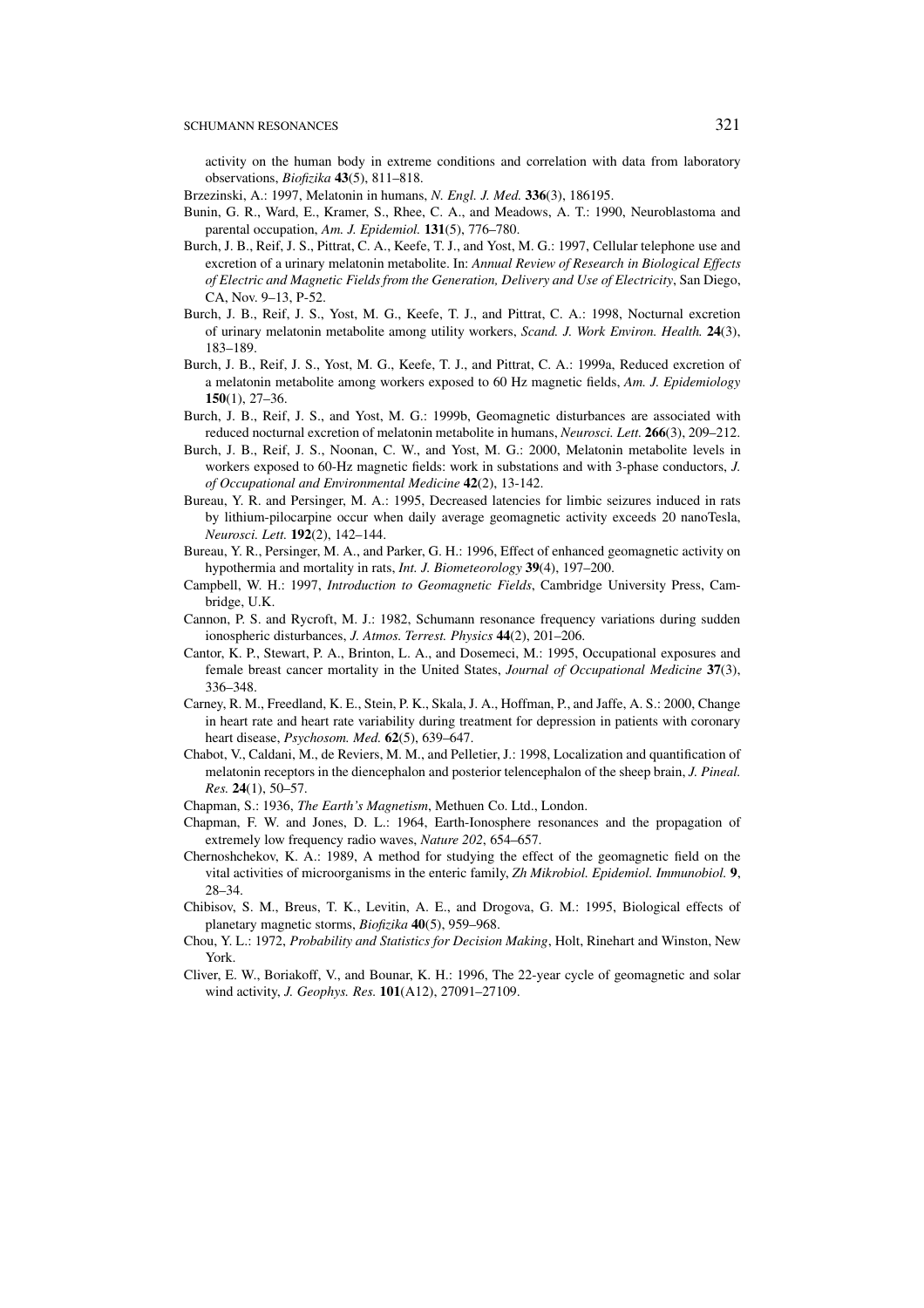- Conesa, J.: 1995, Relationship between isolated sleep paralysis and geomagnetic influences: a case study, *Percept. Mot. Skills* **80**(3 Pt2), 1263–1273.
- Conesa, J.: 1997, Isolated sleep paralysis, vivid dreams and geomagnetic influences: II, *Percept. Mot. Skills* **8**(2), 579–584.
- Cornelissen, G., Halberg, F., Obridko, V. N., and Breus, T. K.: 1998, Quasi-eleven year modulation of global and spectral features of geomagnetic disturbances, *Biofizika* **43**(4), 677–680.
- Coyne, T. N. R. and Belrose, J. S.: 1972, The diurnal and seasonal variation of electron densities in the midlatitude D region under quiet conditions, *Radio Science* **7**(1), 163–174.
- Craig, R. A.: 1965, *The Upper Atmosphere: Meteorology and Physics*, International Geophysics Series, Vol. 8, Academic Press, New York and London.
- Craven, M. and Essex, E. A.: 1987, Diurnal, seasonal and storm-time variability of the total electron content of the atmosphere north of Macquarie Island. Australian National Antarctic Research Expeditions, Research Note 56.
- Currier, N. L., Sun, L. Z., and Miller, S. C.: 2000, Exogenous melatonin: quantitative enhancement in vivo of cells mediating non-specific immunity, *J. Neuroimmunol* **104**(2), 101–108.
- Davanipour, Z., Sobel, E., Bowman, J. D., Qian, Z., and Will, A. D.: 1997, Amyotropic lateral sclerosis and occupational exposure to electromagnetic fields, *Bioelectromagnetics* **18**(1), 28–35.
- Davies, K.: 1996, Sudden ionospheric disturbances, Chapter III.3.11. In: W. Dieminger, G. K. Hartmann and R. Leitinger (eds), *The Upper Atmosphere: Data Analysis and Interpretation*, Spriner-Verlag, Berlin, Heidelberg and New York.
- Davis, S.: 1997, Weak residential magnetic fields affect melatonin in Humans, *Microwave News*, Nov/Dec 1997.
- Deapen, D. M. and Henderson, B. E.: 1986, A case-control study of Amyotrophic Lateral Sclerosis, *Am. J. Epidemiol.* **123**(5), 790–799.
- De Bruyne, M. C., Kors, J. A., Hoes, A. W., Klootwijk, P., Dekker, J. M., Hofman, A., van Bemmel, J. H., and Grobbee, D. E., 1999, Both decreased and increased heart rate variability on the standard 10-second electrocardiogram predict cardiac mortality in the elderly, *Am. J. Epidemiol.* **150**(12), 1282–1288.
- De Matteis, G., Vellante, M., Marrelli, A., Villante, U., Santalucia, P., Tuzi, P., and Prencipe, M.: 1994, Geomagnetic activity, humidity, temperature and headache: is there any correlation?, *Headache* **34**(1), 41–43.
- Dimitrov, B. D.: 1993, Heliophysical activity and incidence variations of skin malignant melanoma in Czechoslovakia: a regional study, *Int. J. Biometeorology* **37**(2), 68–71.
- Dimitrov, B. D.: 1999, Malignant Melanoma of the skin and Non-Hodgkin's lymphoma in USA: a comparative epidemiological study, *Folia Med. (Plovdiv)* **41**(1), 121–125.
- Dimitrov, B. D.: 1999a, Non-Hodgkin's lymphoma in US children: biometeorological approach, *Folia Med. (Plovdiv*) **41**(1), 29–33.
- Dollins, A. B., Zhdanova, I. V., Wurtman, R. J., Lynch, H. J., and Deng, M. H.: 1994, Effect of inducing nocturnal serum melatonin concentrations in daytime on sleep, mood, body temperature and performance, *Proc. Nat. Acad. Sci. USA* **91**(5), 1824–1828.
- Doronin, V. N., Parfentev, V. A., Tleulin, S. Zh, Namvar, R. A., Somsikov, V. M., Drobzhev, V. I., and Chemeris, A. V.: 1998, Effect of variations of the geomagnetic field and solar activity on human physiological indicators, *Biofizika* **43**(4), 647–653.
- Dugovic, C., Leyson, J. E., and Wauquier, A.: 1991, Serotonin and sleep in the rat: the role of 5HT2 receptors. In: C. Idzikowski and P. J. Cowen (eds), *Serotonin and Sleep Disorder*, Wrightson Biomedical Publishing Co., Petersfield, U.K.
- Elliot, W. H. and Elliot, D. C.: 1997, *Biochemistry and Molecular Biology*, Oxford University Press, Oxford.
- Feychting, M., Schulgen, G., Olsen, J. H., and Ahlbom, A.: 1995. Magnetic fields and childhood cancer – a pooled analysis of two Scandinavian studies, *European J. of Cancer* **12**, 2035–2039.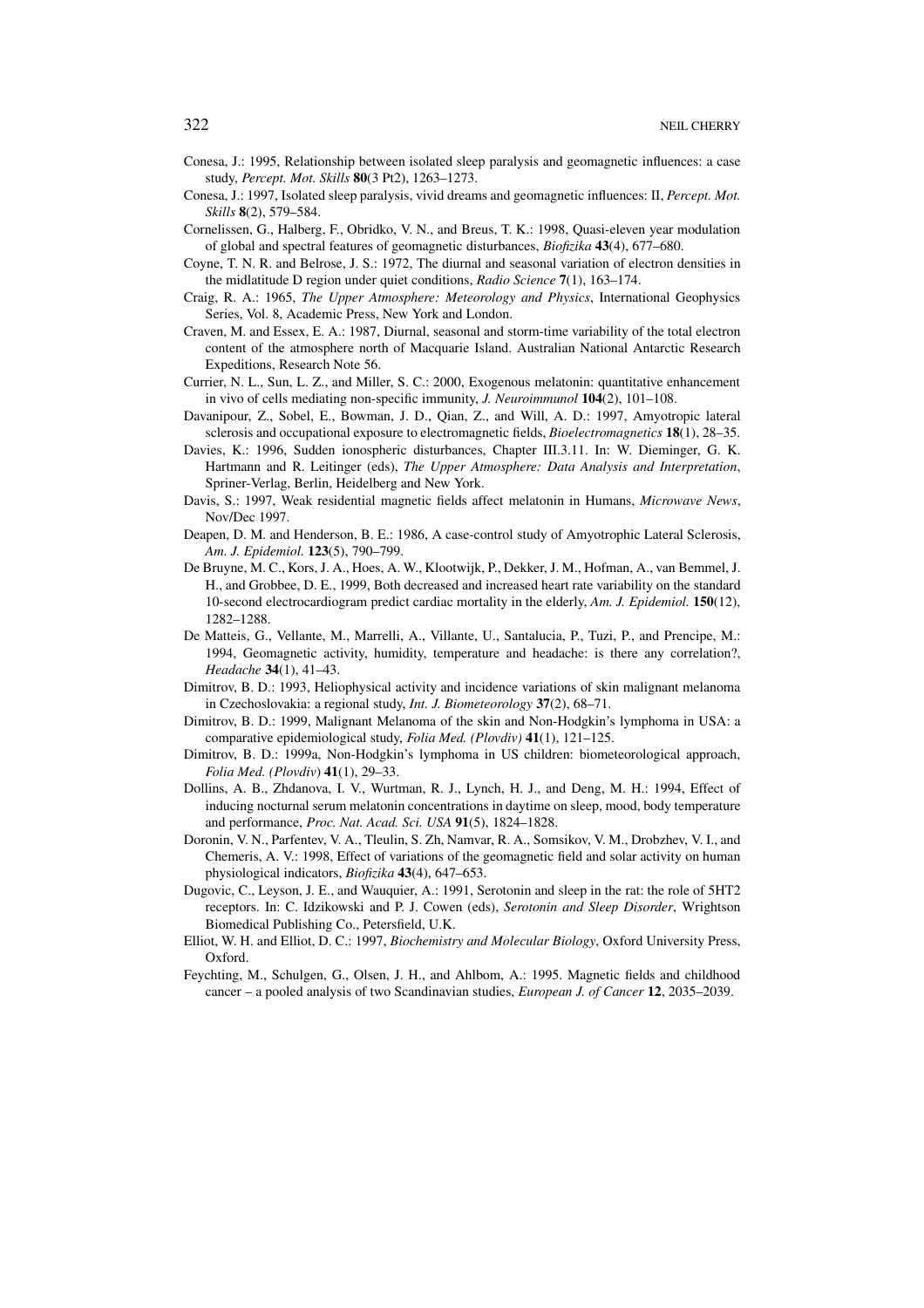- Feychting, M., Floderous, B., and Ahlbom, A.: 2000, Parental occupational exposure to magnetic fields and childhood cancer (Sweden)', *Cancer Causes Control* **11**(2), 151–156.
- Frey, A. H.: 1995, *On the Nature of Electromagnetic Field Interactions with Biological Systems*, Springer-Verlag, New York and R. G. Landes Co., Austin.
- Garcia-Maurino, S., Pozo, D., Carrillo-Vico, A., Calvo, J. R., and Guerrero, J. M.: 1999, Melatonin activates Th1 lymphocytes by increasing IL-12 production, *Life Sci.* **65**(20), 2143–2150.
- Gavalas-Medici, R. and Day-Magdaleno, S. R.: 1976, Extremely low frequency, weak electric fields affect schedule controlled behaviour of monkeys, *Nature* (London) **261**, 256–258.
- Ghione, S., Mezzasalma, L., Del Seppia, C., and Papi, F.: 1998, Do geomagnetic disturbances of solar origin affect arterial blood pressure?, *J. Hum. Hypertension* **12**(11), 749–754.
- Graham, C., Cook, M. R., Cohen, H. D., and Gerkovich, M. M.: 1994, A dose response study of human exposure to 60 Hz electric and magnetic fields, *Bioelectromagnetics* **15**, 447–463.
- Graham, C., Cook, M. R., Sastre, A., Riffle, D. W., and Gerkovich, M. M.: 2000, Multi-night exposure to 60 Hz magnetic fields: effects on melatonin and its enzymatic Metabolite, *J. Pineal Res.* **28**(1), 1–8.
- Guardiola-Lemaitre, B.: 1998, Development of animal models for the chronobiotics of melatonin analogs, *Therapie* **53**(5), 439–444.
- Gurfinkel' IuI, Liubimov, V. V., Oraevskii, V. N., Parfenova, L. M., and Iur'ev, A. S.: 1995, The effect of geomagnetic disturbances in capillary blood flow in ischemic heart disease patients, *Biofizika* **40**(4), 793–799.
- Haigh, J. D.: 1996, The impact of solar variability on climate, *Science* **272**, 981–984.
- Hamburger, S., Logue, J. N., and Sternthal, P. M.: 1983. Occupational exposure to non-ionizing radiation and an association with heart disease: an exploratory study, *J. Chronic Diseases* **36**, 791–802.
- Hamer, J. R.: 1965, Biological entrainment of the human brain by low frequency radiation', NSL 65-199, Northrop Space Labs.
- Hamer, J. R.: 1969, Effects of low level, low frequency electric fields on time judgement, Fifth Intern. Biometeorological Congress, Montreaux, Switzerland.
- Hardell, L., Holmberg, B., Malker, H., and Paulsson, L. E.: 1995, Exposure to extremely low frequency electromagnetic fields and the risk of malignant diseases – an evaluation of epidemiological and experimental findings, *Eur. J. Cancer Prevention*, Suppl. 1, 3–107.
- Hargreaves J. K.: 1992, *The Solar-terrestrial Environment*, Cambridge University Press, Cambridge, U.K.
- Hicks, N., Zack, M., Caldwell, G. G., Fernbach, D. J., and Falletta, J. M.: 1984, Childhood cancer and occupational radiation exposure in parents, *Cancer* **53**(8), 1637–1643.
- Hunt, A. E., Al-Ghoul, W. M., Gillette, M. U., and Dubocovich, M. L.: 2001, Activation of MT(2) melatonin receptors in rat suprachiasmatic nucleus phase advances the circadian clock, *Am. J. Physiol. Cell. Physiol.* **280**(1), C110–118.
- Ishida, N., Kaneka, M., and Allada, R.: 1999, Biological clocks, *Proc. Nat. Acad. Sci. USA* **96**, 8819–8820.
- Jenrow, K. A., Smith, C. H., and Liboff, A. R.: 1996, Weak extremely low frequency magnetic fieldsinduced regeneration anomalies in Planarian Dugesia tigrina, *Bioelectromagnetics* **17**, 467–474.
- Johansen, C., Kock-Henriksen, N., Rasmussen, S., and Olsen, J. H.: 1999, Multiple Sclerosis among utility workers, *Neurology* **52**, 1279–1282.
- Johansen, C.: 2000, Exposure to electromagnetic fields and risk of central nervous system disease in utility workers, *Epidemiology* **11**(5), 539–543.
- Johnson, C. C. and Spitz, M. R.: 1989, Childhood nervous system tumors: an assessment of risk associated with parental occupations involving the use, repair or manufacture of electrical and electronic equipment, *Int. J. Epidemiol.* **18**(4), 756–762.
- Juutilainen, J., Matilainen, P., Saarikoski, S., Laara, E., and Suonio, S.: 1993, Early pregnancy loss and exposure to 50 Hz magnetic fields, *Bioelectromagnetics* **14**(3), 229–236.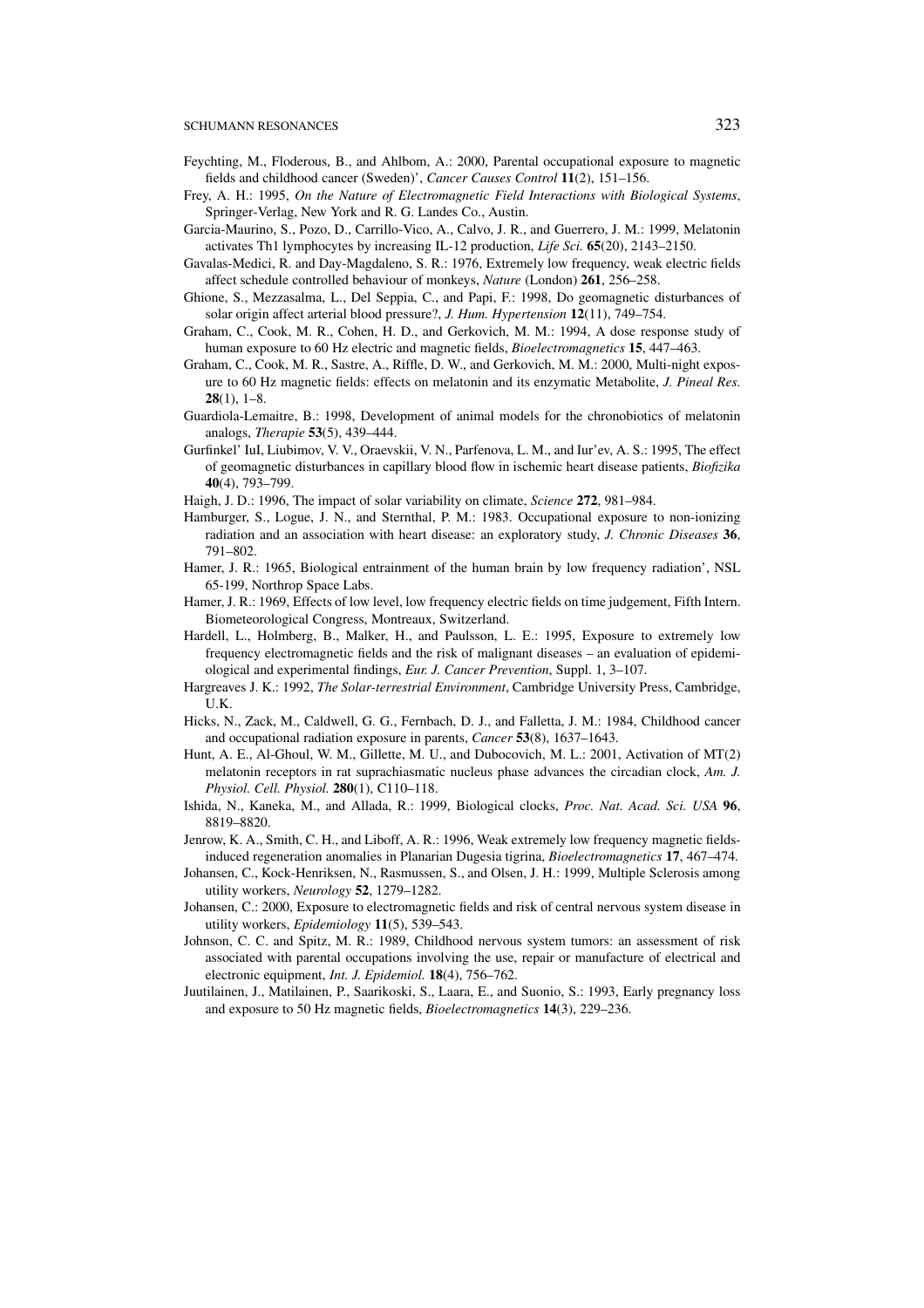- Juutilainen, J., Stevens, R. G., Anderson, L. E., Hansen, N. H., Kilpelainen, M., Laitinen, J. T., Sobel, E., and Wilson, B. W.: 2000, Nocturnal 6-hydroxymelatonin sulphate excretion in female workers exposed to magnetic fields, *J. Pineal Res.* **28**(2), 97–104.
- Kallen, B., Malmquist, G., and Moritz, U.: 1982, Delivery outcome among physiotherapists in Sweden: is Non-ionizing Radiation a Fetal Hazard?, *Archives of Environmental Health* **37**(2), 81–84.
- Kandel, E. R., Schwartz, J. H., and Jessell, J. M.: 2000, *Principles of Neural Science*, McGraw-Hill, New York.
- Karasek, M., Woldanska-Okonska, M., Czernicki, J., Zylinska, K., and Swietoslawski, J.: 1998, Chronic exposure to 2.9 mT, 40 Hz magnetic field reduces ]melatonin concentrations in humans, *J. Pineal Res.* **25**(4), 240–244.
- Karlov, V. A., Selitskii, G. V., and Sorokina, N. D.: 1996, The action of a magnetic field on the bioelectrical activity of the brain in healthy subjects and epilepsy patients, *Zh. Nevropatol Psikhiatr Im S S Korsakova***96**(2), 54–58.
- Kaczmarek, L. K. and Adey, W. R.: 1973, The efflux of 45 Ca 2+ and 3H-gamma-aminobutyric acid from the cat cerebral cortex, *Brain Res.* **63**, 331–342.
- Kay, R. W.: 1994, Geomagnetic storms: association with incidence of depression as measured by hospital admission, *Br. J. Psychiatry* **164**(3), 403–409.
- Kerut, E. K., McKinnie, J. J., and Giles, T. D.: 1999, Modern evaluation of the hypertensive patient: autonomic tone in cardiovascular disease and assessment of heart rate variability, *Blood Press Monit.* **4**(Suppl. 1), S7–S14.
- King, G. A. M. and Lawden, M. D.: 1962, Variations of some ionospheric parameters over a solar cycle, *J. Atmos. Terrest. Physics* **24**, 565–568.
- Knox, E. G., Armstrong, E., Lancashire, R., Wall, M., and Hayes, R., 1979, Heart attacks and geomagnetic activity, *Nature* **281**, 564–565.
- Kolodynski, A. A. and Kolodynska, V. V.: 1996, Motor and psychological functions of school children living in the area of the Skrunda Radio Location Station in Latvia, *The Science of the Total Environment 180*, 87–93.
- Komarov, F. I., Oraevskii, V. N., Sizov, Iu. P., Tsirul'nik, L. B., Kanoidi, Kh. D., Ushakov, I. B., Shalimov, P. M., Kimlyk, M. V., and Glukhov, D. V.: 1998, Heliogeophysical factors and aviation accidents', *Biofizika* **43**(4), 742–745.
- König, H. L.: 1974a, ELF and VLF signal properties: physical characteristics. In: M. A. Persinger (ed.), *ELF and VLF Electromagnetic Field Effects*, Plenum Press, New York.
- König, H. L.: 1974b, Behavioural changes in human subjects associated with ELF electric fields. In: M. A. Persinger (ed.), *ELF and VLF Electromagnetic Field Effects*, Plenum Press, New York.
- Kopanev, V. I., Efimenko, G. D., and Shakula, A. V.: 1979, Biological effect of a hypogeomagnetic environment on an organism, *Biol. Bull. Acad. Sci. USSR* **6**(3), 289–298.
- Larsen, A. I., Olsen, J., and Svane, O.: 1991, Gender specific reproductive outcome and exposure to high frequency electromagnetic radiation among physiotherapists, *Scand. J. Work Environ. Health* **17**, 324–329.
- Lai, H. and Singh, N. P.: 1996. Single- and double-strand DNA breaks in rat brain cells after acute exposure to radiofrequency electromagnetic radiation, *Int. J. Radiation Biology* **69**(4), 513–521.
- Lai, H. and Singh, N. P.: 1997a, Melatonin and N-tert-butyl-a-phenylnitrone block 60 Hz magnetic field-induced DNA single- and double-strands breaks in Rat Brain cells, *J. Pineal Res.* **22**, 152– 162.
- Maestroni, G. J.: 1995, T-Helper-2 Lymphocytes as peripheral target of melatonin signalling, *J. Pineal Res.* **18**, 84–89.
- Makarov, L. M.: 1998, Role of geomagnetic field in development of biorhythm profile of venticular arrhythmia onset, *Klin. Med. (Mosk)*, **76**(6), 31–35.
- Makarova, I. I.: 2000, Geomagnetic effects on cortico-caudal mechanisms of auditory stimuli processing in cats, *Aviakosm. Ekolog. Med.* **34**(3), 47–51.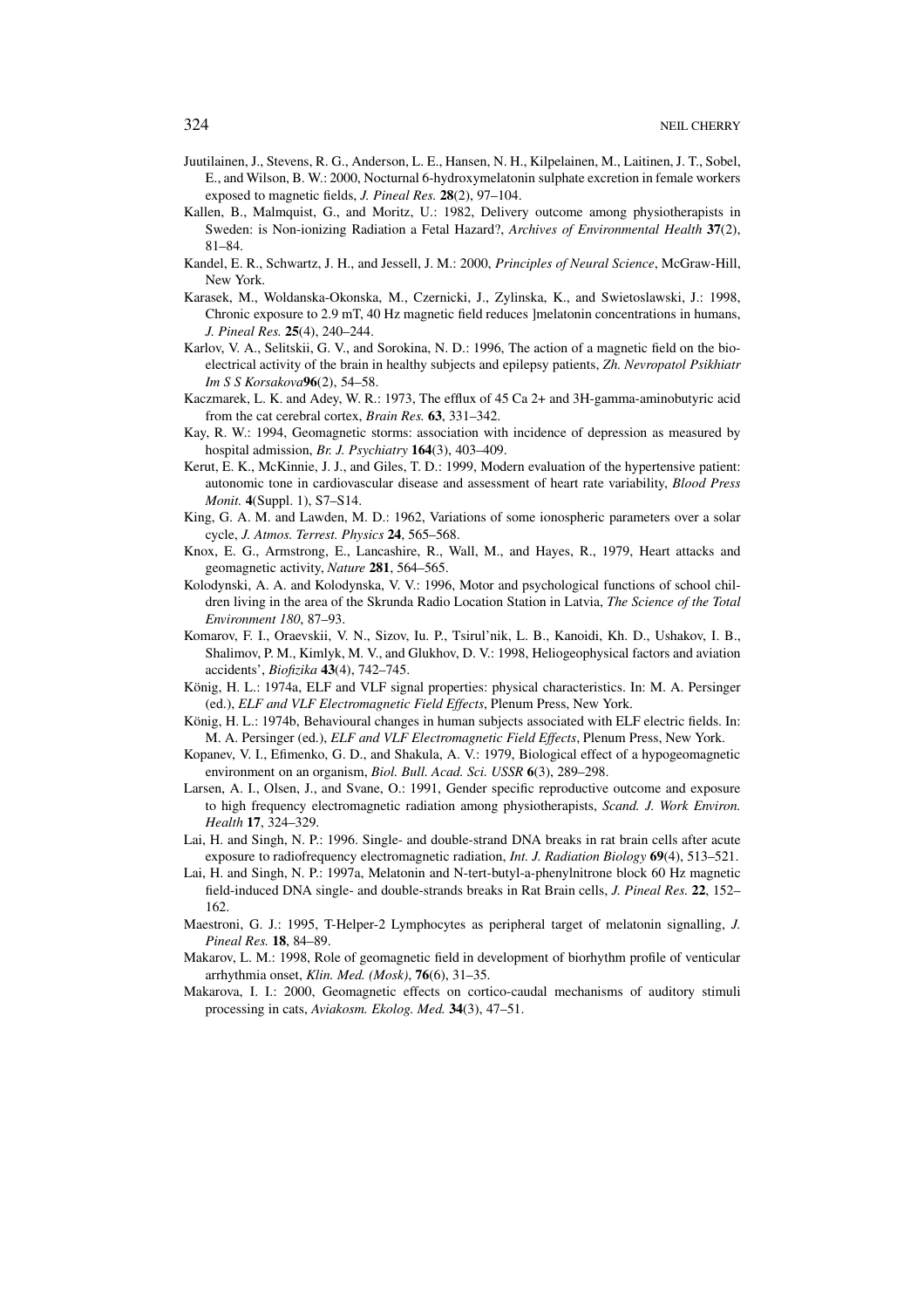- Malin, S. R. C. and Srivastava, B. J.: 1979, Correlation between heart attacks and magnetic activity, *Nature 277*, 646–648.
- Malmivuo, J. and Plonsey, R.: 1995, *Bioelectromagnetism: Principles and applications of bioelectric and biomagnetic fields*, Oxford University Press, Oxford, England.
- Matsushita, S. and Campbell, W. H.: 1967, *Physics of geophysical phenomena*, Academic Press, New York.
- Michon, A., Koren, S. A., and Persinger, M. A.: 1996, Attempts to simulate the association between geomagnetic activity and spontaneous seizures in rats using experimentally generated magnetic fields, *Percept. Mot. Skills* **82**(2), 619–626.
- Mikulecky, M., Moravcikova, C., and Czanner, S.: 1996, Lunisolar tidal waves, geomagnetic activity and epilepsy in the light of multivariate coherence, *Braz. J. Med. Biol. Res.* **29**(8), 1069–1072.
- Mitre, A. P.: 1974, Ionospheric effects of solar flares, D. Reidel Publishing Co., Boston, U.S.A.
- Naitoh, N., Watanabe, Y., Matsumura, K., Murai, I., Kobayashi, K., Imai-Matsumura, K., Ohtuka, H., Takagi, K., Miyake, Y., Satoh, K., and Watanabe, Y.: 1998, Alteration by maternal pinealectomy of fetal and neonatal melatonin and dopamine D1 receptor binding in the suprachaismatic neclei, *Biochem Biophys Res Commun.* **253**(3), 850–854.
- Nicholaenka, A. P., Hayakawa, M., and Hobara, Y.: 1996, Temporal variations of the global lightning activity deduced from the Schumann resonance data, *J. Atmosph. Terrest. Physics* **58**(15), 1699– 1709.
- Nicolet, M. and Aikin, A. C.: 1960, The formation of the D region of the ionosphere, *J. Geophysical Research* **65**, 1469–1483.
- Nikolaev, Y. S., Rudakov, Y. Y., Mansurov, S. M., and Mansurova, L. G.: 1976, Interplanetary magnetic field sector structure and disturbances of the central nervous system activity, Reprint N 17a, Acad. Sci USSR, 29 pp, IZMIRAN, Moscow.
- Novikova, K. F. and Ryvkin, B. A.: 1977, Solar activity and cardiovascular diseases, In: M. N. Gnevyshev and A. I. Ol' (eds), *Effects of solar Activity on the Earth's Atmosphere and Biosphere*, pp 184–200, Acad. Sci. USSR, English trans, Israel Prog. Sci. Trans, Jerusalem.
- O'Connor, R. P. and Persinger, M. A.: 1996, Increases in geomagnetic activity associated with increases in thyroxine levels in a single patient: implications for melatonin levels, *Int. J. Neurosci.* **88**(3–4), 243–247.
- O'Connor, R. P. and Persinger, M. A.: 1997, Geophysical variables and behavior LXXXII. Strong association between sudden infant death syndrome and increments of global geomagnetic activity – possible support for the melatonin hypothesis, *Percept. Mot. Skills* **84**(2), 395–402.
- O'Connor, R. P. and Persinger, M. A.: 1999, Geophysical variables and behavior: LXXXV. Sudden infant death, bands of geomagnetic activity, and pcl (0.2–5 Hz) geomagnetic micropulsations, *Percept. Mot. Skills* **88**(2), 391–397.
- Olshan, A. F., De Roos, A. J., Teschke, K., Neglia, J. P., Stram, D. O., Pollock, B. H., and Castleberry, R. P.: 1999, Neuroblastoma and parental occupation, *Cancer Causes Control* **10**(6), 539–549.
- Oraevskii, V. N., Kuleshova, V. P., Gurfinkel', Iu. F., Guseva, A. V., and Rapoport, S. I.: 1998a, Medico-biological effect of natural electromagnetic variations, *Biofizika* **43**(5), 844–888.
- Oraevskii, V. N., Breus, T. K., Baevskii, R. M., Rapoport, S. I., Petrov, V. M., Barsukova, Zh. V., Gurfinkel', IuI, and Rogoza, A. T.: 1998b, Effect of geomagnetic activity on the functional status of the body, *Biofizika* **43**(5), 819–826.
- Osborne, N. N.: 1994, Serotonin and melatonin on the iris/ciliary processes and their involvement in intraocular pressure, *Acta Neurobiolo Exp (Warsz)* **54** Suppl, 57–64.
- Otto, W., Hempel, W. E., Wagner, C. U., and Best, A.: 1982, Various periodical and aperiodical variations of heart infarct mortality in the DRG [In German], *Z. Gesamte Inn. Med.* **37**(22), 756–763.
- Ouellet-Hellstrom, R. and Stewart, W. F.: 1993, Miscarriages among Female Physical Therapists who report using radio- and microwave-frequency electromagnetic radiation, *Am. J. Epidemiology* **138**(10), 775–786.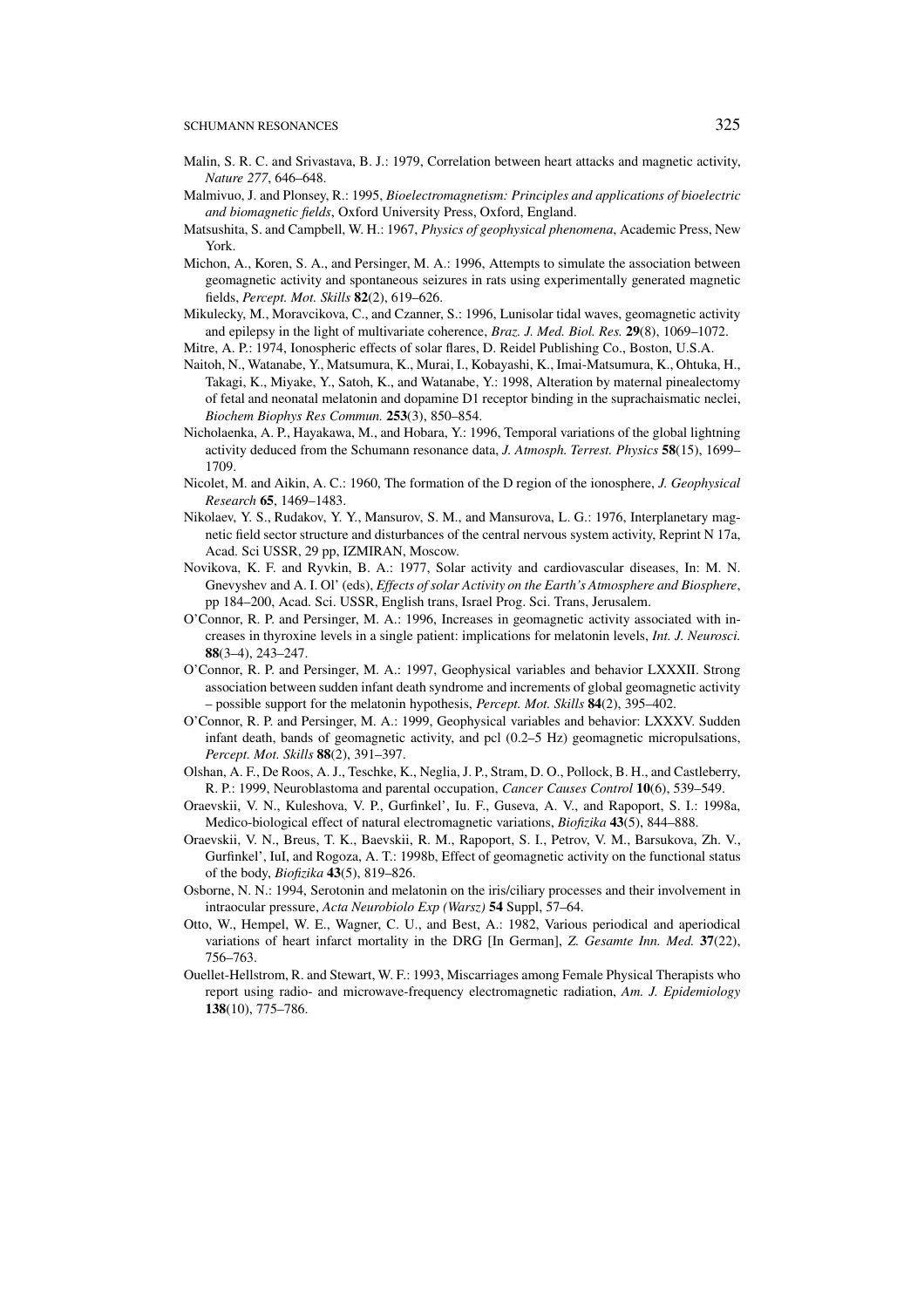- Pang, S. F., Li, L., Ayre, E. A., Pang, C. S., Lee, P. P., Xu, R. K., Chao, P. H., Yu, Z. H., and Shiu, S. Y.: 1998, Neuroendocrinology of melatonin in reproduction: recent developments, *J. Chem. Neuroanat.* **14**(3–4), 157–166.
- Perry, F. S., Reichmanis, M., Marino, A., and Becker, R. O.: 1981, Environmental power-frequency magnetic fields and suicide, *Health Phys.* **41**(2), 267–277.
- Persinger, M. A., Richards, P. M., and Koren, S. A.: 1994, Differential ratings of pleasantness following right and left hemispheric application of low energy magnetic fields that stimulate long-term potentiation, *Int. J. Neurosci.* **79**(3–4), 191–197.
- Persinger, M. A.: 1995, Sudden unexpected death in epileptics following sudden, intense, increases in geomagnetic activity: prevalence of effect and potential mechanisms, *Int. J. Biometeorol.* **38**(4), 180–187.
- Persinger, M. A.: 1995a, Geophysical variables and behavior: LXXIX. Overt limbic seizures are associated with concurrent and premidscotophase geomagnetic activity: synchronization by prenocturnal feeding, *Percept. Mot. Skills* **81**(1), 83–93.
- Persinger, M. A. and Richards, P. M.: 1995, Vestibular experiences of humans during brief periods of partial sensory deprivation are enhanced when daily geomagnetic activity exceeds 15–20 nT, *Neurosci. Lett.* **194**(1–2), 69–72.
- Persinger, M. A.: 1997, Geomagnetic variables and behavior: LXXXIII. Increased geomagnetic activity and group aggression in chronic limbic epileptic male rats, *Percept. Mot. Skills* **85**(3 Pt 2), 1376–1378.
- Persinger, M. A.: 1999, Wars and increased solar-geomagnetic activity: aggression or change in intraspecies dominance?, *Percept. Mot. Skills* **88**(3 Pt 2), 1351–1355.
- Petrichuk, S. V., Faitinova, A. A., Shishchenko, V. M., and Nartsissov, R. P.: 1992, Modulation of energy metabolism of lymphocytes in children by natural physical factors, *Biofizika* **37**(4), 720– 728.
- Petrichuk, S. V., Shishchenko, V. M., Dukhova, Z. N., Gaitinova, A. A., Nartsissov, R. P., and Sizov, IuP.: 1998, Effect of natural physical factors of the environment on the condition of pregnant women with normal pregnancy, *Biofizika* **43**(5), 853–856.
- Pfluger, D. M. and Minder, C. E.: 1996, Effects of 16.7 Hz magnetic fields on urinary 6 hydroxymelatonin sulfate excretion of Swiss railway workers, *J. Pineal Res.* **21**(2), 91–100.
- Pikin, D. A., Gurginkel', Iu.I., and Oraevskii, V. N.: 1998, Effect of geomagnetic disturbances on the blood coagulation system in patients with ischemic heart disease and prospects for correction medication [In Russian], *Biofizika* **43**(4), 617–622.
- Polk, C.: 1982, Schumann Resonances, In: *CRC Handbook of Atmospherics*, Vol. 1, pp 111–177,
- Polikarpov, N. A.: 1996, The relationship of the indices of solar-geomagnetic activity and the autofluctuations in the biological properties of *Staphylococcus aureus* 209 subcultures in vitro [In Russian], *Zh. Mikrobiol. Epidemiol. Immunobiol.* (1), 27–30.
- Poon, A. M., Liu, Z. M., Pang, C. S., Brown, G. M., and Pang, S. F.: 1994, Evidence for a direct action of melatonin on the immune system, *Biol. Signals* **3**(2), 107–117.
- Ptitsyna, N. G., Villoresi, G., Kopytenko, Y. A., Kudrin, V. A., Tyasto, M. I., Kopytenko, E. A., Iucci, N., Voronov, P. M., and Zaitsev, D. B.: 1996, Coronary heart diseases: assessment of risck associated with work exposure to ultalow-frequency magnetic fields, *Bioelectromagnetics* **17**(6), 436–444.
- Rajaram, M. and Mitra, S.: 1981, Correlation between convulsive seizure and geomagnetic activity, *Neurosci. Lett.* **24**(2), 187–191.
- Rapoport, S. I., Blodypakova, T. D., Malinovskaia, N. K., Oraevskii, V. N., Meshcheriakova, S. A., Breus, T. K., and Sosnovskii, A. M.: 1998, Magnetic storms as a stress factor, *Biofizika* **43**(4), 632–639.
- Raps, A., Stoupel, E., and Shimshoni, M.: 1991, Solar activity and admissions of psychiatric inpatients, relations and possible implications of seasonality, *Isr. J. Psychiatry Relation. Sci.* **28**(2), 50–59.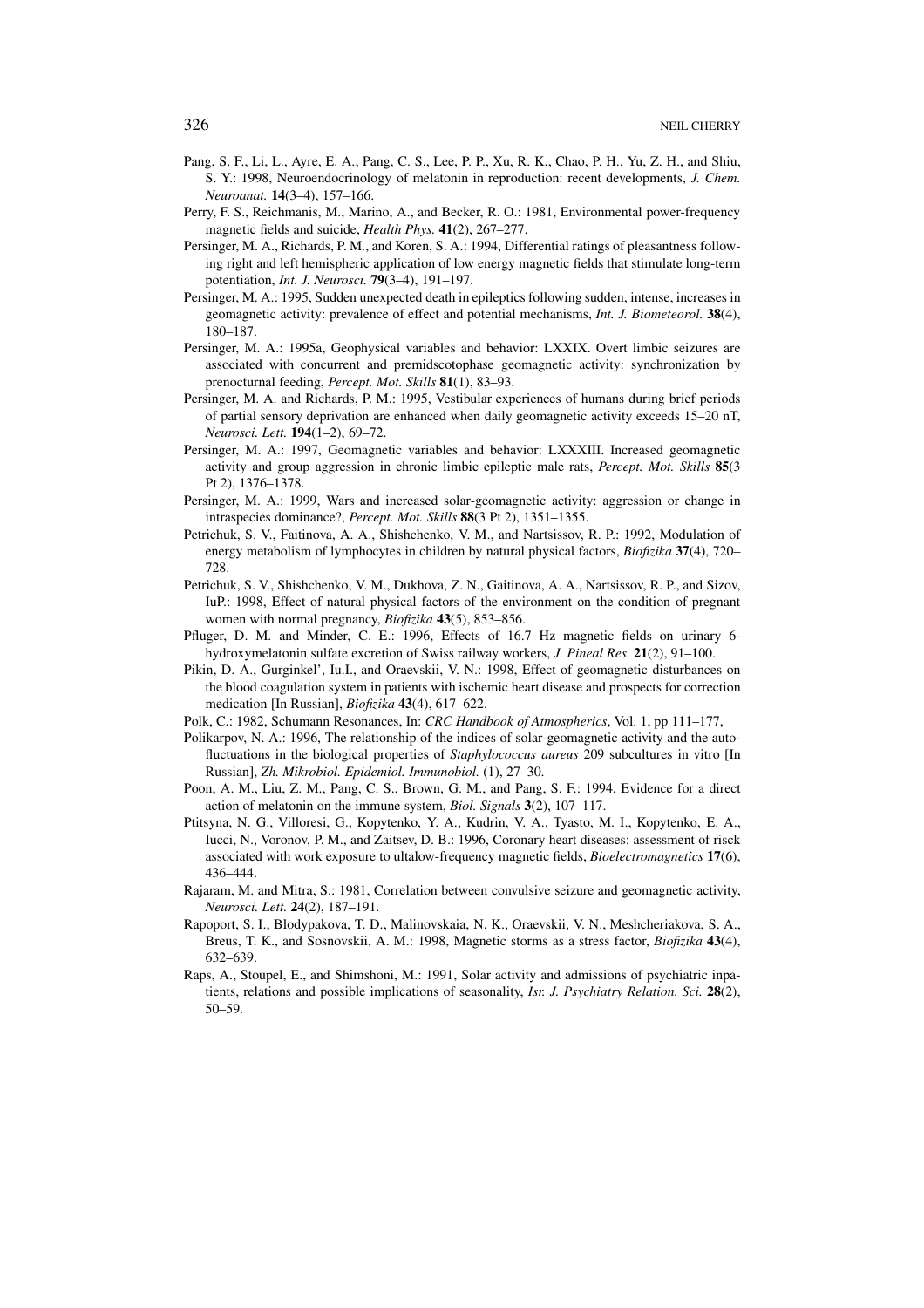- Rawer, K. 1984a, Modelling of neutral and ionized atmospheres, In: *Encyclopaedia of Physics*, Vol. 49/7, Springer, New York, pp. 223–250.
- Resch, J.: 1995, Geographic distribution of multiple sclerosis and comparison with geophysical values, *oz. Praventivmed* **40**(3), 161–171.
- Reiter, R. J.: 1994, Melatonin suppression by static and extremely low frequency electromagnetic fields: relationship to the reported increased incidence of cancer, *Rev. Environ. Health* **10**(3–4), 171–86.
- Reiter, R. J.: 1995, Oxidative processes and antioxidative defense mechanisms in the aging brain, *FASEB J.* **9**(7), 526–533.
- Riabykh, T. P. and Bodrova, N. B.: 1992, Correlation of the probability of occurrence of breast neoplasms with solar activity, *Biofizika* **37**(4), 710–715.
- Reiter, R. J. and Robinson, J: 1995, *Melatonin: Your Body's Natural Wonder Drug*, Bantam Books, New York.
- Renton, C. M. and Persinger, M. A.: 1997, Elevations of complex partial epileptic-like experiences during increased geomagnetic activity for women reporting 'pre-menstral syndrome', *Percept. Mot. Skills* **86**(1), 240–242.
- Robinette, C. D., Silverman, C., and Jablon, S.: 1980, Effects upon health of occupational exposure to microwave radiation (radar), *Am. J. Epidemiol.* **112**(1), 39–53: 1980.
- Robson, J.: 1967, *Basic Tables in Physics*, McGraw-Hill Book Company, New York.
- Rosen, L. A., Barber, I., and Lyle D. B.: 1998, A 0.5 G, 60 HZ magnetic field suppresses melatonin production in pinealocytes, *Bioelectromagnetics* **19**, 123–127.
- Salo, T. M., Jula, A. M., Fiha, J. S., Kantola, I. M., Pelttari, L., Rauhala, E., Metsala, T. M., Jalonen, J. O., Viopoi-Pulkki, L. M., and Viikari, J. S., 2000, Comparison of autonomic withdrawal in men with onstructive sleep apnea syndrome, systemic hypotension, and neither condition, *Am. J. Cardiol.* **85**(2), 232–238.
- Sandodze V. I., Svanidze, I. K., and Didimova, E. V.: 1995, Effects of hypomagnetic fields on motility of the cilia of ependymal cells in vivo, *Radiats. Biol. Radioecol.* **35**(1): 19–22.
- Sandyk, R. 1992, Alpha rhythm and the pineal gland, *Int. J. Neurosci.* **63**(3–4), 221–227.
- Sandyk, R. and Anninos, P. A.: 1992a, Attenuation of epilepsy with application of external magnetic fields: a case report, *Int. J. Neurosci.* **66**(1–2), 75–85.
- Sandyk, R. and Anninos, P. A.: 1992b, Magnetic fields alter the circadian periodicity of seizures, *Int. J. Neurosci.* **63**(3–4), 265–274.
- Sastre, A., Cook, M. R., and Graham, C.: 1998, Nocturnal exposure to intermittent 60 Hz magnetic fields alters human cardiac rhythm, *Bioelectromagnetics* **19**, 98–106.
- Satori, G.: 1996, Monitoring Schumann Resonances II Daily and Seasonal frequency variations, *J. Atmos. Terrest. Physics* **58**(13), 1483–1488.
- Savitz, D. A., Loomis, D. P., and Tse, C. K.: 1998, Electrical occupations and neurodegenerative disease: analysis of U.S. mortality data, *Arch. Environ. Health* **53**(1), 71–74.
- Savitz, D. A., Liao, D., Sastre, A., Kleckner, R. C., and Kavet, R.: 1999, Magnetic field exposure and cardiovascular disease mortality among electric utility workers, *Am. J. Epid.* **149**(20), 135–142.
- Savitz, D. A., Liao, D., Sastre, A., Kleckner, R. C., and Kavet, R.: 1999a, Re: "Magnetic field exposure and cardiovascular disease mortality among electric utility workers", The authors reply, *Am. J. Epid.* **150**(11), 1258–1259.
- Savitz, D. A., Cai, J., Van Wijngaarden, E., Loomis, D., Mihlan, G., Dufort, V., Kleckner, R. C., Nylander-French, L., Kromhout, H., and Zhou, H., 2000, *Am. J. Ind. Med.* **38**(4), 417–425.
- Schneggenburger, R. and Neher, E., 2000, Intracellular calcium dependence of transmitter release rates at a fast central synapse, *Nature* **406**(6798), 889–893.
- Schumann, W. O.: 1952, Uber de strahlundslosen Eigenschwingungen einer leitenden Kugel, die von einer Luftschicht und einer Ionospharenhulle umgeben ist, *Z. Naturforsch* **7a**, 149.
- Schumann, W. O. and König, H. L.: 1954, Uber die beobachtung von atmospherics bei geringsten frequenzen,*Naturwissenschaften* **41**, 183.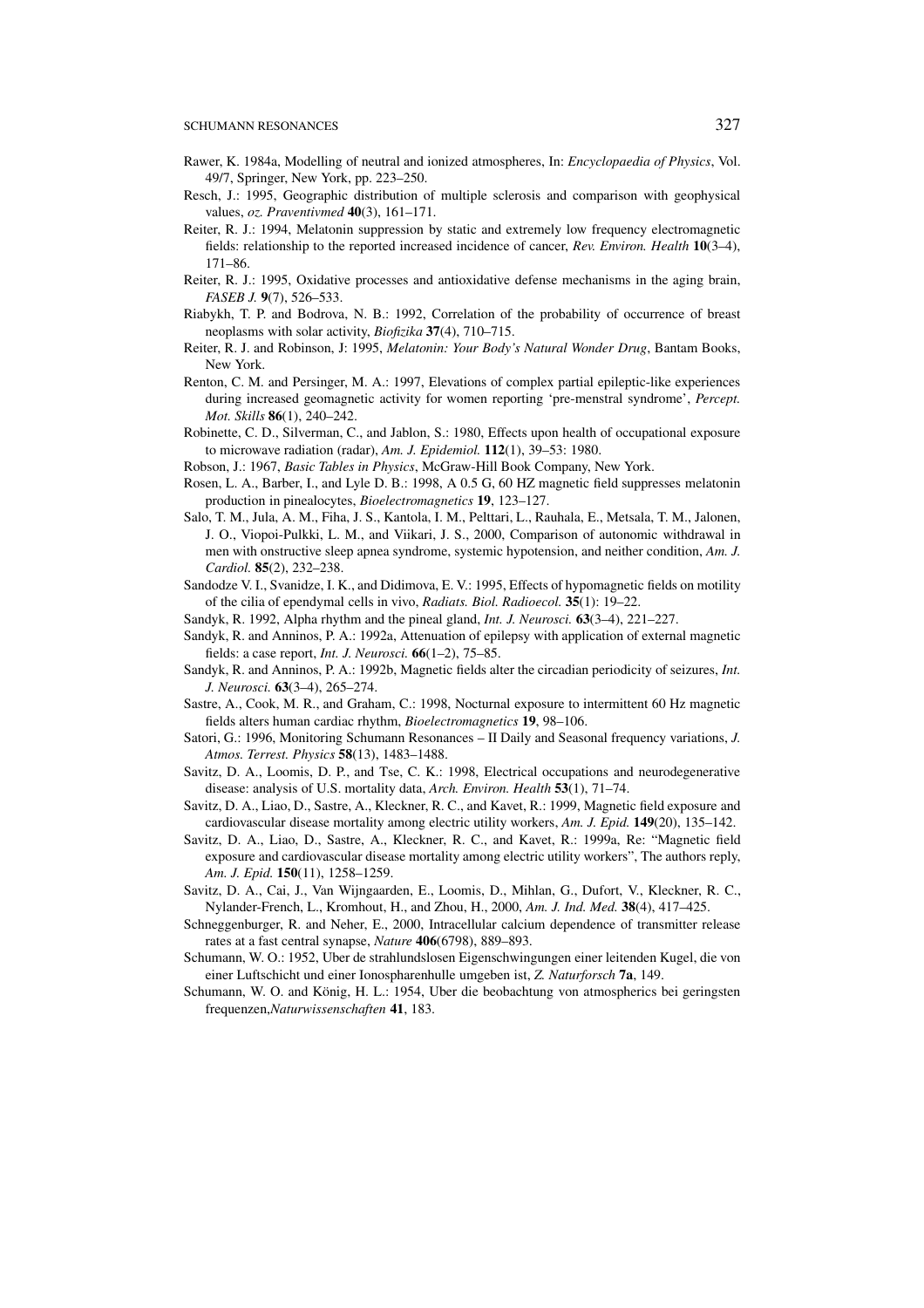- Schwartz, J. L., House, D. E., and Mealing, A. R.: 1990, Exposure of frog hearts to CW or amplitude modulated VHF fields: selective efflux of calcium ions at 16 Hz, *Bioelectromagnetics* **11**, 349– 358.
- SEAMIC: 1997, Recent trends in health statistics in Southeast Asia 1974–1993, Publication No. 77, Southeast Asian Medical Information Center, Tokyo.
- Selitskii, G. V., Karlov, V. A., and Sorokina, N. D.: 1999, The influence of hypogeomagnetic field on the bioelectric activity of the brain in epilepsy, *Zh. Nevrol. Psikhiatr. Im. S.S. Korsakova.* **99**(4), 48–50.
- Sentman, D. D. and Fraser, B. J.: 1991, Simultaneous observations of Schumann Resonances in California and Australia: Evidence for intensity modulation by local height of the D Region, *J. Geophys. Res.* **96**(A9), 15973–15984.
- Sitar, J.: 1990, The causality of lunar changes on cardiovascular mortality [In Czech], *Cas. Lek. Cesk.* **129**(45), 1425–1430.
- Smulevich, V. B., Solionova, L. G., and Belyakova, S. V.: 1999, Parental occupation and other factors and cancer risk in children II, *Int. J. Cancer* **83**(60), 718–722,
- Shumilov, O. I., Kasatkina, E. A., and Raspopov, O. M.: 1998, Heliomagnetic activity and level of extreme situations at the Polar cap [In Russian], *Biofizika* **43**(4), 670–676.
- Sobel, E., Davanipour, Z., Sulkava, R., Erkinjuntti, T., Wikstrom, J., Henderson, V. W., Bucjwalter, G., Bowman, D., and Lee, P-J.: 1995, Occupations with exposure to electromagnetic fields: a possible risk factor for Alzheimer's Disease, *Am. J. Epidemiol* **142**(5), 515–524.
- Sobel, E., Dunn, M., Davanipour, D. V. M., Qian, M. S., and Chui, M. D.: 1996, Elevated risk of Alzheimer's disease among workers with likely electromagnetic field exposure, *Neurology* **47**(12), 1477–1481.
- Sparks, D. L. and Hunsaker, J. C.: 1988, The pineal gland in sudden infant death syndrome: preliminary observations, *J. Pineal Res.* **5**, 111–118.
- Spitz, M. R. and Johnson, C. C.: 1985, Neuroblastoma and parental occupation. A case-control analysis, *Am. J. Epidemiol.* **121**(6), 924–929.
- Sprott, J. C.: 1990, *Numerical Recipes: Routines and Examples in Basic*, Cambridge University Press, Cambridge.
- Stark, K. D. C., Krebs, T., Altpeter, E., Manz, B., Griol, C., and Abelin, T.: 1997, Absence of chronic effect of exposure to short-wave radio broadcast signal on salivary melatonin concentrations in dairy cattle, *J. Pineal Res.* **22**, 171–176.
- Stewart, W., 2000, Mobile phones and health, Independent Expert Group on Mobile Phones, (IEGMP) U.K. Parliamentary Enquiry, London.
- Stoupel, E., Hod, M., Shimshoni, M., Friedman, S., Ovadia, J., and Keith, L.: 1990, Monthly cosmic activity and pregnancy induced hypertension, *Clin. Exp. Obstet. Gynecol.* **17**(1), 7–12.
- Stoupel, E., Martfel, J., and Rotenberg, Z.: 1991, Admissions of patients with epileptic seizures (E) and dizziness (D) related to geomagnetic and solar activity levels: differences in female and male patients, *Med. Hypothesis* **36**(4), 384–388.
- Stoupel, E. and Shimshoni, M.: 1991, Hospital cardiovascular deaths and total distribution of deaths in 180 consecutive months with difference cosmic physical activity: a correlation study (1974– 1988), *Int. J. Biometeorology* **35**(1), 6–9.
- Stoupel, E.: 1993, Sudden cardiac deaths and ventricular extrasystoles on days of four levels of geomagnetic activity, *J. Basic Physiol. Pharmacol.* **4**(4), 357–366.
- Stoupel, E., Goldenfeld, M., Shimshoni, M., and Siegel, R.: 1993, Intraocular pressure (IOP) in relation to four levels of daily geomagnetic and extreme yearly solar activity, *Int. J. Biometeorology* **37**(1), 42–45.
- Stoupel, E., Martfel, J. N., and Rotenberg, Z.: 1994, Paroxysmal atrial fibrulation and stroke (cerebrovasular accidents) in males and females above and below the age 65 on days of different geomagnetic activity levels, *J. Basic. Clin. Physiol. Pharmacol.* **5**(3–4), 315–329.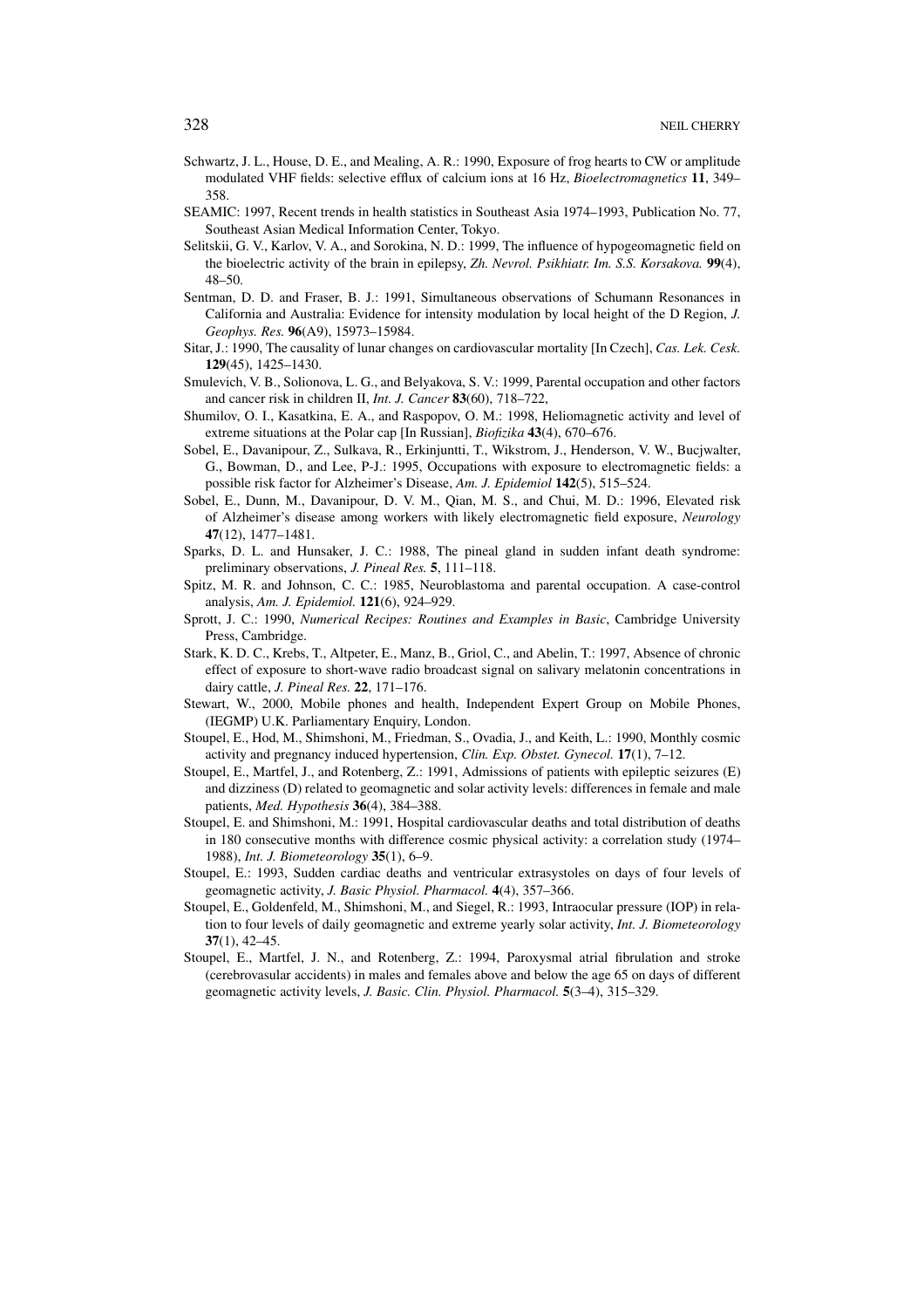### SCHUMANN RESONANCES 329

- Stoupel, E., Abramson, E., Sulkes, J., Martfel, J., Stein, N., Handelman, M., Shimshoni, M., Zadka, P., and Gabbay, U.: 1995a, Relationship between suicide and myocardial infarction with regard to changing physical environmental conditions, *Int. J. Biometeorol.* **38**(4), 199–203
- Stoupel, E., Petrauskiene, J., Kalediene, R., Abramson, E., and Sulkes, J.: 1995b, Clinical cosmobiology: the Lithuanian study 1990–1992, *Int. J. Biometeorology* **38**(4), 204–208.
- Stoupel, E., Petrauskiene, J., Kalediene, R., Domarkiene, S., Abramson, E., and Sulkes, J.: 1996, Distribution of deaths from ischemic heart disease and stroke. Environmental and aging influences in men and women, *J. Basic. Clinical Physiol. Pharmacol.* **7**(4), 303–319.
- Stoupel, E., Abramson, J., Domarkiene, S., Shimshoni, M., and Sulkes, J.: 1997, Space proton flux and the temporal distribution of cardiovascular deaths, *Int J Biometeorol* **40**(2), 113–116.
- Stoupel, E., Petrauskiene, J., Abramson, E., Kalediene, R., Israelovich, P., and Sulkes, J.: 1999, Relationship between deaths from stroke and ischemic heart disease: Environmental implications, *J. Basic. Clinical Physiol. Pharmacol.* **10**(2), 135–145.
- St Pierre, L. and Persinger, M. A.: 1998, Geophysical variables and behavior: LXXXIV. Quantitative increases in group aggression in male epileptic rats during increases in geomagnetic activity, *Percept. Mot. Skills* **86**(3 Pt 2), 1392–1394.
- Svanidze, I. K., Sandodze, V. Ia., Didimova, E. V., Chkhikvadze, T. I., Portnoi, V. N., and Razdol'skii, A. S.: 1994, The effect of hypo- and hypermagnetic fields on the motor activity of the ciliary apparatus of the ependymal cells [In Russian], *Radiats. Biol. Radioecol.* **34**(1), 100–104 .
- Szmigielski, S.: 1996, Cancer morbidity in subjects occupationally exposed to high frequency (radiofrequency and microwave) electromagnetic radiation, *Science of the Total Environment* **180**,  $9 - 17$ .
- Tambiev, A. E., Medvedev, S. D., and Egorova, E. V.: 1995, The effect of geomagnetic disturbances on the functions of attention and memory [In Russian], *Aviakosm. Ekolog. Med.* **29**(3), 43–45.
- Tang, Y. and Othmer, H. G.: 1995, Frequency encoding in excitable systems with applications to calcium oscillations, *Proc Natl. Acad. Sci. USA* **92**(17), 7869–7873.
- Taskinen, H., Kyyronen, P., and Hemminki, K.: 1990, Effects of ultrasound, shortwaves and physical exertion on pregnancy outcome in physiotherapists, *J. Epidemiol, Commun. Health* **44**, 196–210.
- Tell, R. A. and Mantiply, E. D.: 1980, Population exposure to VHF and UHF broadcast radaition in the United States, *Proc IEEE* **68**(1), 4–10.
- Tran, A. and Polk, C.: 1979, Schumann resonances and electrical conductivity of the atmosphere and lower ionosphere – I. Effects of conductivity at various altitudes on resonance frequencies and attenuation, *J. Atmos. Terrest. Physics* **41**, 1241–1248.
- Thomas, L., Drew, J. E., Abramovich, D. R., and Williams, L. M.: 1998, The role of melatonin in the human fetus, *Int. J. Mol. Med.* **1**(3), 539–543.
- Titheridge, J. E.: 1962, The electron density in the lower ionosphere, *J. Atmos. Terr. Phys.* **24**, 269– 282
- Tunyi, I. and Tesarova, O.: 1991, Suicide and geomagnetic activity [In Slovak], *Soud. Lek.* **36**(1–2), 1–11.
- Tynes, T., Reitan, J. B., and Andersen, A.: 1994, Incidence of cancer among workers in Norwegian hydroelectric power companies, *Scan. J. Work Environ. Health* **20**(5), 339–344.
- Usenko, G. A.: 1992, Psychosomatic status and the quality of the piloting in fliers during geomagnetic disturbances, *Aviakosm. Ekolog. Med.* **26**(4), 23–27.
- Vagero, D., Ahlbom, A., Olin, R., and Sahlsten, S.: 1985, Cancer morbidity among workers in the telecommunication industry, *Br. J. Ind. Med.* **42**, 191–195.
- Van Wijngaarden, E., Savitz, D. A., Kleckner, R. C., Cai, J. and Loomis, D., 2000, Exposure to electromagnetic fields and suicide among electric utility workers: a nested case-control study, *Occup. Environ. Med.* **57**, 258–263.
- Vanecek, J.: 1998, Cellular mechanisms of melatonin action, *Physiol. Rev.* **78**(3), 687–721.
- Vaughan, T. L., Daling, J. R., and Starzyk, P. M.: 1984, Fetal death and maternal occupation, *J. Occup. Med.*, 676–678.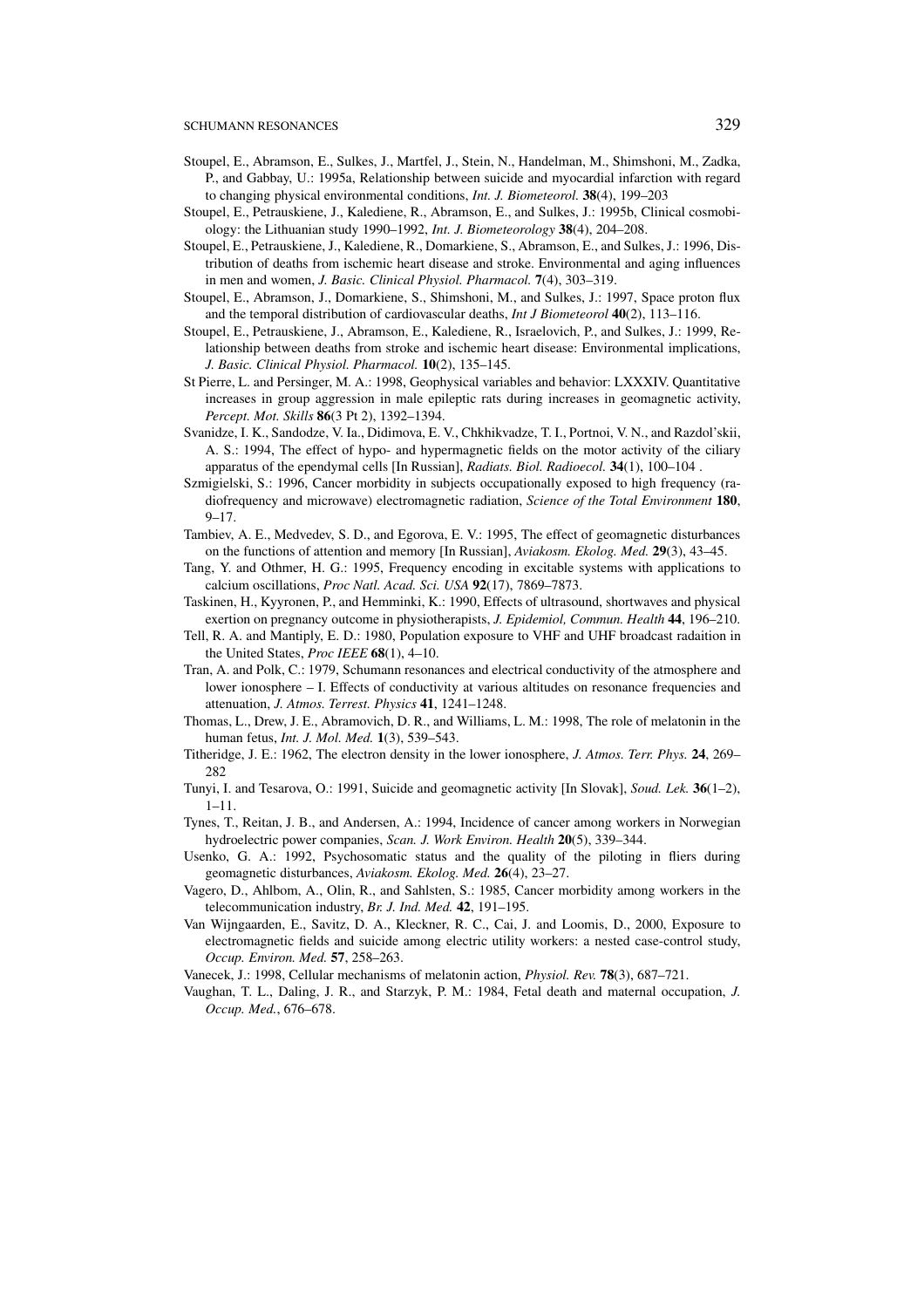- Verge, D. and Calas, A., 2000, Serotoninergic neurons and serotonin receptors: gains from cytochemical approaches, *J. Chem. Neuroanat.* **18**(1–2), 41–56.
- Verkasalo, P. K., Kaprio, J., Varjonen, J., Romanov, K., Heikkila, K., and Koskenvuo, M.: 1997, Magnetic fields of transmission lines and depression, *Am. J. Epidemiology* **146**(12), 1037–1045.
- Vignati, M. and Giuliani, L.: 1997, Radiofrequency exposure nerar high-voltage lines, *Environmental Health Perspectives* **105**(6), 1569–1573.
- Villoresi, G., Ptitsyna, N. G., Tiasto, M. I., and Iucci, N.: 1998, Myocardial infarct and geomagnetic disturbances: analysis of data on morbidity and mortality [In Russian], *Biofizika* **43**(4), 623–632.
- Viswanathan, M., Laitinen, J. T., and Saavedra, J. M.: 1993, Vascular melatonin receptors, *Biol. Signals* **2**(4), 221–227.
- Vriend, J., Borer, K. T., and Thliveris, J. A.: 1987, Melatonin, its antagonism of thyroxine's antisomatotrophic activity in male Syrian hamsters, *Growth* **51**(1), 35–43.
- Wang, S. G. 1989, 5-HT contents change in peripheral blood of workers exposed to microwave and high frequency radiation, *Chung Hua Yu Fang I Hsueh Tsa Chih* **23**(4), 207–210.
- Walleczek, J: 1992, Electromagnetic field effects on cells of the immune system: the role of calcium signalling, *FASEB J.* **6**(13), 3177–3185.
- Watanabe, Y., Hillman, D. C., Otsuka, K., Bingham, C., Breus, T. K., Cornelissen, G., and Halberg, F.: 1994, Cross-spectral coherence between geomagnetic disturbance and human cardiovascular variables at non-societal frequencies, *Chronobiologia* **21**(3–4), 265–272.
- Wertheimer, N. and Leeper, E.: 1986, Possible effects of electric blankets and heated waterbeds on fetal development, *Bioelectromagnetics* **7**, 13–22.
- Wever, R.: 1967, Uber die Beeinflussung der circadianen Periodik ees Menschen durch schwache elektromagnetische Felder, *Z. vergl Physiol* **56**, 111–128.
- Wever, R.: 1968, Einfluss schwacher elektro-magnetischer Felder auf die circadiane Periodik des Menschen, *Naturwissenschaften* **55**, 29–32.
- Wever, R.: 1973, Human circadian rhythms under the influence of weak electric fields and different aspects of these studies, *Int. J. Biometeorology* **17**, 227–232.
- Wever, R.: 1974, ELF-effects on Human Circadian Rhythms, pp. 101–144, In: M. A. Persinger (ed.), *ELF and VLF Electromagnetic Field Effects*, Plenum Press, New York.
- Whitfield, J. F.: 1992, Calcium signals and cancer, *Crit. Rev. Oncolog.* **3**(1–2), 55–90.
- Wilkins, J. R. and Hundley, V. D.: 1990, Parental occupational exposure to electromagnetic fields and neuroblastoma in offspring, *Am. J. Epidemiol.* **131**(6), 995–1008.
- Wilkins, J. R. and Wellage, L. C.: 1996, Brain tumor risk in offspring of men occupationally exposed to electric and magnetic fields, *Scand. J. Work Environ. Health* **22**(5), 339–345.
- Williams, E. R.: 1992, The Schumann Resonance: A global tropical thermometer, *Science* **256**, 1184– 1187.
- Wilson, B. W., Wright, C. W., Morris, J. E., Buschbom, R. L., Brown, D. P., Miller, D. L., Sommers-Flannigan, R., and Anderson, L.E.: 1990, Evidence of an effect of ELF electromagnetic fields on human pineal gland function, *J. Pineal Res.* **9**(4), 259–269.
- Wood, A. W., Armstrong, S. M., Sait, M. L., Devine, L., and Martin, M. J.: 1998, Changes in human plasma melatonin profiles in response to 50 Hz magnetic field exposure, *J. Pineal Res.* **25**(2), 116–127.
- Yaga, K., Reiter, R. J., Manchester, L. C., Nieves, H., Sun, J. H., and Chen L. D.: 1993, Pineal sensitivity to pulsed static magnetic fields changes during the photoperiod, *Brain Res. Bull.* **30**(1– 2), 153–156.
- Zaitseva, S. A. and Pudovkin, M. I.: 1995, Effect of solar and geomagnetic activity on population dynamics among residents of Russia [In Russian], *Biofizika* **40**(4), 861–864.
- Zatz, M.: 1989, Relationship between linght, calcium influx and cAMP in the acute regulation of melatonin production in cultured chick pineal cells, *Brain Res.* **477**, 14–18.